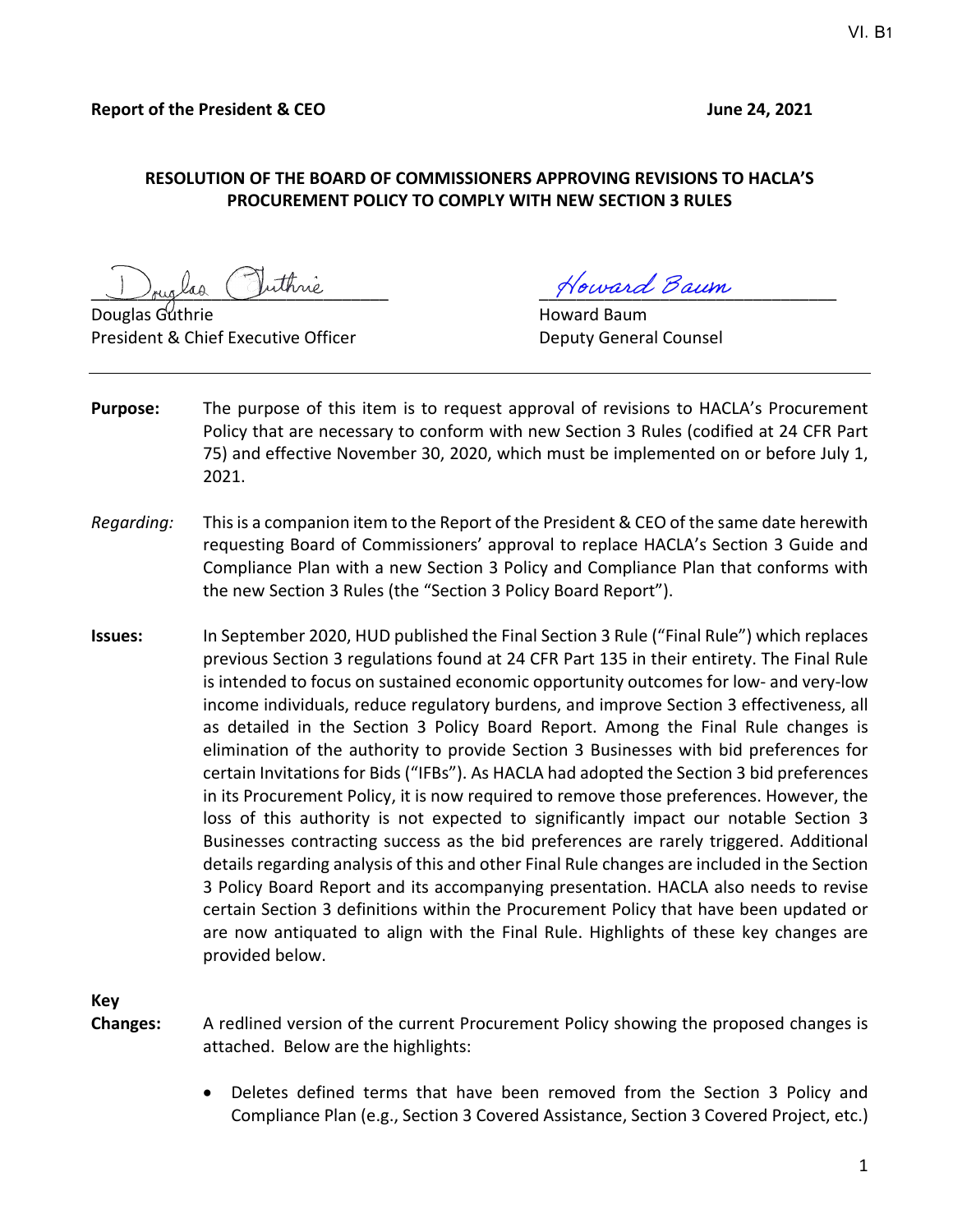- Updates defined terms to conform with the Final Rule and the Section 3 Policy and Compliance Plan (e.g. Section 3 (citations), Section 3 Contract and Section 3 Business Concern)
- Deletes all references to the Section 3 Business Concern bid preferences, which required that federally-funded construction and maintenance contracts awarded under sealed bids (IFBs) be awarded to the qualified Section 3 Business with the highest priority ranking and the lowest priced bid if that bid satisfied certain monetary thresholds
- **Vision Plan:** Amendment of HACLA's Procurement Policy to conform with the Final Rule is required to comply with federal regulations and does not advance specific Vision Plan goals. However, as noted in the companion Board Report to this item, HACLA's Section 3 Policy and Compliance Plan advances the PEOPLE component of the Vision Plan in numerous ways through its enabling of employment and economic opportunities for Section 3 Workers and Businesses.
- **Funding:** The Chief Administrative Officer confirms the following:

There are no funding implications associated with this request.

**Environmental Review:** Neither CEQA nor NEPA are triggered by this request.

**Section 3:** The application of Section 3 to a contract award is not triggered by this request.

#### **Attachments:**

- **1.** Resolution
- **2.** Redlined version of the current Procurement Policy
- **3.** Clean Copy of Proposed Amended Procurement Policy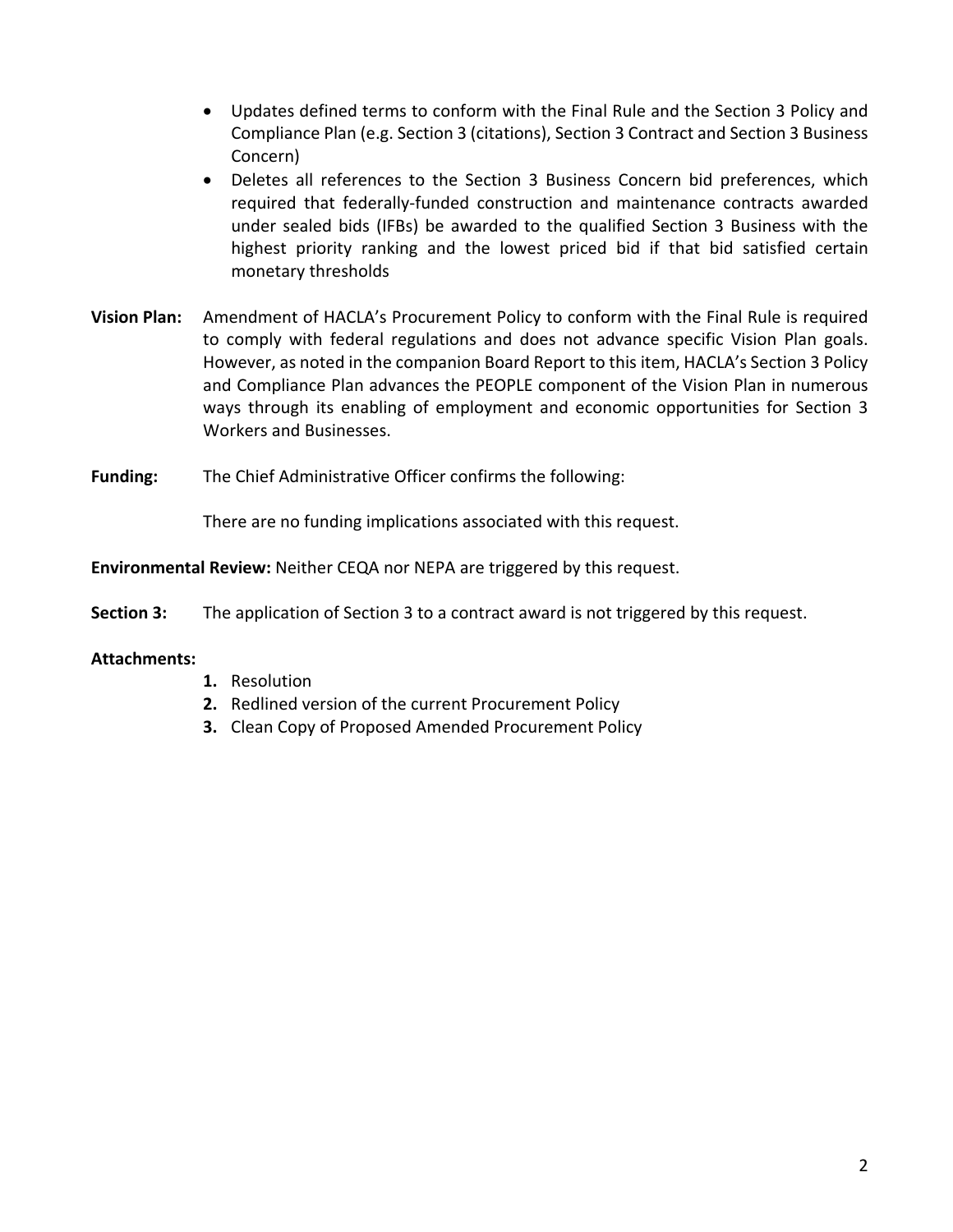#### RESOLUTION OF THE BOARD OF COMMISSIONERS APPROVING REVISIONS TO HACLA'S PROCUREMENT POLICY TO COMPLY WITH NEW SECTION 3 RULES

WHEREAS, In September 2020, HUD published the Final Section 3 Rule ("Final Rule"), which replaces previous Section 3 regulations in their entirety:

WHEREAS, HACLA is required to implement the Final Rule on or before July 1, 2021;

WHEREAS, as detailed in the Report of the President & CEO of the same date herewith, implementation of the Final Rule requires revision of HACLA's Procurement Policy; and

WHEREAS, the Board of Commissioners has considered and approves those revisions to HACLA's Procurement Policy necessary to conform with the Final Rule, as identified and included in attachments to the Report of the President & CEO.

NOW, THEREFORE, BE IT RESOLVED that the Board of Commissioners hereby approves the proposed revisions to HACLA's Procurement Policy.

BE IT FURTHER RESOLVED that this Resolution shall take effect immediately.

APPROVED AS TO FORM

**HOUSING AUTHORITY OF THE CITY OF LOS ANGELES** 

 $By:$ 

James Johnson, General Counsel

By:  $\qquad \qquad$ 

Cielo Castro, Chairperson

äu.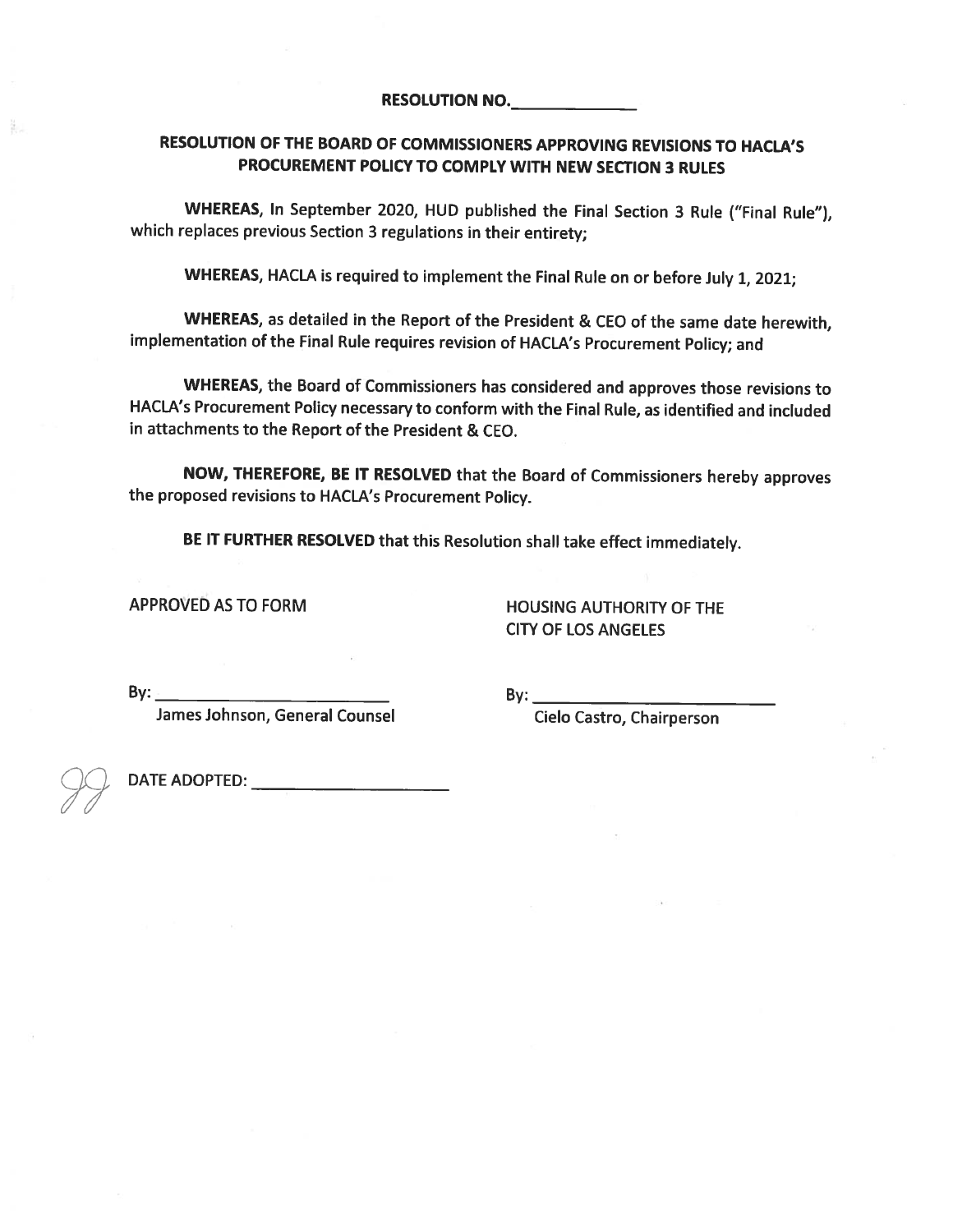Attachment No. 2.

**Redlined version of the current Procurement Policy**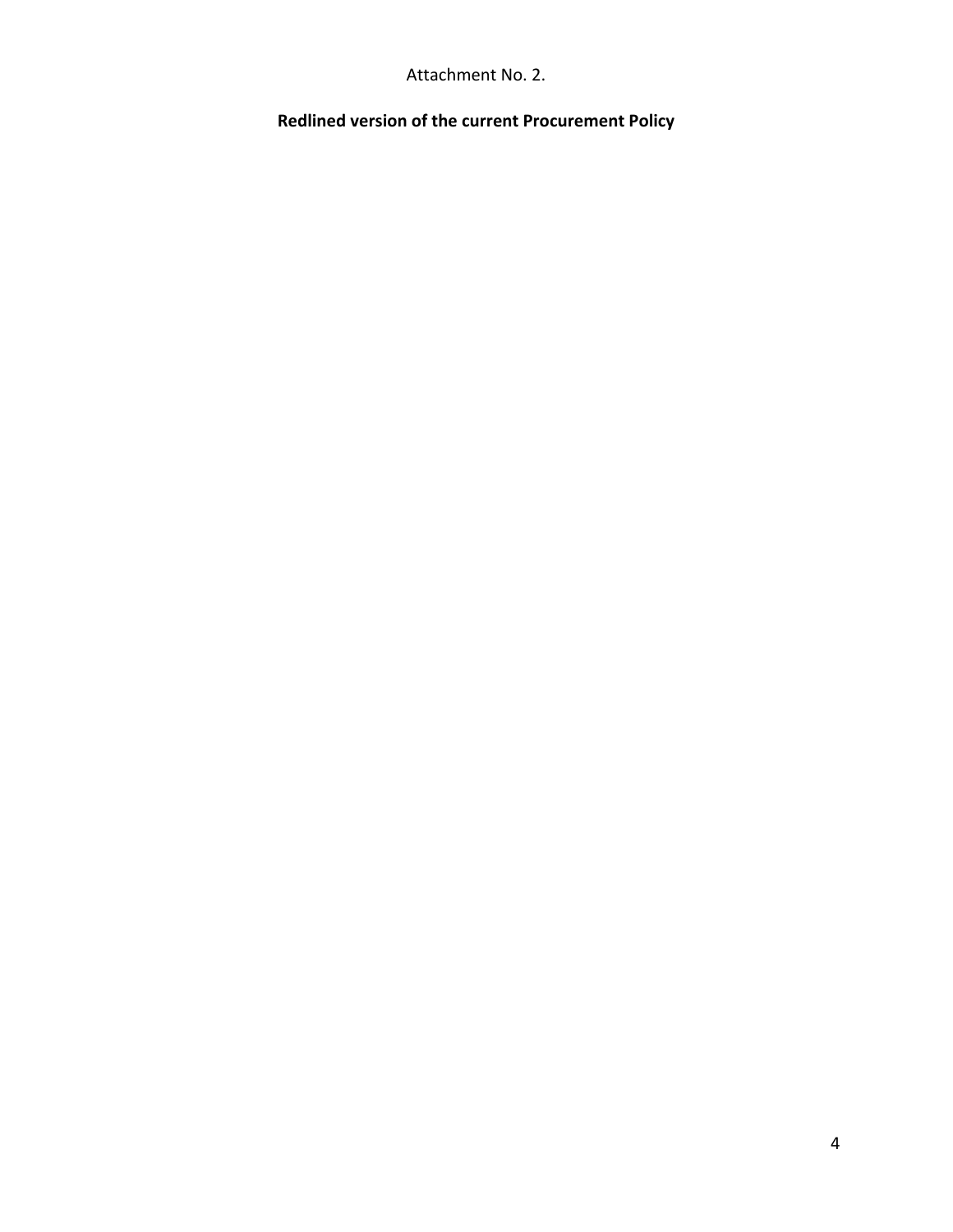### **INTRODUCTION**

This Statement of Procurement Policy is established for the Housing Authority of the City of Los Angeles (HACLA) for the acquisition of supplies, materials and equipment, personal and professional services, and construction and maintenance services in accordance with and subject to state and federal laws and regulations, including the following, as the same may be amended or superseded from time to time:

- Annual Contributions Contract (ACC) with the U.S. Department of Housing and Urban Development (HUD)
- HUD Notice SD-2015-01 (Transition to 2 CFR Part 200, Uniform Administrative Requirements, Cost Principles, and Audit Requirements for Federal Awards, Final Guidance, issued February 26, 2015)
- 2 CFR at Part 200, particularly sections 200.318 through 200.326 (procurement standards)
- Cal. Labor Code sections 1720-1861 (Public Works)
- Cal. Public Contract Code
- Cal. Government Code
- Title 2 of the California Code of Regulations at sections 18110 18997 (Conflicts of Interest)
- Title 8 of the California Code of Regulations at sections 16000-16403 (Payment of Prevailing Wages upon Public Works)

## **I. GENERAL PROVISIONS**

## **A. PURPOSE**

The purpose of this statement of Procurement Policy (the "Policy") is to: provide for the fair and equitable treatment of all persons or firms involved in purchasing by HACLA; assure that supplies, services and construction are procured efficiently, effectively and at the most favorable prices available to HACLA; promote competition in contracting; provide safeguards for maintaining a procurement system of quality and integrity; and assure that HACLA purchasing actions are in full compliance with all applicable laws and regulations.

## **B. APPLICATION**

This Policy applies to all procurement actions of the Authority, regardless of the source of funds, except as noted under "exclusions,"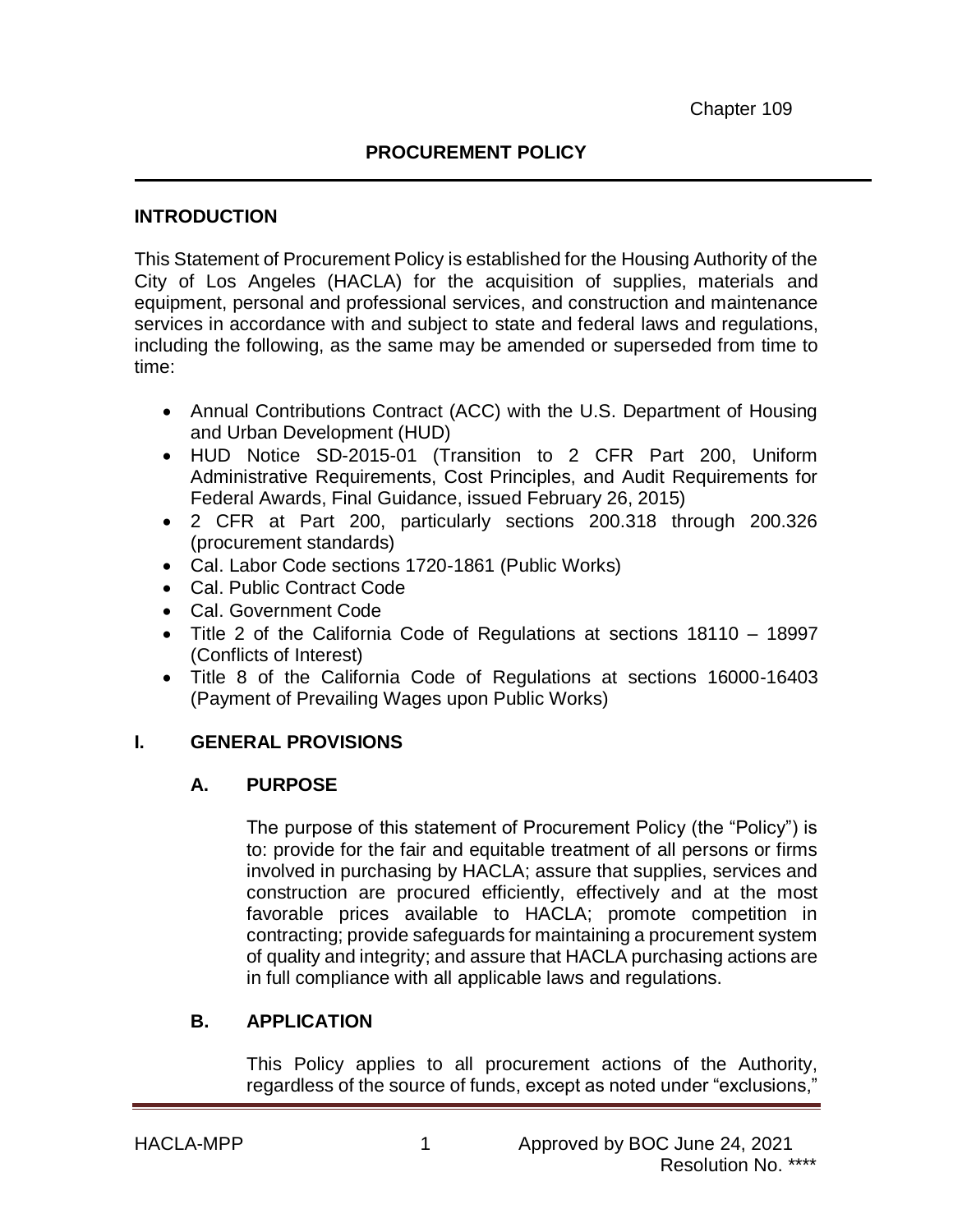below. However, nothing in this Policy shall prevent HACLA from complying with the terms and conditions of any grant, contract, gift or bequest that is otherwise consistent with the law. When both HUD and non-Federal grant funds are used for a project, the work to be accomplished with the funds should be separately identified prior to procurement so that appropriate requirements can be applied, if necessary. If it is not possible to separate the funds, HUD procurement regulations shall be applied to the total project. If funds and work can be separated and work can be completed by a new contract, then regulations applicable to the source of funding may be followed.

#### **Exclusions**

This policy does not apply to procurement activities funded using nonprogram income or to the following activities:

- Real estate purchase and sale transactions (see HACLA's Policy Guidelines for the Acquisition of Real Property)
- Loan transactions
- The solicitation or award of Housing Assistance Payment contracts unless otherwise elected by the Contracting Officer

## **C. APPLICABILITY OF FUNDING SOURCE**

HACLA is eligible to receive funding from federal and non-federal sources. In carrying out its procurement activities, HACLA shall comply with any funding source requirements and all applicable laws and regulations, without necessarily imposing a higher standard than is necessary to ensure compliance with the applicable laws and regulations.

#### **D. PUBLIC ACCESS TO PROCUREMENT INFORMATION**

Procurement information that is not proprietary is a matter of public record and shall be available to the public to the extent provided in the California Public Records Act (Government Code Section 6250 et seq.) or similar applicable law, in accordance with HACLA's Access to Records Policy.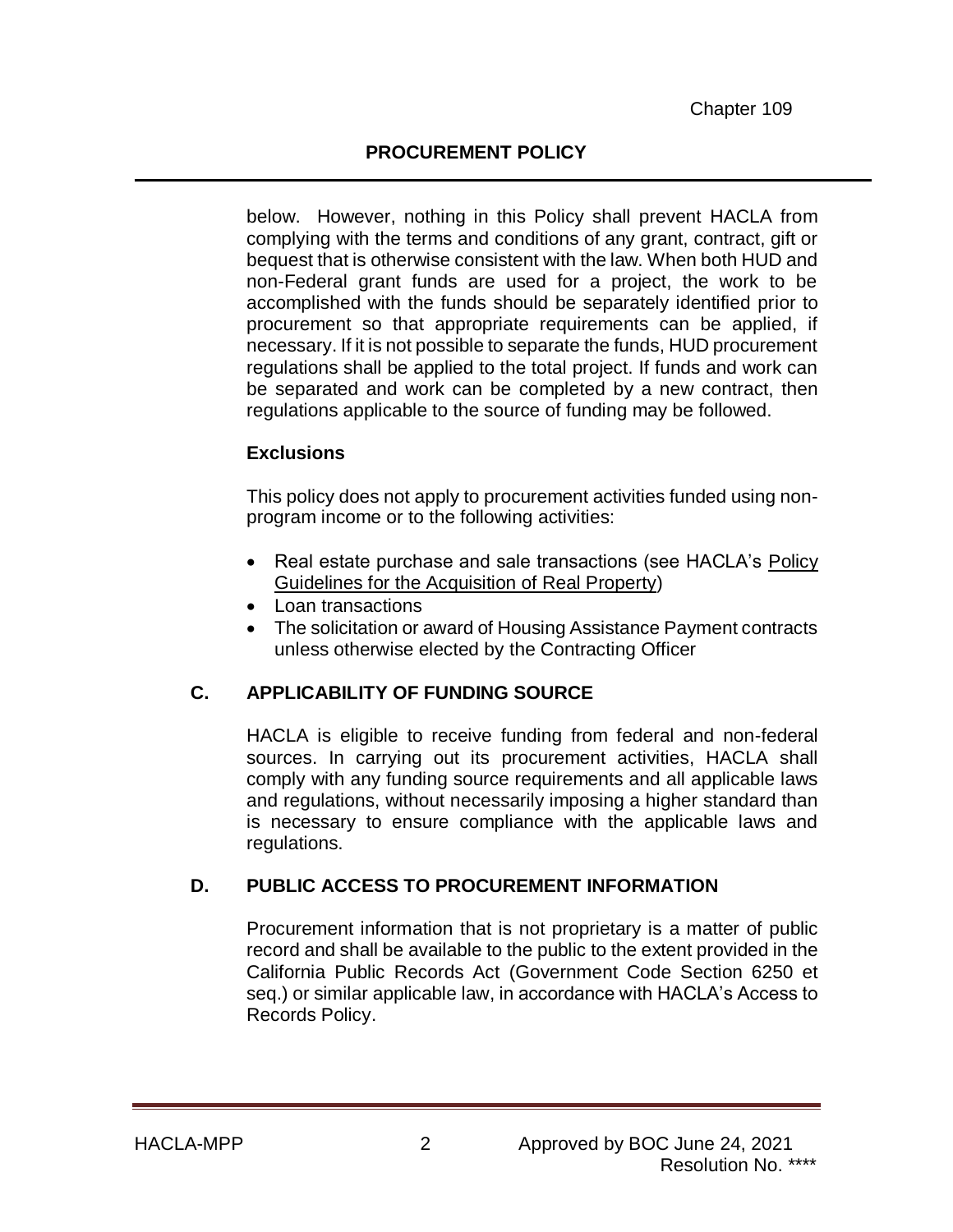### **E. EMERGENCY**

An emergency is defined as a sudden, unexpected occurrence that poses a clear and imminent danger, requiring immediate action to prevent or mitigate the loss or impairment of life, health, property or essential public service.

In case of an "emergency" situation, the President and CEO or his/her designee shall have the ability to conditionally override procurement policy provisions necessary to mitigate against the loss or impairment of life, health, property or essential service and/or ensure the continued operation of HACLA until such time as the next Board of Commissioners meeting where such actions would normally require Board of Commissioners approval.

## **F. DEFINITIONS**

"Best Value" - A determination that follows from a procurement process in which a competitive proposal is evaluated for price and qualitative factors such as quality and performance, as judged against the solicitation's evaluation criteria, and award selection is based upon the proposal that offers the most advantageous value to HACLA.

"Capital Fund" - The Capital Fund provides funds annually to Public Housing Agencies (PHAs) for capital and management activities, including modernization and development of public housing. The Capital fund also permits PHAs to use Capital Funds for financing activities, including payments of debt service and customary financing costs, in standard PHA developments and in mixed-finance developments, which include Public Housing.

"Contracting Officer" - The President and CEO or the person(s) designated in writing by the President and CEO to administer this Policy or portions thereof, develop procedures to effectuate this Policy or portions thereof, or the authority to contract and act as the authorized agent of HACLA in all dealings with Contractors.

"Contract" - A mutually binding legal relationship obligating the seller to furnish goods or services (including maintenance and construction work) and obligating HACLA to pay for them. The term includes all types of commitments that obligate HACLA to an expenditure of funds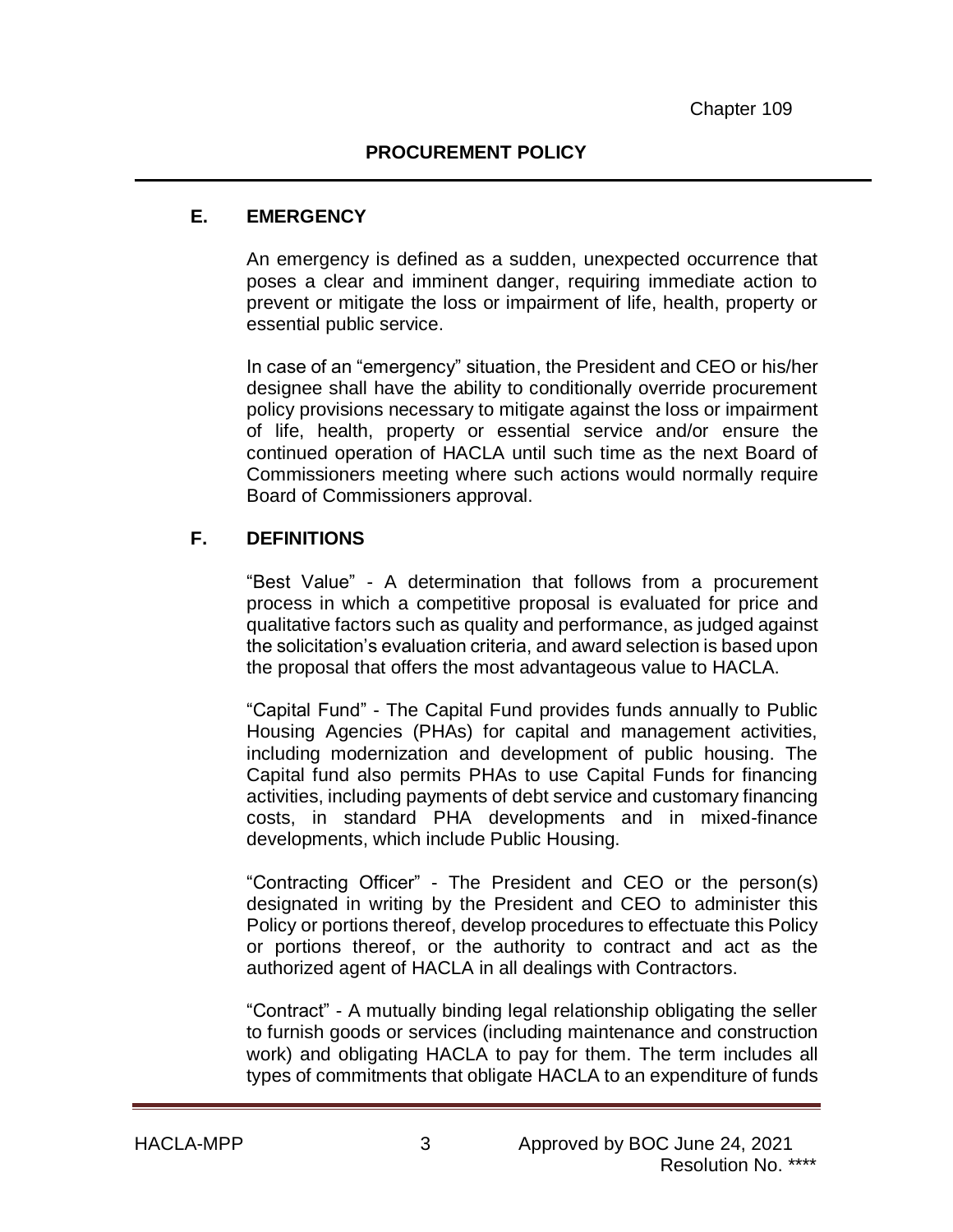and that, except as otherwise authorized, are in writing. The term includes purchase orders and memoranda of understanding.

"Contractor" - The person or entity entering into the contract with HACLA to perform the services or provide the goods required under the contract documents.

"Competitive Proposal" - A technique for purchasing goods and services, usually of a technical nature, whereby qualified suppliers are solicited and the contract is awarded based on Best Value. It is generally used when conditions are not appropriate for the use of sealed (formal) bids. A Competitive Proposal, including one for a developer, may be undertaken as a RFP or RFQ (both as defined below), as the Contracting Officer shall determine, or any other competitive manner provided that such manner complies with federal law and the laws of the state of California, including all applicable regulations.

"Covered Contract" - A contract entered into directly with HACLA or a subcontract awarded to a Contractor for work generated by the expenditure of Section 3 Covered Assistance, or for work arising in connection with a Section 3 Covered Project, and includes its plural form, "Section 3 Covered Contracts."

"Formal Bid" - A bid which must be advertised and forwarded in a sealed envelope and be in conformance with a prescribed format to be opened at a specified time.

"Labor surplus area business" - A business which, together with its immediate subcontractors, will incur more than 50% of the cost of performing the contract in an area of concentrated unemployment or underemployment, as defined by the U.S. Department of Labor in 20 CFR 654, Subpart A, and in lists of labor surplus areas published by the Employment and Training Administration.

"Micro Purchase Threshold" - The federal Micro Purchase Threshold, which is set by the Federal Acquisition Regulation at 48 CFR Subpart 2.1 (Definitions). The federal Micro Purchase threshold is periodically adjusted for inflation. All such adjustments shall be applicable to this Policy as soon as the adjustment takes effect, without need of an amendment to this Policy to effectuate the same.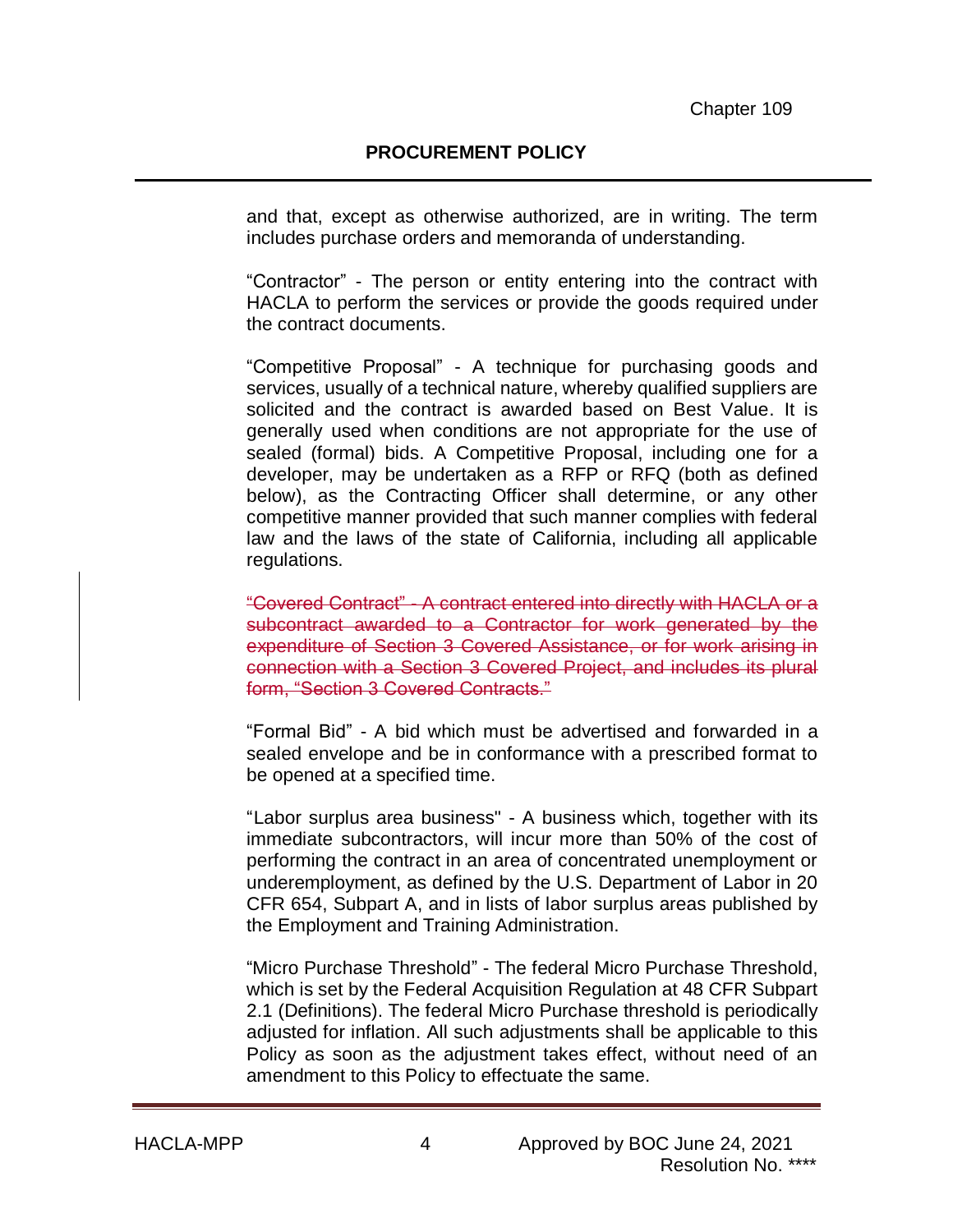"Micro Purchase Procedures" - A simple and informal method for acquiring goods and services that do not exceed the Micro Purchase Threshold, as set forth in paragraph 3 of Article III (Procurement Methods), Section B (Small Purchases) of this Policy.

"Minority business enterprise" - A business which is at least 51% owned by one or more minority group members; or, in the case of a publicly-owned business, one in which at least 51% of its voting stock is owned by one or more minority group members, and whose management and daily business operations are controlled by one or more such individuals. Minority group members include, but are not limited to, African/Black Americans, Hispanic/Latino Americans, Native Americans, Asian Pacific Americans, Asian Indian Americans and Hasidic Jewish Americans.

"Noncompetitive Proposal" - A method of procuring goods or services through a "sole source" (i.e., when HACLA solicits an offer from one source), a "single source" (i.e., when HACLA solicits offers from multiple sources but receives only one offer), or where competition is otherwise determined inadequate.

"Price Analysis" - An evaluation of price based on comparison to market prices, catalog prices, historical data, or other services.

"Procurement" - As used in this Policy, includes the procuring, purchasing, leasing, or renting of: (1) goods, supplies, equipment, and materials, (2) construction and maintenance; consultant services, (3) Architectural and Engineering (A/E) services, (4) social services, (5) real estate development services, and (6) other services.

"Public Works" - Construction including development, demolition, reconstruction (alteration), rehabilitation and other constructionrelated tasks (including maintenance and non-routine maintenance), whereby the payment of prevailing wages are triggered.

"Responsible" - A "Responsible" bidder, offeror or respondent, Contractor or subcontractor is one who satisfies the standards set forth in Section IV.A of this Policy.

"Responsive" - A "Responsive" bid or proposal is one that conforms to the essential requirements of the solicitation including, without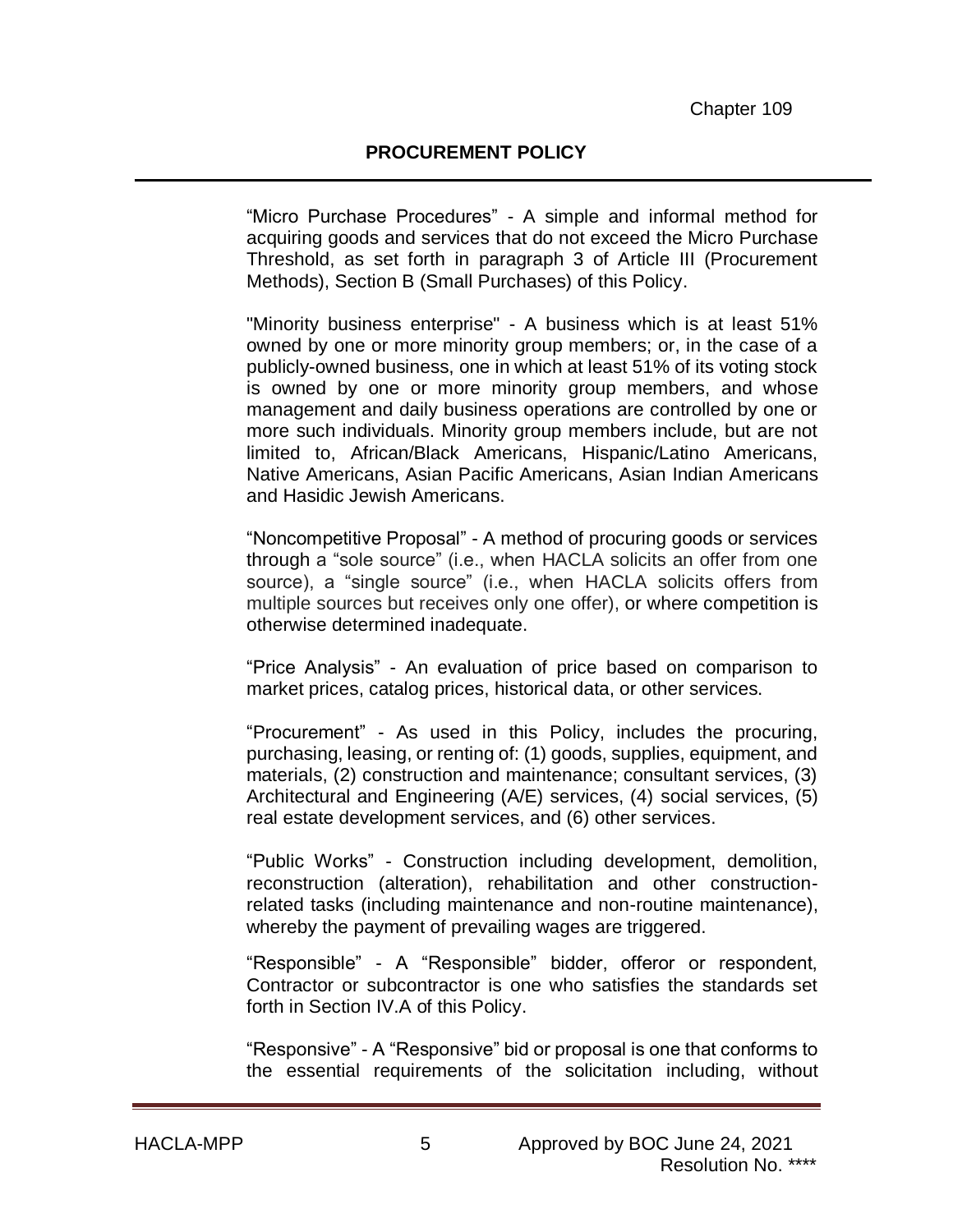limitation, specifications, delivery schedule, warranty, and submittal of the required documents.

"Section 3" - Section 3 of the Housing and Urban Development Act of 1968, as amended, codified at in12 U.S.C. 170lu and 24 C.F.R. part 135 12 U.S.C. 1701u, as amended, and implemented at 24 CFR Part 75*.*

"Section 3 Contract" means a contract subject to HACLA's Section 3 Policy and Compliance Plan, whether by virtue of Section 3 or HACLA's imposition of Section 3 upon the contract.

"Section 3 Covered Assistance" - Financial assistance received from HUD or any other federal agency, receipt of which triggers the obligations that arise under Section 3.

"Section 3 Covered Project" - A project funded using Section 3 Covered Assistance or one in which HACLA has elected to apply Section 3 and includes without limitation, construction-related projects involving the construction, reconstruction, conversion or rehabilitation of housing (including reduction and abatement of lead-based paint hazards), and the construction and reconstruction of buildings and improvements.

"Simplified Acquisition Threshold" - The federal Simplified Acquisition Threshold, which is set by the Federal Acquisition Regulation at 48 CFR Subpart 2.1 (Definitions) in accordance with 41 U.S.C. 1908. The federal Simplified Acquisition Threshold is periodically adjusted for inflation. All such adjustments shall be applicable to this Policy as soon as the adjustment takes effect, without need of an amendment to this Policy to effectuate the same.

"Small Purchase Procedures" - A relatively simple and informal method for procuring goods and services that do not exceed the Simplified Acquisition Threshold, as set forth in paragraph 4 of Article III (Procurement Methods), Section B (Small Purchases) of this Policy.

"Small business" - A business, which is independently owned, not dominant in its field of operation and not an affiliate or subsidiary of a business dominant in its field of operation. The size standards in 13 CFR 121 shall be used, unless HACLA determines that their use is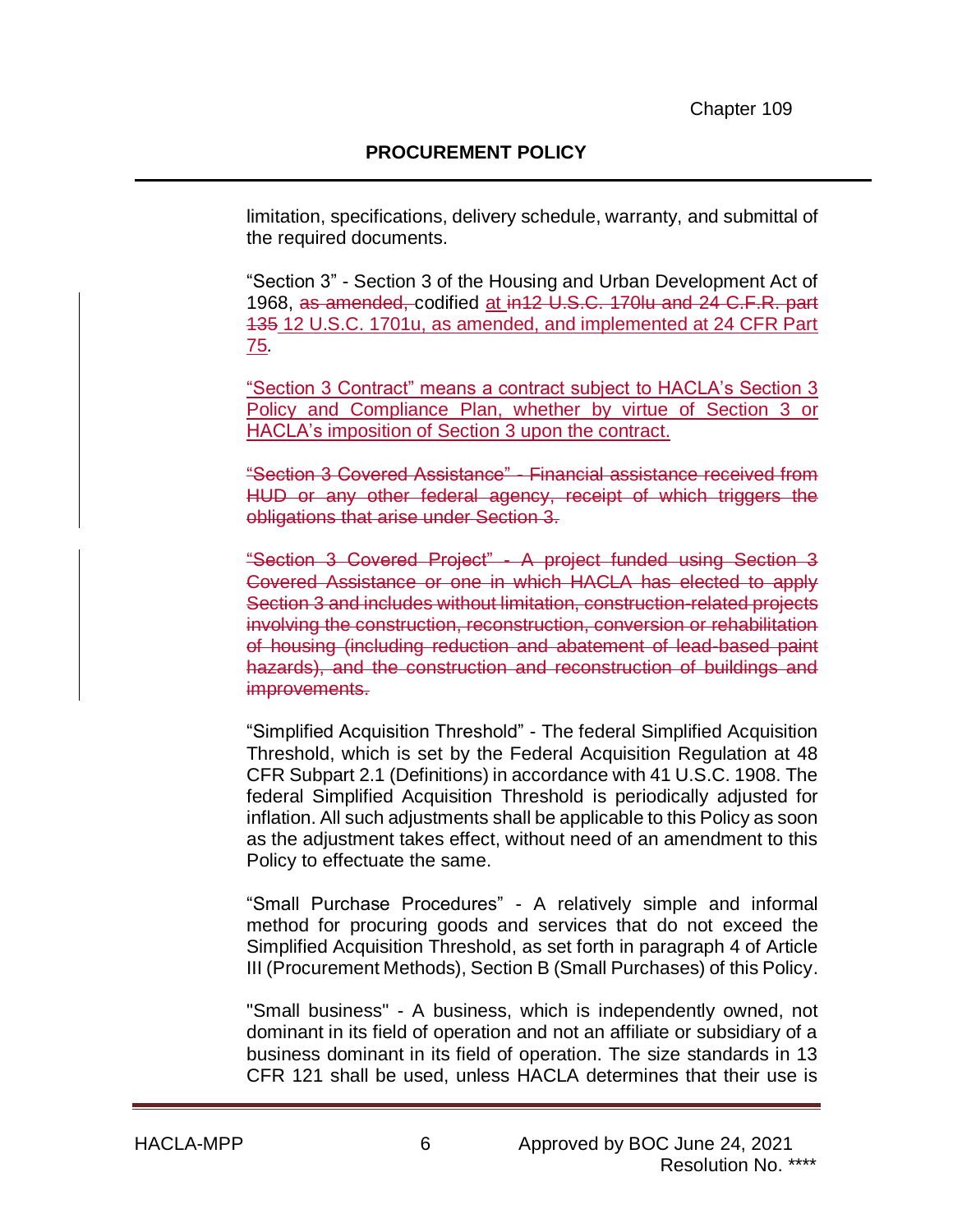inappropriate.

"Services" - As used herein means and includes labor, professional services, management consulting services, or a combination of services and supplies, which shall include construction projects.

"Section 3 Business Concern" - A business entity authorized to engage in the type of business activity for which it was formed, and which satisfies one or more of the following criteria: (i) at least 51 percent of the business is owned by one or more Section 3 Residents; (ii) at least thirty (30) percent of its permanent, full-time employees include persons who are currently Section 3 Residents, or were Section 3 Residents within three (3) years of the date such persons were first employment with the business; or (iii) a business that provides HACLA sufficient evidence of its commitment to subcontract more than twenty-five (25) percent of the dollar award of all subcontracts awarded under a Section 3 Covered Contract to Section 3 Business Concerns.

"Supplies" - As used herein means and includes materials, commodities, and equipment.

"Women's business enterprise" - A business that is at least 51% owned by a woman or women who are U.S. citizens and who control or operate the business.

#### **G. AMENDING PROCUREMENT POLICY**

This Policy can only be amended through resolution and approval by the Board of Commissioners.

#### **H. PROCUREMENT THRESHOLDS**

HACLA's Board of Commissioners shall approve through resolution all contracts or commitments of funds that exceed the Simplified Acquisition Threshold.

The President and CEO is hereby authorized to enter into contracts or commit funds up to the Simplified Acquisition Threshold.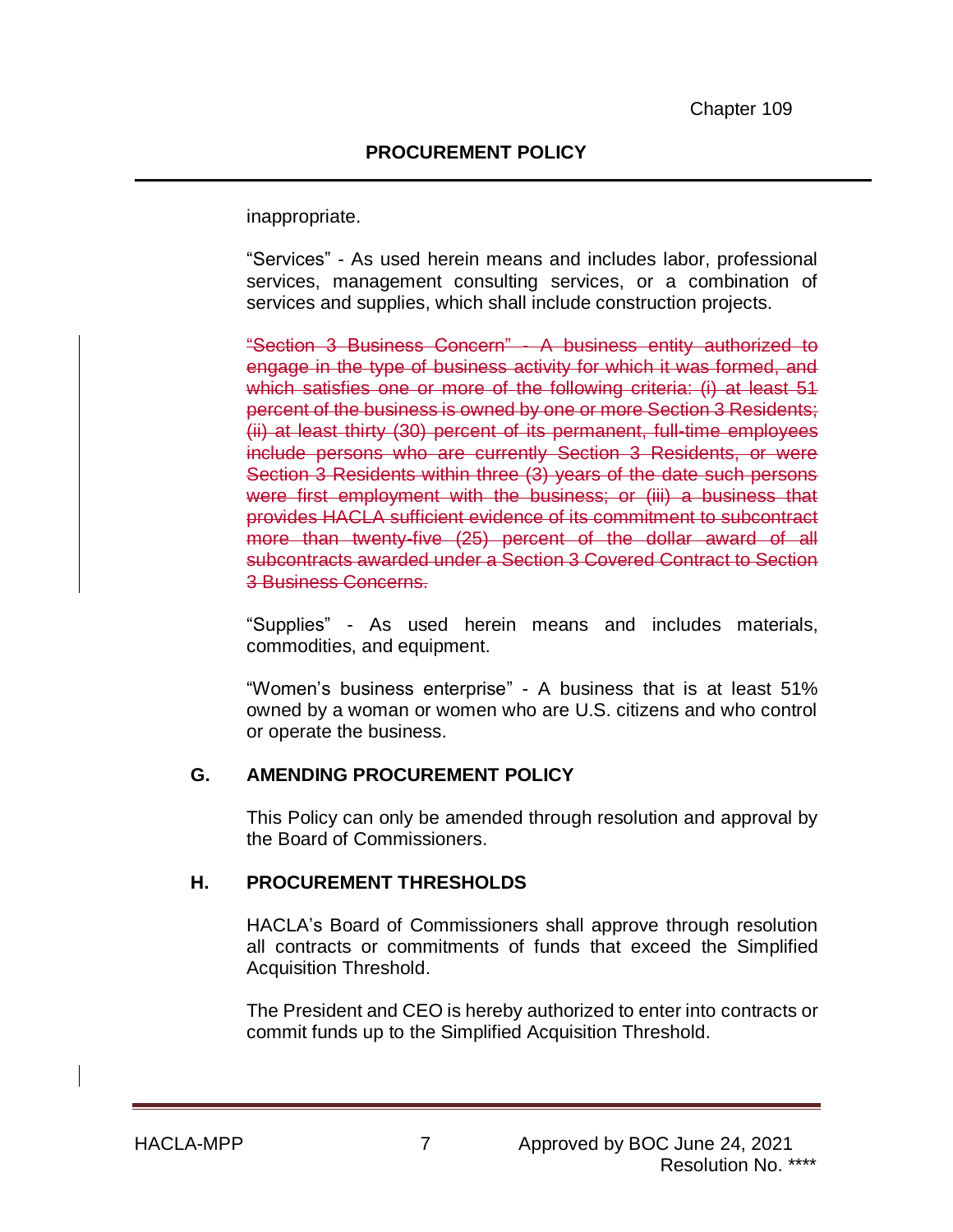### **I. CHANGE IN LAW OR REGULATION**

In the event an applicable law or regulation is modified or eliminated, or a new law or regulation is adopted, the revised law or regulation shall apply and to the extent inconsistent with this Policy, shall automatically supersede the inconsistent provisions of this Policy.

#### **II. PROCUREMENT AUTHORITY AND ADMINISTRATION**

- A. All procurement transactions shall be administered by the Contracting Officer, who shall be the President and CEO or other individual he or she has authorized in writing. The President and CEO or designee shall issue operational procedures to implement this Policy, which shall be based on the sources identified in the first paragraph of this Chapter, as may be applicable. The President and CEO or designee shall also establish a system of sanctions for violations of the ethical standards described in Section IX below, consistent with state and federal law.
- B. The President and CEO or his/her designee shall ensure that:
	- 1. Procurement requirements are subject to an annual planning process to assure efficient and economical purchasing;
	- 2. Contracts and modifications are in writing, clearly specifying the desired supplies, services and construction, and are supported by sufficient documentation regarding the history of the procurement, including as a minimum the method of procurement chosen, the selection of the contract type, the rationale for selecting or rejecting offers, and the basis for the contract price;
	- 3. For procurements other than those that follow the Small Purchase Procedures, public notice is given of each upcoming procurement; responses to such notice are honored to the maximum extent practical; bidders are provided sufficient time prior to the deadline for submission of bids or proposals; and notice of contract awards is made available to the public;
	- 4. Solicitation procedures are conducted in full compliance with all applicable laws and regulations, including the federal standards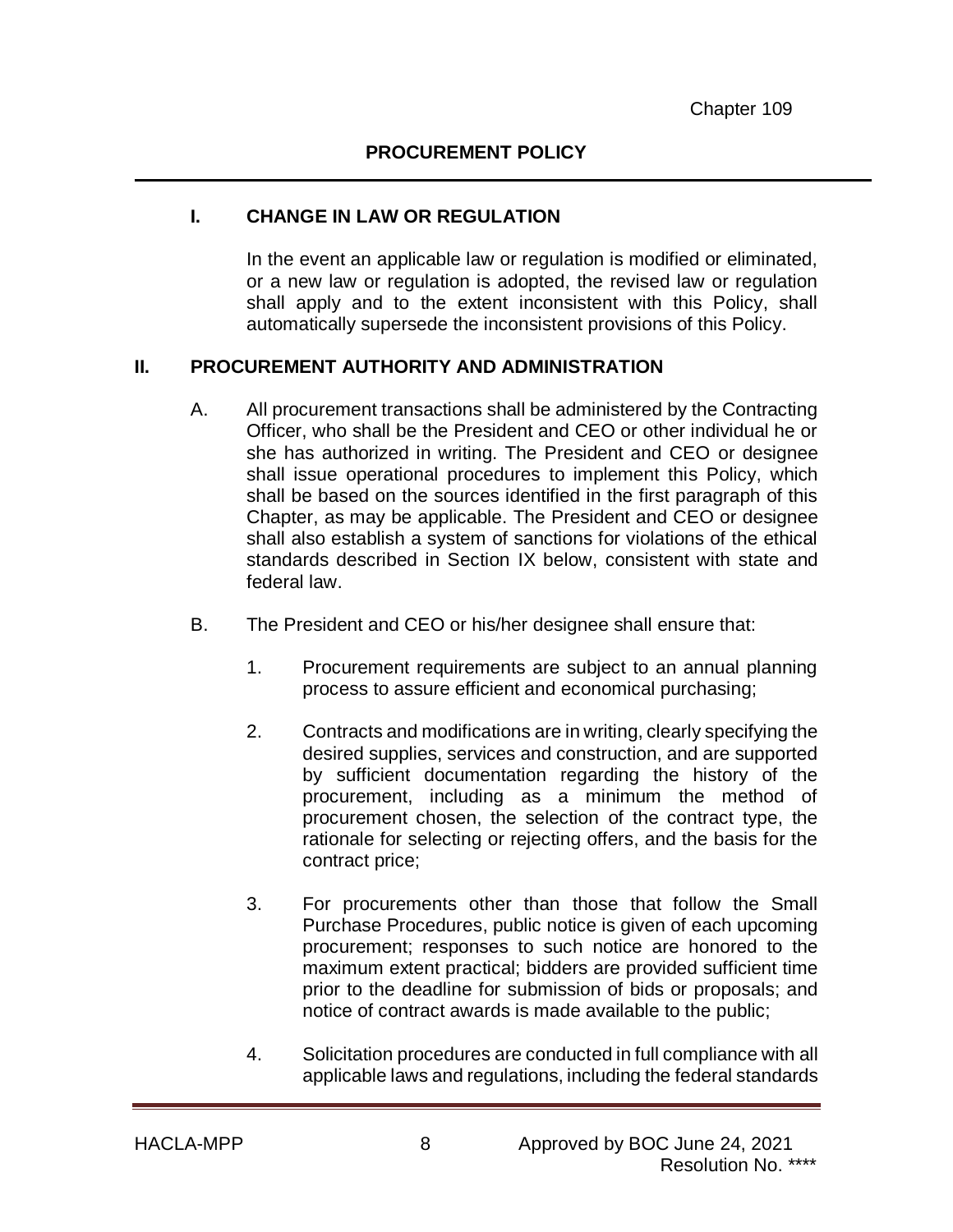set forth at 2 CFR at Part 200, particularly sections 200.318 through 200.326 (procurement standards);

- 5. For all solicitations not subject to the Small Purchase Procedures, an independent cost estimate is prepared before solicitation issuance and is appropriately safeguarded for each procurement and a cost or price analysis is conducted of the responses received for all procurements;
- 6. For all solicitations subject to the Small Purchase Procedures (except Micro Purchases that shall only require one reasonable quote), either (i) an independent cost estimate is prepared before solicitation issuance and is appropriately safeguarded for each procurement and a cost or price analysis is conducted of the responses received for all procurements, or (ii) other reasonable and prudent means of ensuring price reasonableness are utilized, including, without limitation, securing multiple bids, comparing costs or prices with those paid by other public agencies for similar services or supplies, or comparing costs or prices with previous contracting costs for similar services or supplies.
- 7. Contract awards that exceed the Simplified Acquisition Threshold are made to Responsive and Responsible bidders that offer the lowest price (for sealed bid contracts) and to Responsible offerors whose competitive proposals offer the Best Value to HACLA, considering price (except for those Competitive Proposals made by RFQ, as defined below), technical, and other factors as specified in the solicitation, and that all participants in the solicitation are timely notified of the results.
- 8. There are sufficient unencumbered funds available to cover the anticipated cost of each procurement before contract award or modification (including change orders), work is inspected before payment, and payment is made promptly for contract work performed and accepted; and
- 9. HACLA complies with applicable HUD review requirements as provided in the operational procedures supplementing this Policy.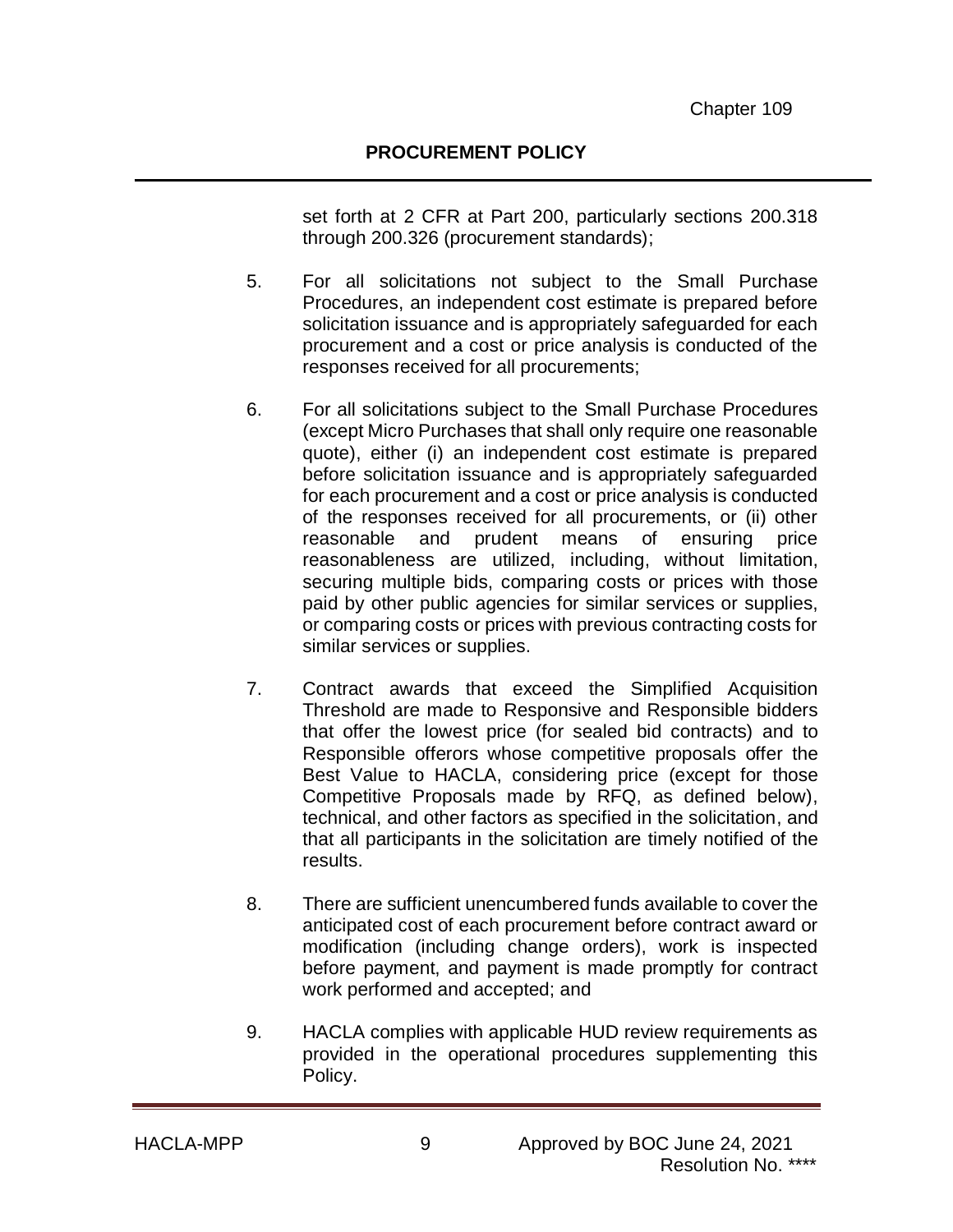- C. Contracting authority under this Policy shall be vested in the following:
	- 1. Contracting Officer. The Contracting Officer or designee shall have the authority to:
		- a. Approve any procurement up to the Simplified Acquisition Threshold;
		- b. Approve any change order to a construction contract authorized by the Board of Commissioners, pursuant to the provisions of this Policy;
		- c. Approve any change order or amendment to a Board authorized contract up to the Simplified Acquisition Threshold;
		- d. Approve any procurement of supplies, materials, services or equipment, without limit as to dollar amount, in the event of an Emergency as defined herein, provided that the nature and value of said purchases shall be reported to the Board of Commissioners at a public meeting at the earliest opportunity;
		- e. Reject any bid or offer where the Contracting Officer determines that the price is unreasonably low based upon an Independent Cost Estimate, competing bids or offers, or other reasonable means. Determining a bid price to be unreasonable considers not only the total price of the bid or offer, but the prices for individual items included within the bid or offer; and
		- f. Further delegate the authority set forth in this part in writing to other HACLA employees.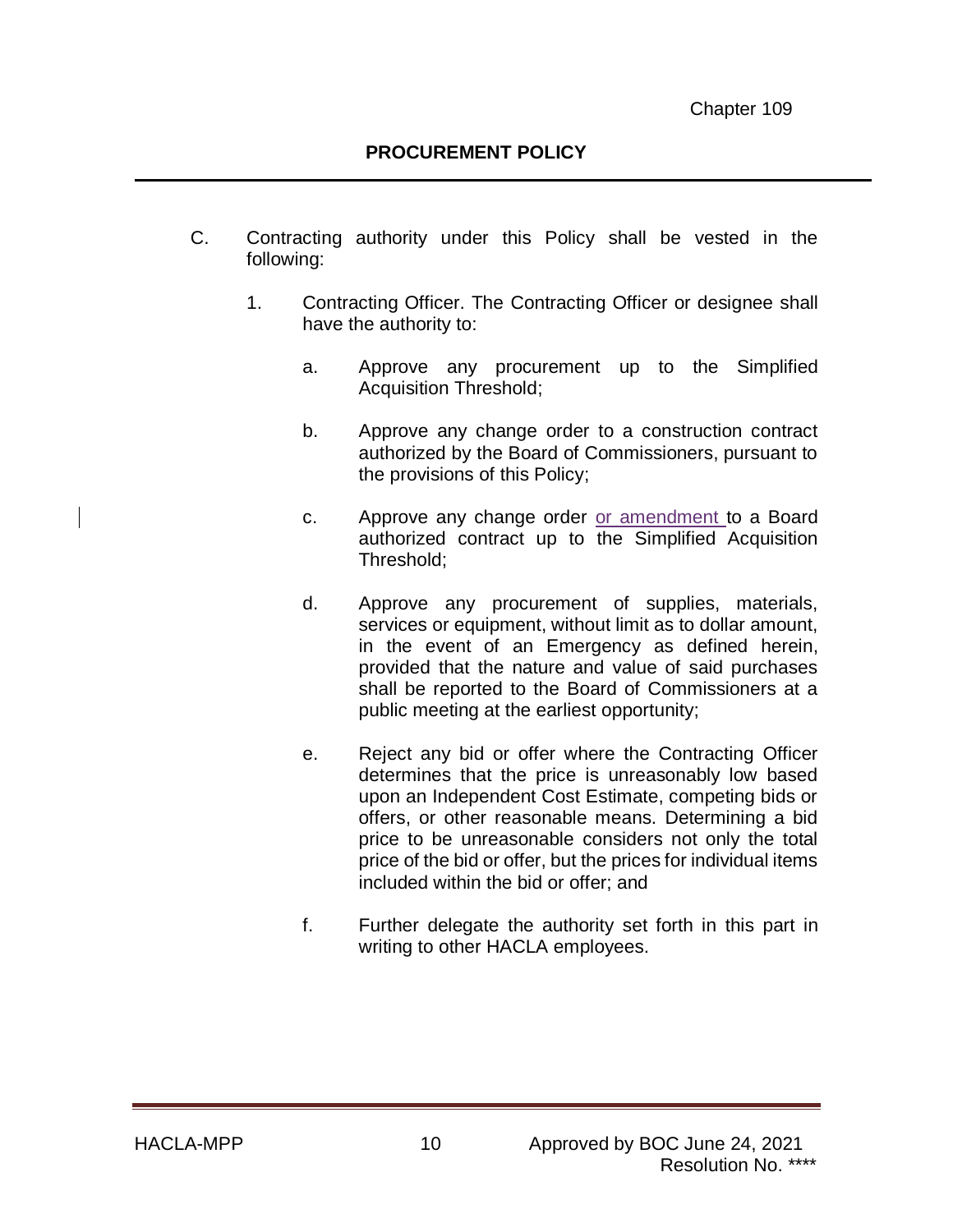- 2. Board of Commissioners. The Board of Commissioners reserves to itself the authority to approve all procurements not delegated to the Contracting Officer.
- D. This Policy and any later changes shall be submitted to the Board of Commissioners for approval. The Board appoints, and delegates procurement authority to the President and CEO and is responsible for ensuring that any procurement procedures adopted in furtherance of this Policy are appropriate for HACLA.

#### **III. PROCUREMENT METHODS**

#### **A. SELECTION OF METHOD**

Upon the decision to purchase goods or services, one of the following procurement methods shall be chosen, based on the nature and anticipated dollar value of the total requirement.

#### **B. SMALL PURCHASES**

1. General: Any purchase not exceeding the Simplified Acquisition Threshold shall be made in accordance with the Small Purchase procedures authorized in this section. Purchase requirements shall not be artificially divided so as to constitute a small purchase under this section (except as may be reasonably necessary to comply with Section VIII of this Policy).

During the procurement planning process, if it is determined that any commodity/services will likely exceed the Simplified Acquisition Threshold, a formal procurement shall be conducted. Small purchases from one vendor will be limited to no more than the Simplified Acquisition Threshold aggregate in one calendar year.

2. Petty Cash Purchases: The Petty Cash Fund established by HACLA's Policy and Procedures for Petty Cash Fund may be utilized to meet the immediate and unplanned need for minor and/or emergency expenditures that do not exceed the threshold amount(s) stated in said procedures, but in no event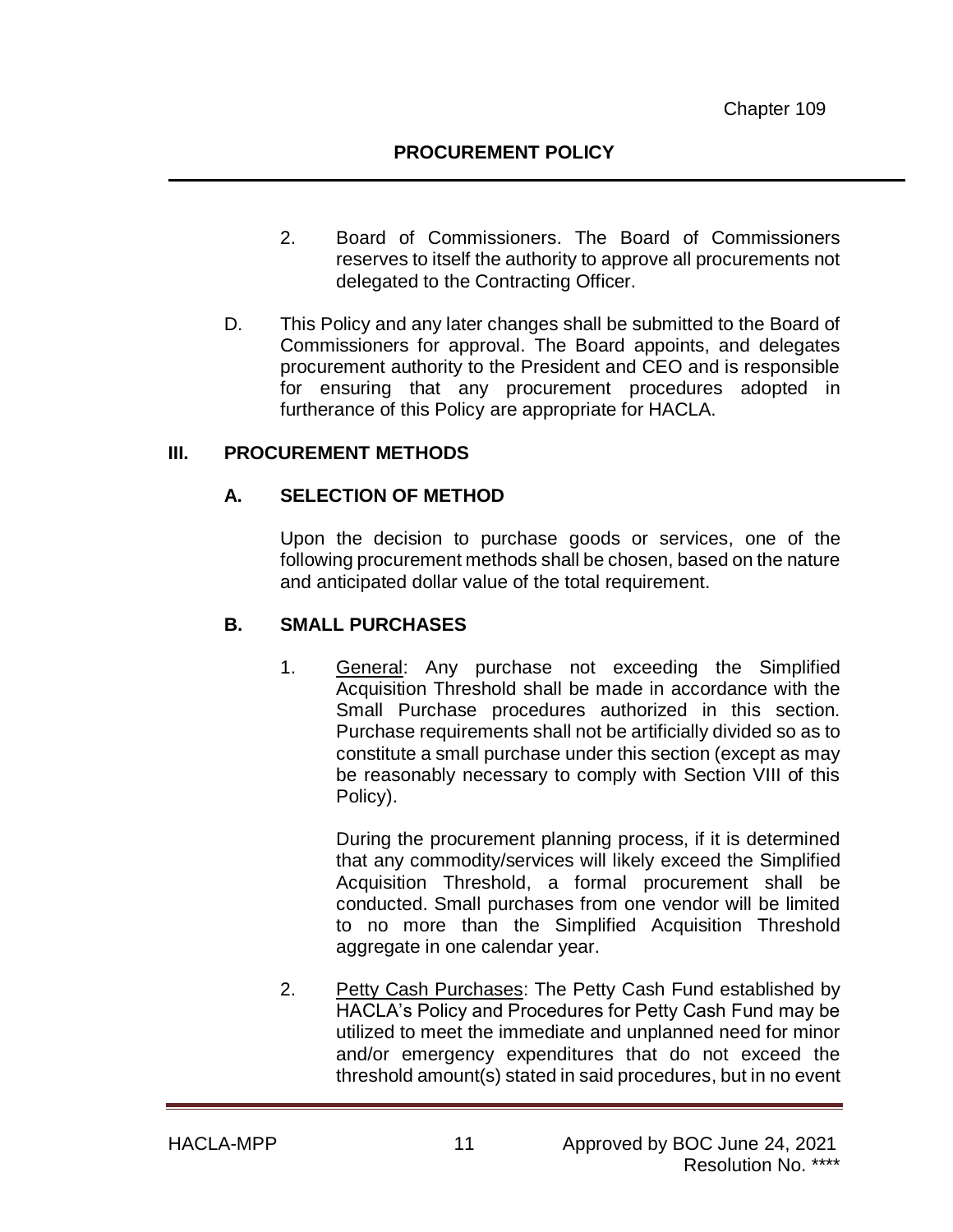shall the threshold amount exceed \$250.00. The Policy and Procedures for Petty Cash Fund shall be subject to the review, approval and amendment of the Chief Financial Officer or his or her designee. Said Policy and Procedures shall establish the overall amount of the fund, the maximum amount for each purchase, and shall either establish the appointment of one or more individuals as Petty Cash Administrators or the procedures for appointing such individuals.

- 3. Micro Purchases: For purchases that do not exceed the Micro Purchase Threshold only one written quotation need be solicited if the price received is considered reasonable given the nature of the goods or services being purchased. Such purchases must be distributed equitably among qualified sources. If practicable, a quotation shall be solicited from other than the previous source before placing a repeat order.
- 4. Small Purchases: For purchases in excess of the Micro Purchase Threshold that do not exceed the Simplified Acquisition Threshold, no less than three offerors shall be solicited to submit price quotations, which may be obtained orally, by telephone, in writing, or solicited using the Los Angeles Business Assistance Virtual Network (LABAVN). The names, addresses, and/or telephone numbers of the offerors and persons contacted, and the date and amount of each quotation shall be recorded and maintained as a public record (unless otherwise provided in State or local law). The Contracting Officer may also establish procedures, which are more stringent and designed to increase competition among suppliers and service providers.

Award of Small Purchases shall be made on the following basis, unless otherwise authorized in writing by the Contracting Officer, which writing shall be retained in the Procurement file:

- 1. For contracts for services, award shall be made to the responsible vendor providing the Best Value quote.
- 2. For contracts for goods, contracts for goods with services, and contracts for maintenance and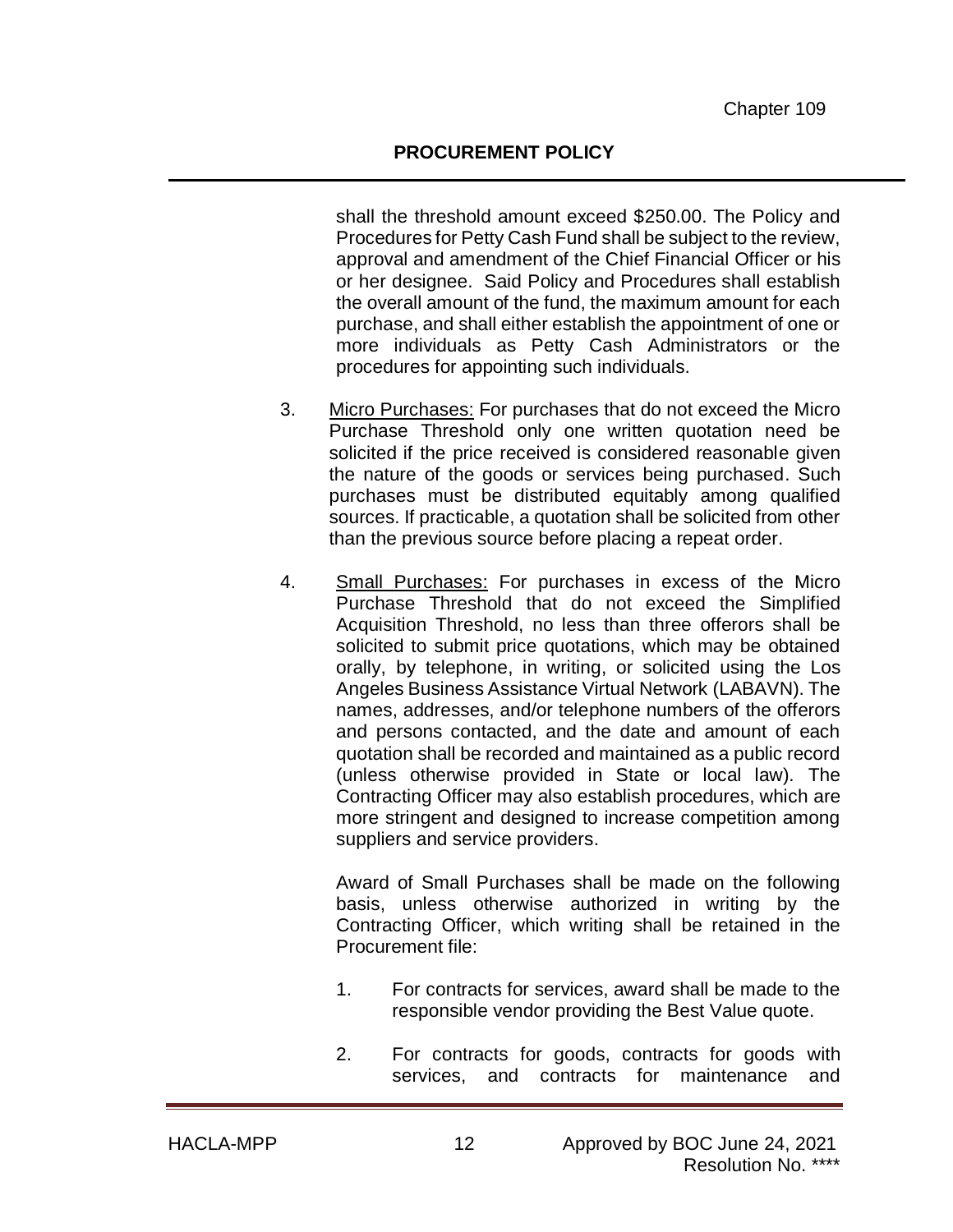construction work, award shall be made to the Responsible vendor providing the lowest acceptable priced quote.

3. If non-price factors are used for purposes of evaluating quotes, such factors shall be disclosed in the solicitation.

## **C. SEALED BIDS**

Formal competitive procurement using sealed bids is the preferred method for procuring construction, and supplies and services of a finite nature, amount and/or scope capable of being bid at a fixed cost anticipated to be in excess of the Simplified Acquisition Threshold. Sealed bid procurements shall be awarded to Responsible and Responsive bidders based on lowest cost, subject to the Section 3 bid preference referred to in Article VIII below.

- 1. Conditions for Use: Contracts shall be awarded based on competitive sealed bidding if the following conditions are present:
	- a. A complete, adequate and realistic specification or purchase description is available;
	- b. Two or more Responsible bidders are willing and able to compete effectively for the work;
	- c. The procurement lends itself to a firm fixed price contract, and the selection of the successful bidder can be made principally on the basis of price.
- 2. Solicitations and Receipt of Bids: An invitation for bids shall be issued including specifications and all contractual terms and conditions applicable to the procurement. The invitation for bids shall state the time and place for both the receipt of bids and the public bid opening. All bids received shall be secured and opened no sooner than the date and time advertised.
- 3. Bid Opening: Bids shall be opened publicly and in the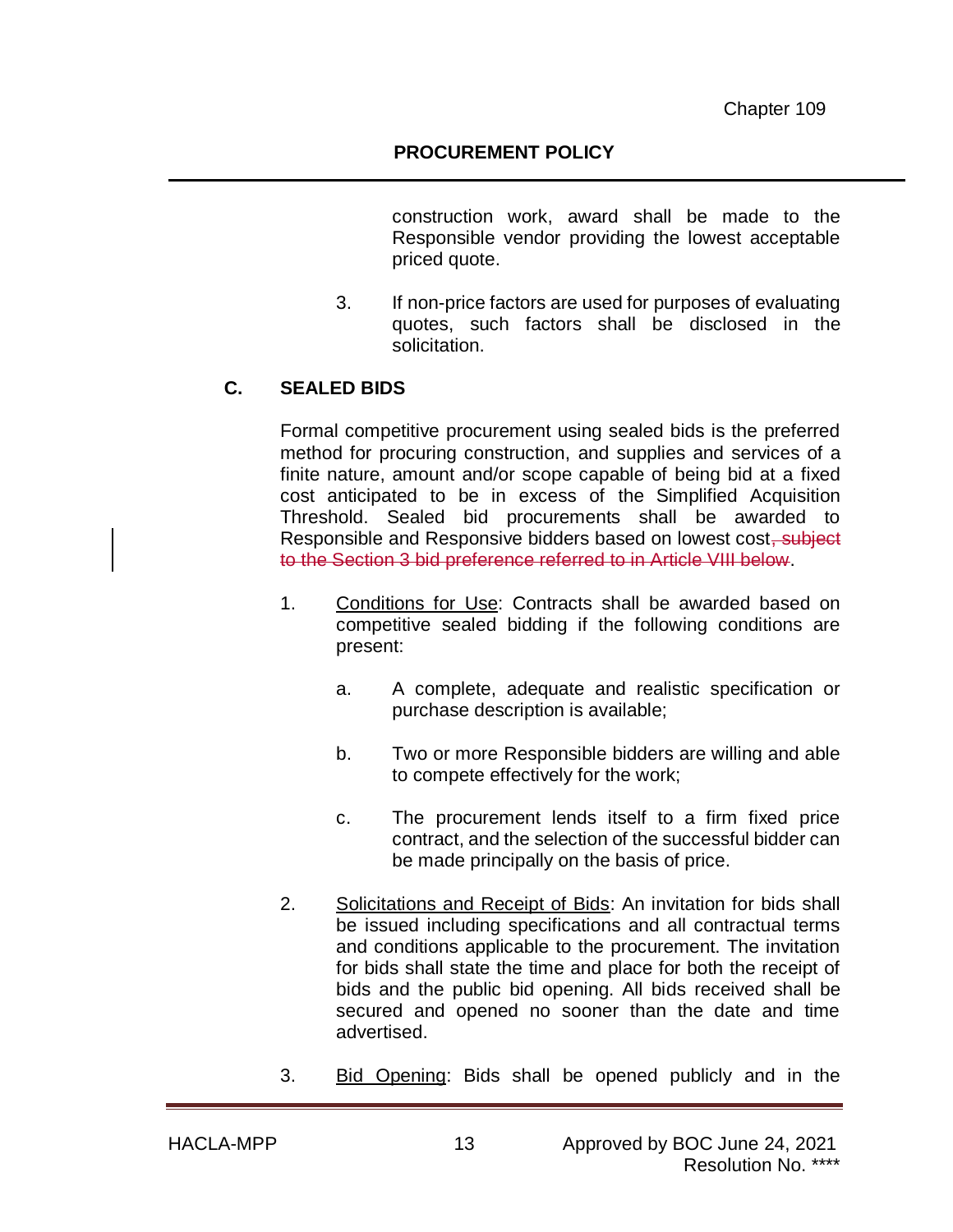presence of at least one witness. An abstract of bids shall be recorded and the bids shall be available for public inspection in accordance with the Authority's Access to Records Policy, as amended from time to time.

- 4. Award: Award shall be made based on lowest cost (subject to the Section 3 bid preference referred to in Article VIII below) and as provided in the invitation for bids by written notice to the successful bidder. If equal low bids are received from Responsible bidders, award shall be made by drawing lots or similar random method, unless otherwise provided by law or stated in the invitation for bids. If only one Responsive bid is received from a Responsible bidder, award shall not be made unless a cost or price analysis verifies the reasonableness of the price.
- 5. Correction and Withdrawal of Bids Prior to Bid Opening: Unless otherwise provided by state or federal law or regulation, any time prior to the date and time of bid opening, a bidder shall be permitted to correct or withdraw bids by written, faxed, or e-mail notice received in the office designated in the IFB.
- 6. Correction of Mistakes in Bids After Opening:

The following shall apply in the absence of controlling state or federal law or regulation:

a. After bid opening, corrections in bids shall be permitted only if the bidder can show by clear and convincing evidence: (i) that a mistake of a nonjudgmental character was made, (ii) the nature of the mistake, and (iii) the price actually intended. A low bidder alleging a nonjudgmental mistake may be permitted to withdraw its bid if the mistake is clearly evident on the face of the bid document but the intended bid is unclear or the bidder submits convincing evidence that a mistake was made.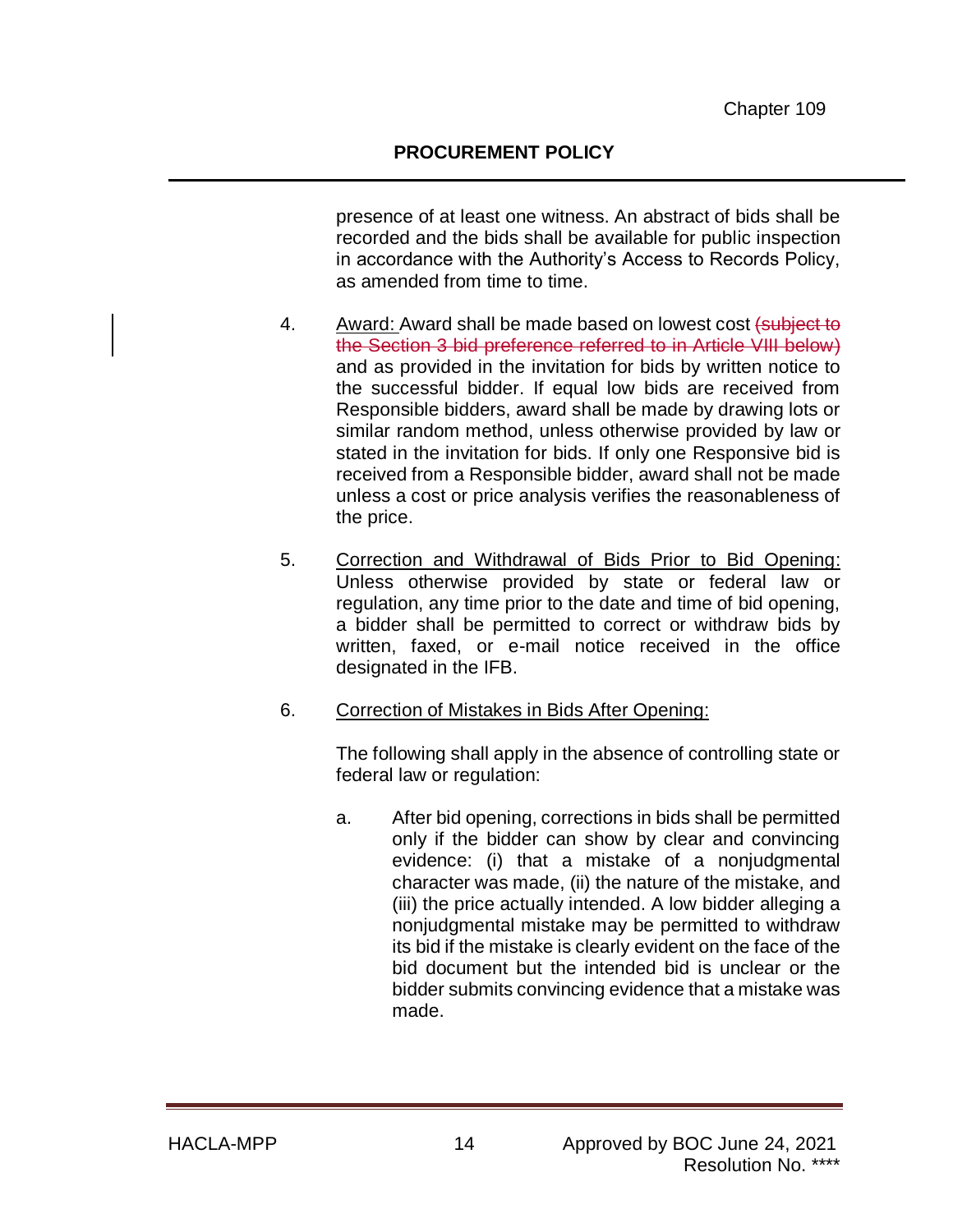- b. Any decision to allow correction of bid mistakes after bid opening shall be supported by a written determination signed by the Contracting Officer.
- c. After bid opening, no changes in bid prices or other provisions of bids prejudicial to the interest of HACLA or fair competition shall be permitted.
- 6. Bonds: The following bonds (or equivalent as permitted by law) are required:
	- a. For construction contracts awarded under an IFB where the value of the contract exceeds the Simplified Acquisition Threshold, (i) a bid guarantee equivalent to 5% of the bid price is required and (ii) a performance bond for 100% of the contract price is required.
	- b. For construction contracts that exceed \$25,000, a payment bond is required.

There are no bonding requirements for non-Public Works small purchases or competitive proposals; however, the Contracting Officer may require bonds in these latter circumstances when deemed appropriate. Unless otherwise specified in the solicitation, any bond submitted by a bidder pursuant to the above must be issued by a bond surety listed in U.S. Treasury Circular No.570.

#### **D. COMPETITIVE PROPOSALS**

Formal competitive procurement using competitive proposals is the preferred method for procuring professional services that will exceed the Simplified Acquisition Threshold and where conditions are not appropriate for the use of sealed bidding.

Competitive proposals using Requests for Proposals shall be awarded to Responsible and Responsive offerers based on Best Value. Competitive proposals using Requests for Qualifications shall be awarded to the most qualified respondent.

1. Conditions for Use: Competitive proposals (including turnkey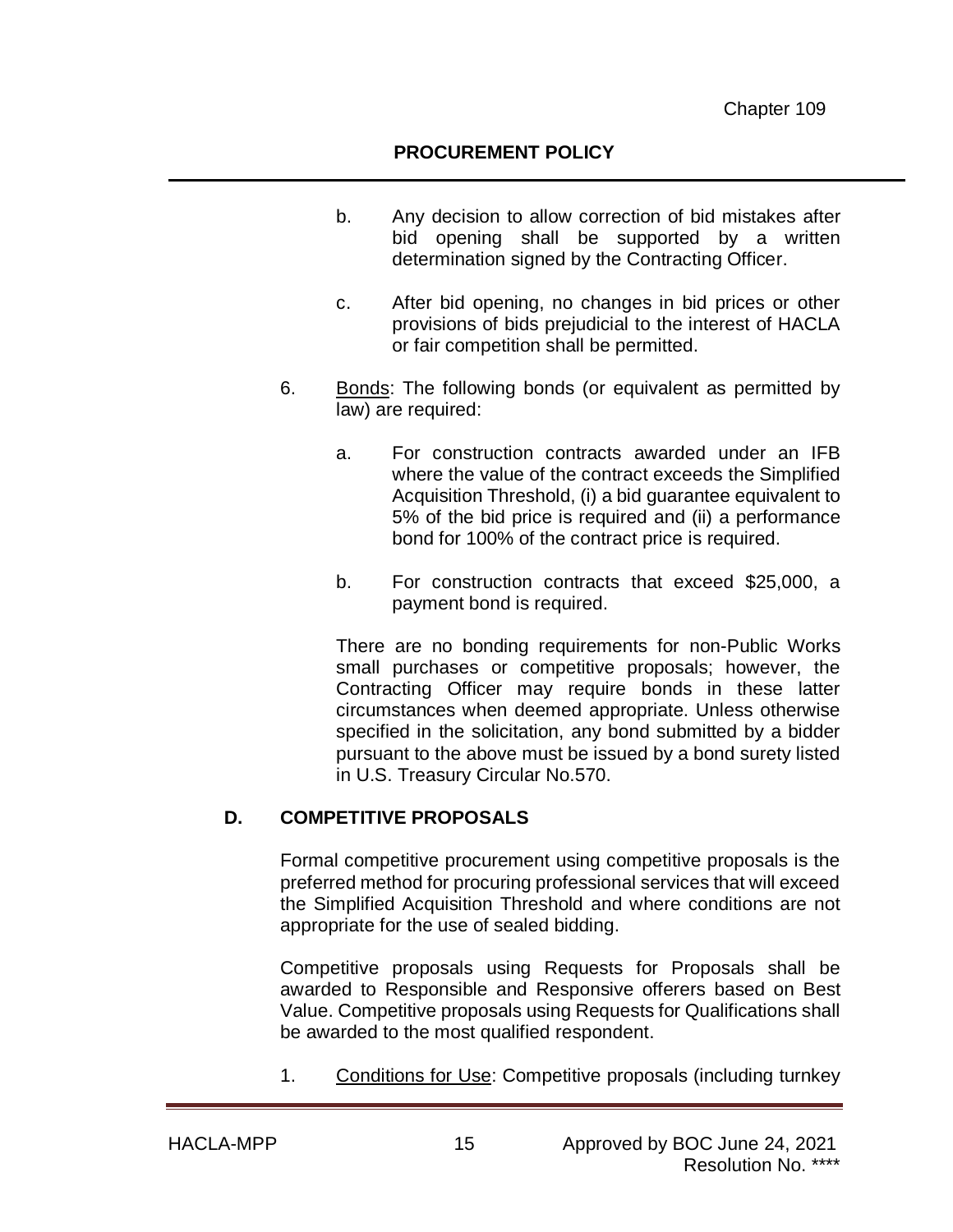proposals for development) may be used if there is an adequate method of evaluating technical proposals and if HACLA determines that conditions are not appropriate for the use of sealed bids. An adequate number of qualified sources shall be solicited.

- 2. Solicitation: Competitive proposals shall be solicited through a "request for proposals" (RFP) or, where permitted, a "request for qualifications" (RFQ) issued by HACLA. The competitive proposal shall clearly identify the relative importance of price (except an RFQ which shall not consider price) and other evaluation factors and sub factors, including the weight given to each technical factor and sub factor. A mechanism for fairly and thoroughly evaluating the technical and price proposals shall be established before the solicitation is issued. Proposals shall be handled so as to prevent disclosure of the number of offerors, identity of the offerors and the contents of their proposals.
- 3. Evaluations by Panel: Proposals shall be evaluated only on the criteria stated in the RFP or RFQ. Proposals shall be evaluated by a panel with expertise on the subject matter. The Contracting Officer or designee shall establish criteria for selecting panel members, including standards for ensuring that panelists have no conflicts of interest in accordance with Article IX, Ethics in Public Contracting. The Contracting Officer or designee shall ensure that panel members are insulated in their evaluation activities from interference or input from others.
- 4. Negotiations under Request for Proposals (RFP): The proposals shall be evaluated, rated and ranked in accordance with the technical and price factors specified in the RFP. If based on the initial evaluation HACLA determines there is a clear winning proposal (or multiple winning proposals), HACLA shall award the contract accordingly.

However, if, after the initial evaluation of proposals, HACLA determines there is a no clear winning proposal, negotiations as set forth in this section shall be conducted. HACLA determines the scope and extent of the negotiations.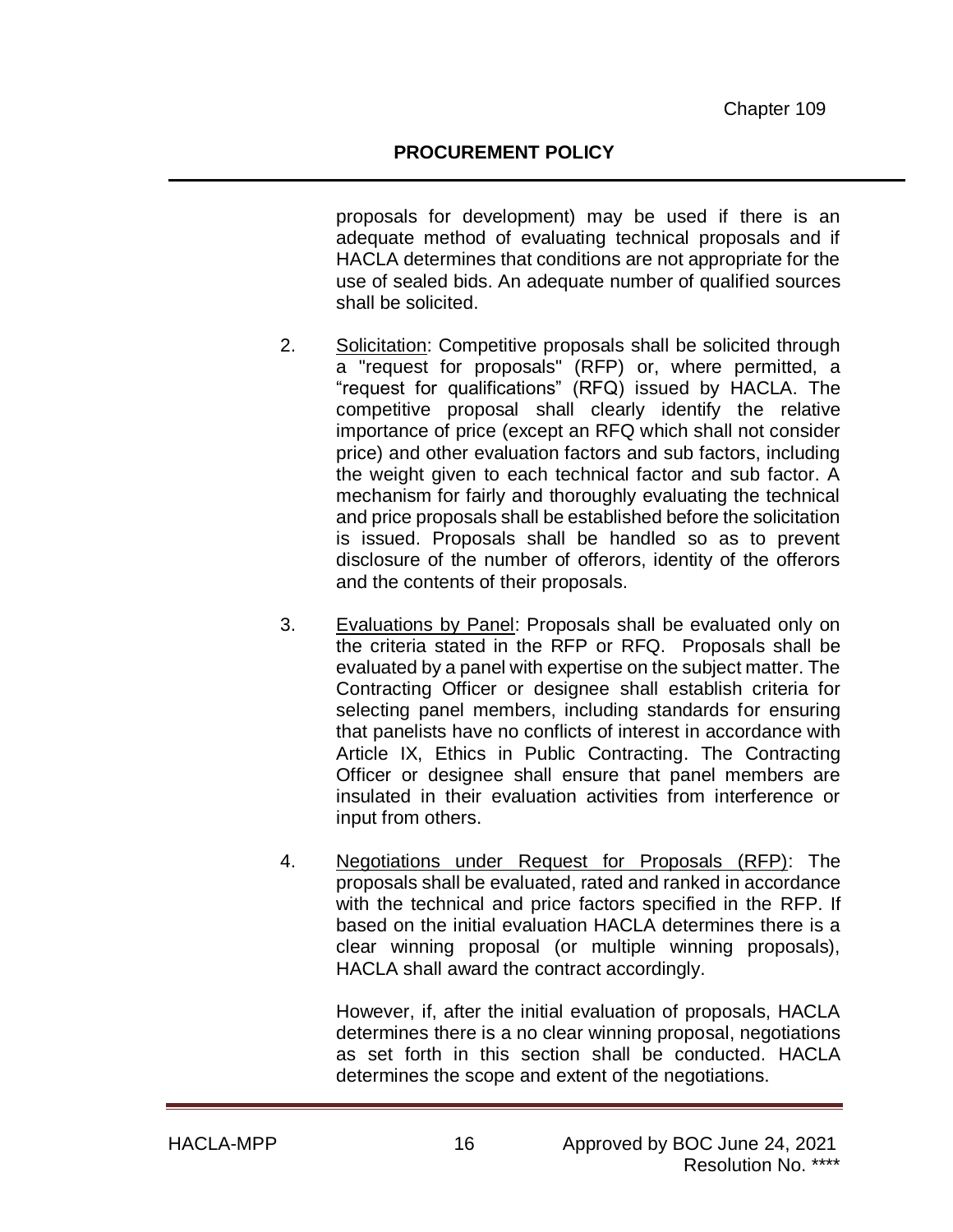- a. Initial Discussions: Discussions may be conducted with all responsible offerors whose proposals have a reasonable chance of being selected for award. These discussions are intended to maximize HACLA's ability to obtain Best Value and will be tailored to each offeror's proposal and are in accordance with the RFP criteria. The scope of discussions may include a proposal's weaknesses and deficiencies that could, in the opinion of the evaluation panel and/or Contracting Officer, be altered or better explained to materially enhance the proposer's potential for award. The scope of discussions may also include but not limited to the proposal's price, schedule, technical approach, contract terms and any other exceptions and deviations, as well as an offeror's prior contract performance.
- b. Determination of Competitive Range: After any initial negotiations are complete, the evaluation panel shall re-evaluate proposals based on the initial discussions and solicitation criteria, and re-determine the range of competitive scores. If the evaluation panel or Contracting Officer deems warranted, additional discussions with all offerors in the competitive range may be conducted.
- c. Best and Final Offers (BAFOs): All offerors with scores within the competitive range following discussions shall be provided an opportunity to revise and/or clarify their proposals, including price, by submitting a BAFO. A common deadline for receipt of BAFOs shall be established. BAFOs shall be evaluated by the entire evaluation panel in essentially the same manner as the initial evaluation of the proposals. The Contracting Officer or designee shall ensure that a full evaluation of BAFOs is conducted sufficient to support an award decision based on Best Value.

While BAFOs are usually requested once during the procurement process, in exceptional circumstances,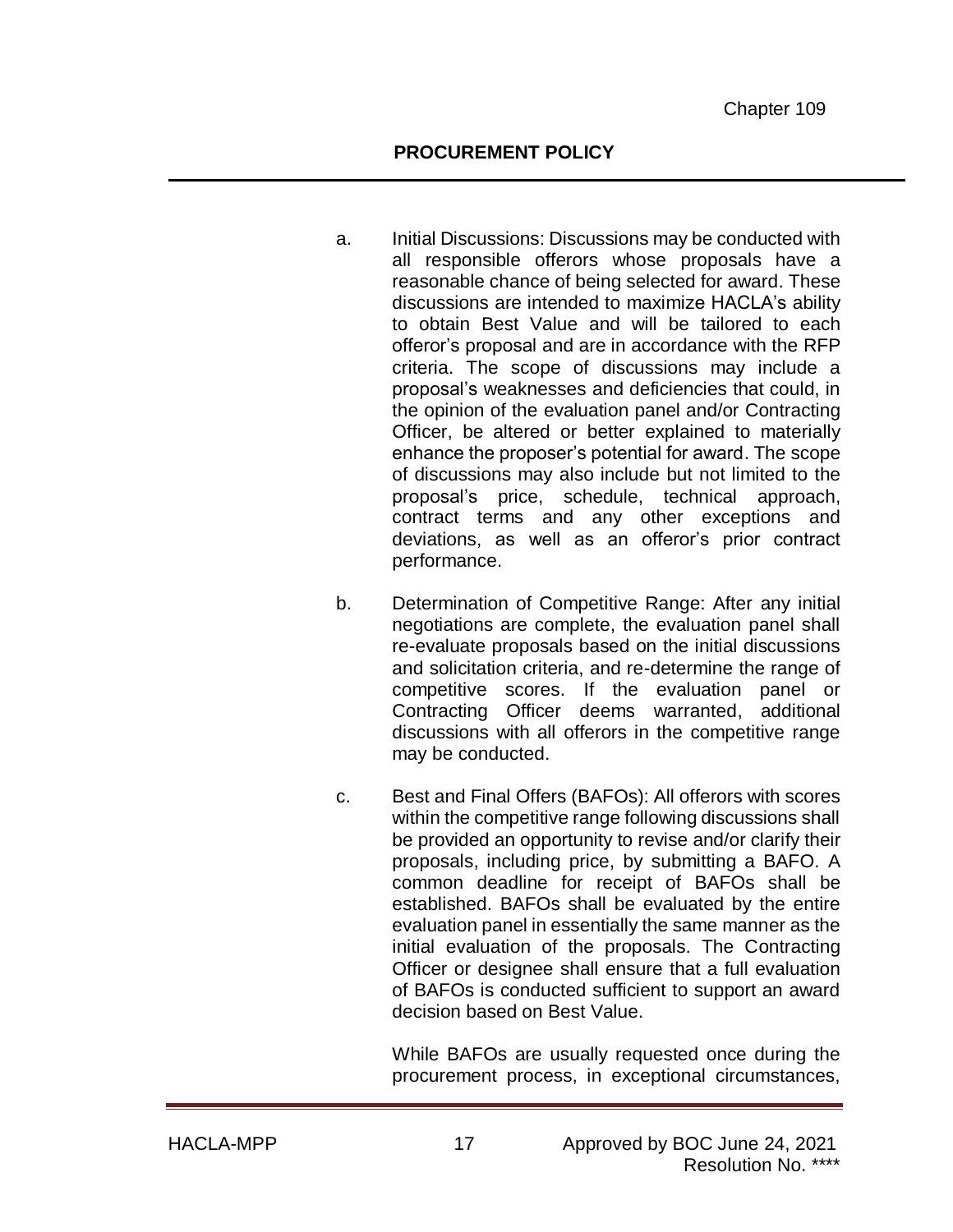the Contracting Officer or designee may determine that it is in HACLA's best interest to request a second round of BAFOs. In such cases, invitations for the second BAFO need only be sent to those offerors whose proposals are within the range of competitive scores following receipt of the first set of BAFOs.

- d. Treatment of Offerors: Offerors shall be treated fairly and equally with respect to any opportunity for negotiation and revision of their proposals. No offeror shall be given any information about any other offeror's proposal, and no offeror shall be assisted by HACLA to bring its proposal up to the level of any other proposal.
- 5. Negotiations under Request for Qualifications (RFQ): Negotiations conducted under the RFQ differ from negotiations conducted under the RFP in that HACLA first selects the highest-ranked respondent, which is determined based on the proposal's technical factors, and then the parties engage in negotiations concerning price. If the parties cannot reach agreement on a fair and reasonable price and other material terms, HACLA will terminate negotiations and proceed to engage in negotiations with the next-highest rated respondent based on technical factors, again with intentions to reach agreement on price and other material terms. This process continues until HACLA and a responsible respondent reach agreement as to price and other material terms. Once HACLA has terminated negotiations with a respondent due to failure to reach agreement as to price and other material terms, the parties are precluded from engaging in further or additional negotiations.
- 6. Architect/Engineer Services: Architect/engineer services for federally-funded projects shall be obtained by HUD's qualifications based selection procedures. Under qualifications based selection procedures, competitors' qualifications are evaluated and the most qualified competitor is selected, subject to the negotiation of fair and reasonable compensation. Price is not used as a selection factor under this method. Qualifications based selection procedures shall not be used to purchase other types of services, unless the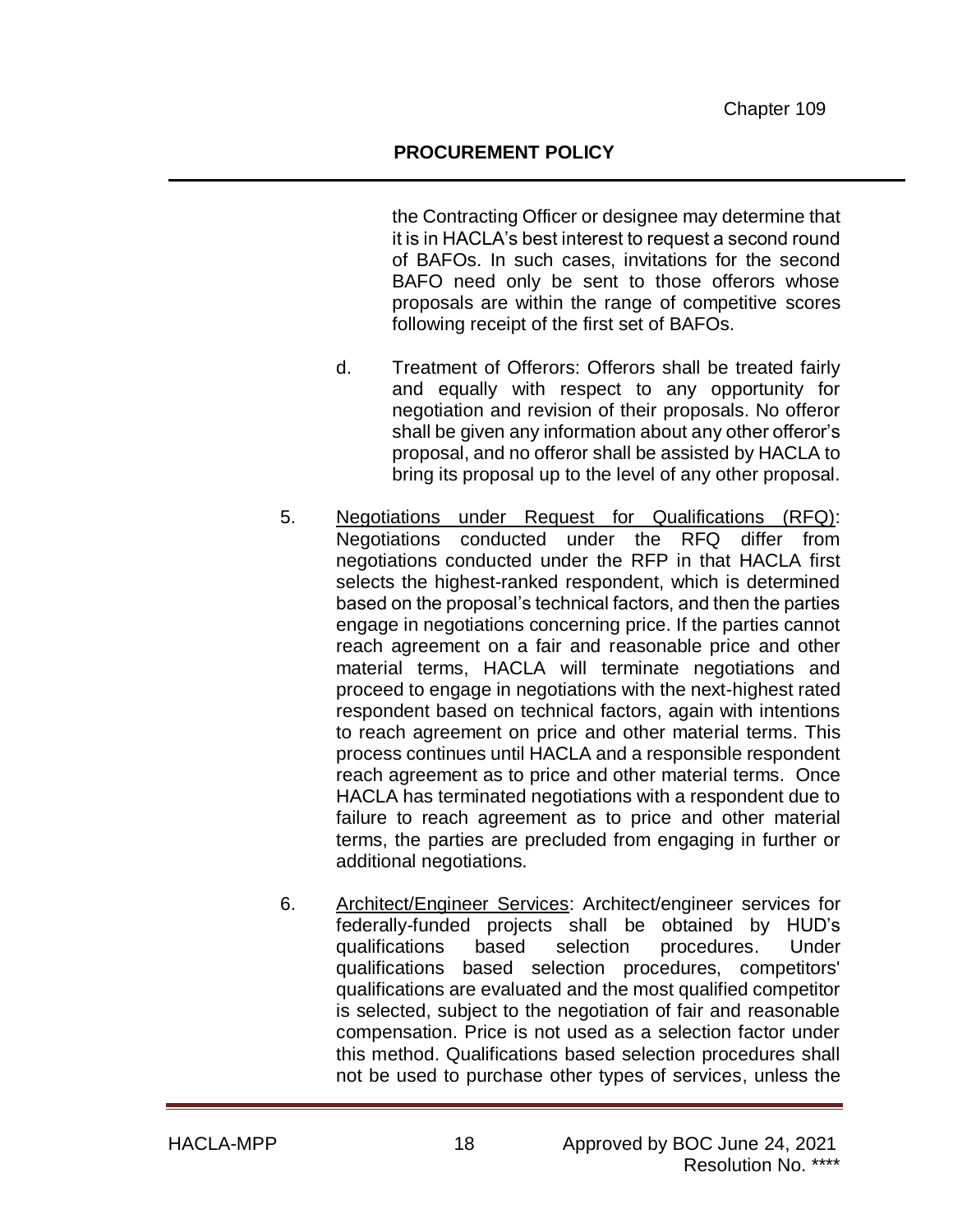Contracting Officer determines it is in the best interest of HACLA and determines it is permissible under applicable laws and regulations.

### **E. NONCOMPETITIVE PROPOSALS**

- 1. Conditions for Use: Procurements shall be conducted competitively to the maximum extent possible. Procurement by noncompetitive proposals may be used only when the award of a contract is not feasible using small purchase procedures, sealed bids or competitive proposals, and one of the following applies:
	- a. The item is available only from a single or sole source, based on a good faith review of available sources;
	- b. There is an Emergency as defined at Section I.D above;
	- c. HUD authorizes the use of noncompetitive proposals; or
	- d. After solicitation of a number of sources, competition is determined inadequate.
- 2. Justification: Procurements based on noncompetitive proposals shall be supported by a written justification for using such procedures. The justification shall be approved in writing by the Contracting Officer.
- 3. Price Reasonableness: The reasonableness of the price for all procurements based on noncompetitive proposals shall be determined by performing a cost analysis, as described in III.F. below.

## **F. COST AND PRICE ANALYSIS**

1. General: A cost or price analysis shall be performed for all procurement actions, including contract modifications (except that no such price analysis shall be required if HACLA undertakes a RFQ involving a developer). The method of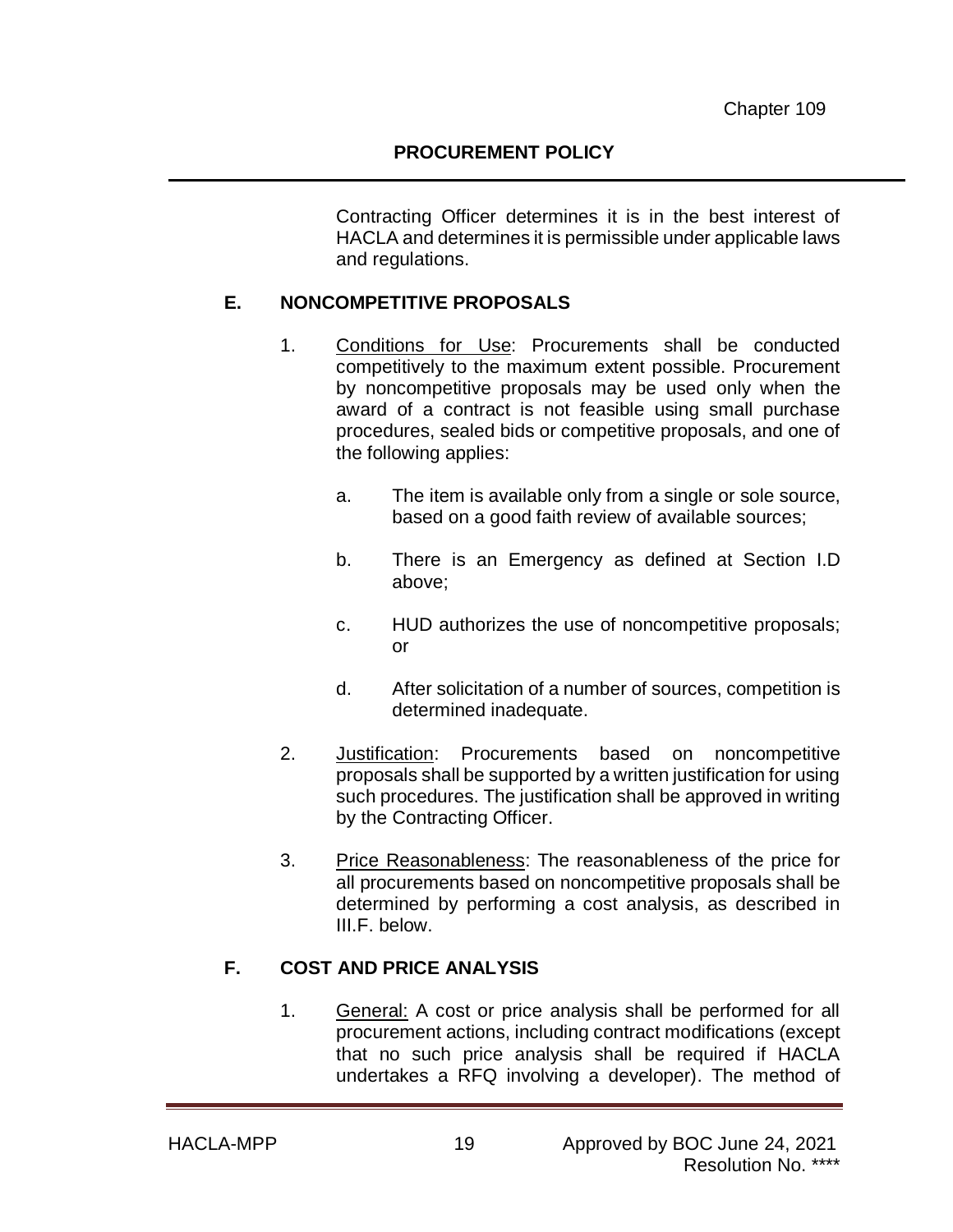analysis shall be determined in accordance with 2 CFR Part 200 (for federally-funded procurements) and any other applicable laws and regulations. The degree of analysis shall depend on the facts surrounding each procurement.

- 2. Submission of Cost or Pricing Information: If the procurement is based on noncompetitive proposals, or when only one offer is received, or for other procurements as deemed necessary by HACLA (e.g., when contracting for professional, consulting or architect/engineer services) HACLA may utilize any of the approved methods for determining price reasonableness set forth at 2 CFR Part 200 or as otherwise approved by HUD.
- 3. Cost Analysis: Cost analysis shall be performed if an offeror/contractor is required to submit a cost breakdown as part of its proposal. When a cost breakdown is submitted: a cost analysis shall be performed of the individual cost elements; HACLA shall have a right to audit the contractor's books and records pertinent to such costs; and profit shall be analyzed separately. Costs shall be allowable only to the extent that they are consistent with applicable Federal cost principles (for commercial firms, Subpart 31.2 of the Federal Acquisition Regulation, 48 CFR Chapter 1). In establishing profit, HACLA shall consider factors such as the complexity and risk of the work involved, the contractor's investment and productivity, the amount of subcontracting, the quality of past performance, and industry profit rates in the area for similar work.
- 4. Price Analysis: A comparison of prices shall be used in all cases other than those described in the Cost Analysis section above.

## **G. CANCELLATION OF SOLICITATIONS**

1. Solicitations may be canceled before offers or bids are due if: HACLA no longer requires the supplies, services or construction; HACLA can no longer reasonably expect to fund the procurement; proposed amendments to the solicitation would be of such magnitude that a new solicitation would be desirable; or other reasons deemed in the best interest of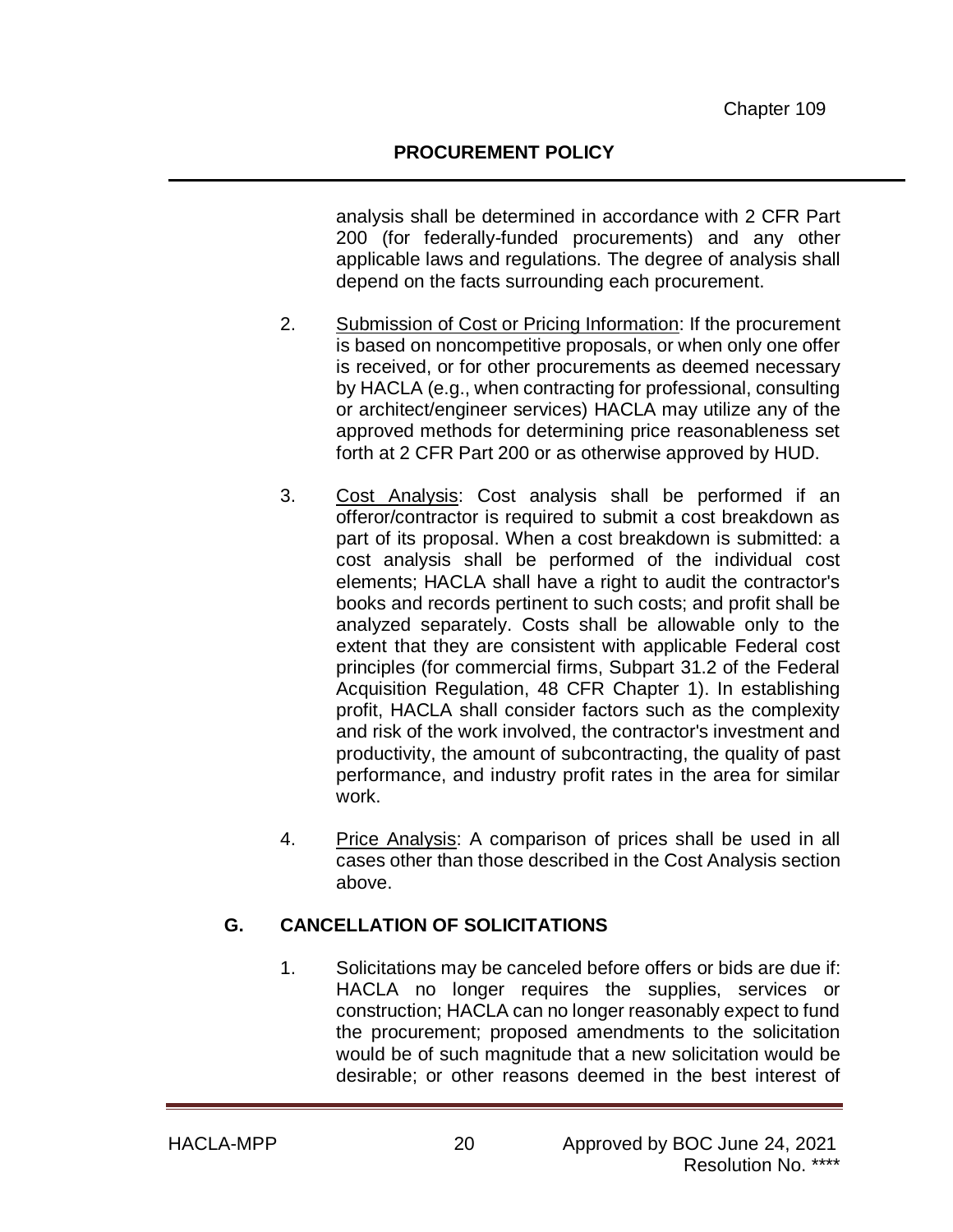HACLA as determined in its sole discretion.

- 2. A solicitation may be canceled and all bids or proposals that have already been received may be rejected if: the supplies, services or construction are no longer required; ambiguous or otherwise inadequate specifications were part of the solicitation; submitted bids evidence multiple bidders misunderstanding or confusion; the solicitation did not provide for consideration of all factors of significance to HACLA; prices exceed available funds and it would not be appropriate to adjust quantities to come within available funds; there is reason to believe that bids or proposals may not have been independently arrived at in open competition, may have been collusive, or may have been submitted in bad faith; or for other good cause when deemed in the best interest of HACLA as determined in its sole discretion.
- 3. The reasons for cancellation shall be documented in the procurement file in accordance with 24 CFR 85.36(b)(9) or 2 CFR 200, as applicable, and the reasons for cancellation and/or rejection shall be provided upon request to any offeror solicited.
- 4. A notice of cancellation shall be sent to all offerors solicited and, if appropriate, shall explain that they will be given an opportunity to compete on any resolicitation or future procurement of similar items.
- 5. If all otherwise acceptable bids received in response to an invitation for bids are at unreasonable prices, or only one bid is received and the price is unreasonable, HACLA shall cancel the solicitation and either:
	- a. resolicit using a new invitation for bid with amendment as warranted; or
	- b. resolicit using a request for proposals, provided, that the Contracting Officer determines in writing that such action is appropriate, all bidders are informed of HACLA's intent to resolicit using a request for proposals, and each Responsible bidder is given a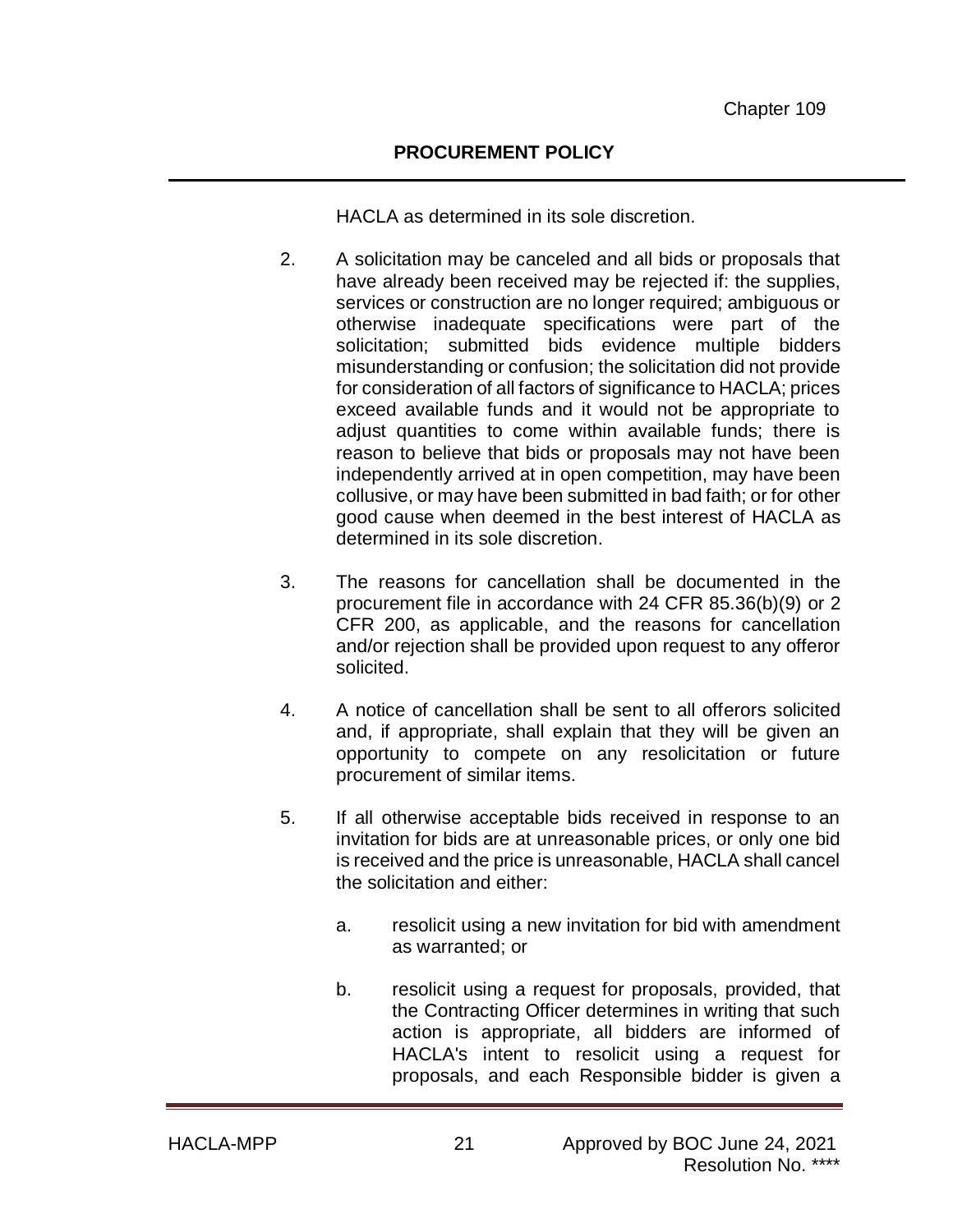reasonable opportunity to submit an offer in response to the new solicitation.

### **H. COOPERATIVE PURCHASING AND INTERGOVERNMENTAL AGREEMENTS**

HACLA may enter into Federal, State or local intergovernmental agreements or utilize cooperative purchasing (a.k.a. "piggy-backing") to procure common goods and services that are routine in nature. HACLA may also enter into Federal, State or local intergovernmental agreements to secure services required by HACLA and offered from another public agency either directly or through a third party subcontract. The decision to use cooperative purchasing, an intergovernmental agreement or conduct a direct procurement shall be based on economy and efficiency. If utilizing an intergovernmental agreement involving a third party subcontractor, the interagency agreement shall stipulate who is authorized to purchase on behalf of the participating parties and shall specify inspection, acceptance, termination, payment and other relevant terms and conditions. HACLA is encouraged to use Federal or State excess and surplus property instead of purchasing new equipment and property whenever such use is feasible and reduces project costs.

## **I. CONTRACTING WITH RESIDENT ORGANIZATIONS**

Notwithstanding the provisions above pertaining to full and open competition in its procurements, HACLA may: (1) use the "alternative procurement process" to limit competition to resident-owned businesses, pursuant to 24 CFR Part 963; or (2) contract on a noncompetitive basis with a resident management corporation pursuant to 24 CFR 964, Subpart C.

## **J. CONTRACTING FOR LEGAL SERVICES**

1. Contracting for legal services shall be conducted in accordance to all applicable HUD policy guidelines and HACLA procedures. HACLA shall not enter into a contract for federally-funded litigation-related legal services to exceed \$100,000 without the prior written concurrence of HUD's Regional Counsel, and shall not enter into a contract for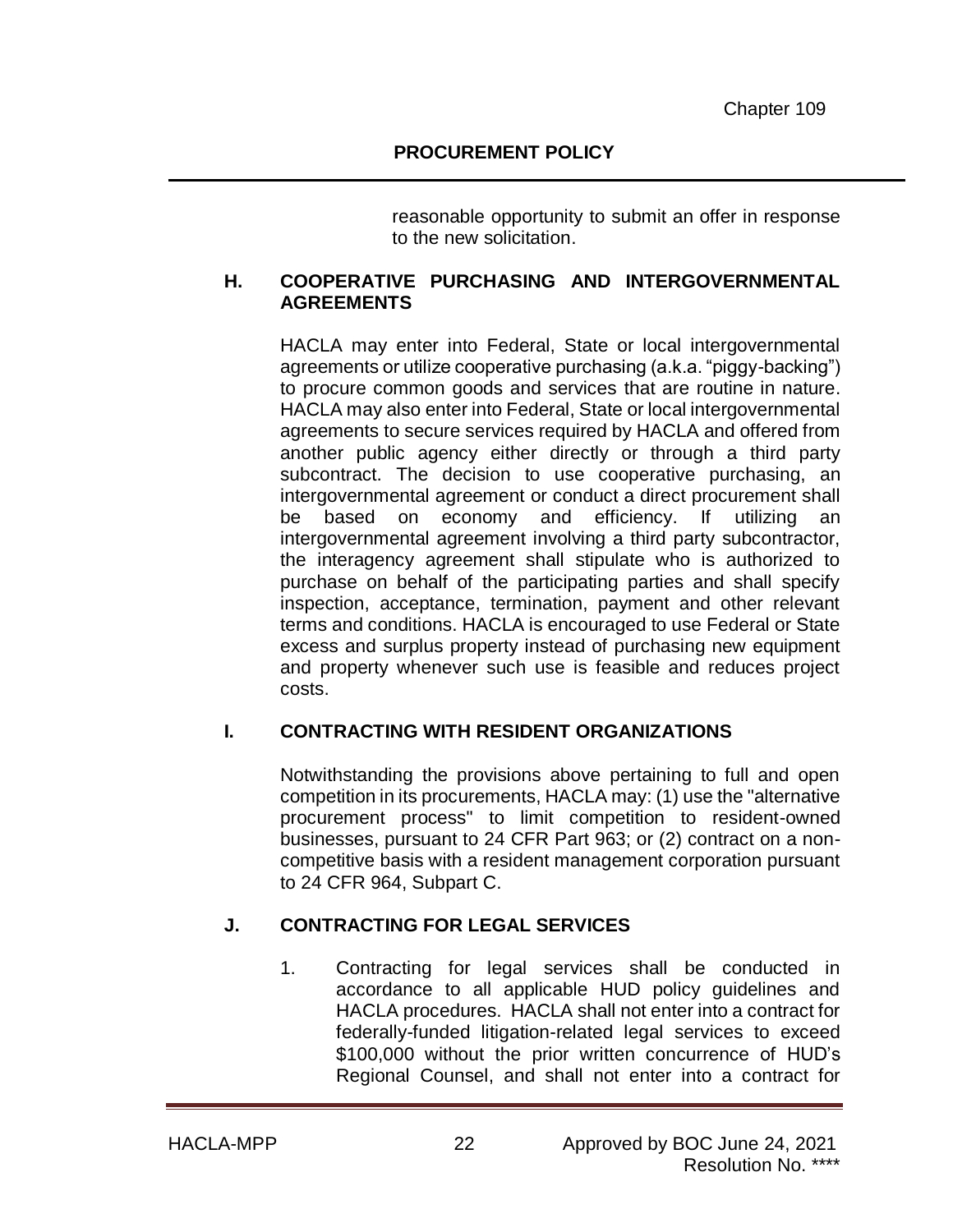federally-funded litigation services to exceed \$300,000 without the prior written concurrence of HUD's Regional Counsel and the Headquarters Program Associate General Counsel.

- 2. Additionally, with the exception of litigation involving HACLA acting as a Section 8 private owner or administrative and criminal proceedings and litigation relating to routine eviction proceedings, HACLA shall not initiate or enter into any of the following federally-funded activities without prior written concurrence from HUD:
	- a. litigation, including any civil action at law or proceeding in equity involving a program, project, or activity receiving HUD assistance;
	- b. appeals from adverse judgments; and
	- c. settlements arising out of litigation.

#### **IV. BIDDER QUALIFICATIONS AND DUTIES**

#### **A. BIDDER RESPONSIBILITY**

Procurements shall be conducted only with Responsible bidders, offerors, respondents, contractors and subcontractors (collectively, "bidders" or "bidder") who have a satisfactory record of integrity, including without limitation, all licenses and certifications required to perform the contract directly and/or with the assistance of a subcontractor as permitted under law, and in good standing with HACLA as well as applicable licensing and federal, state or local boards or agencies.

- 1. Standards. A Responsible bidder is one who meets the standards set forth below:
	- a. has adequate financial resources, or the ability to obtain such resources as required during performance of the contract;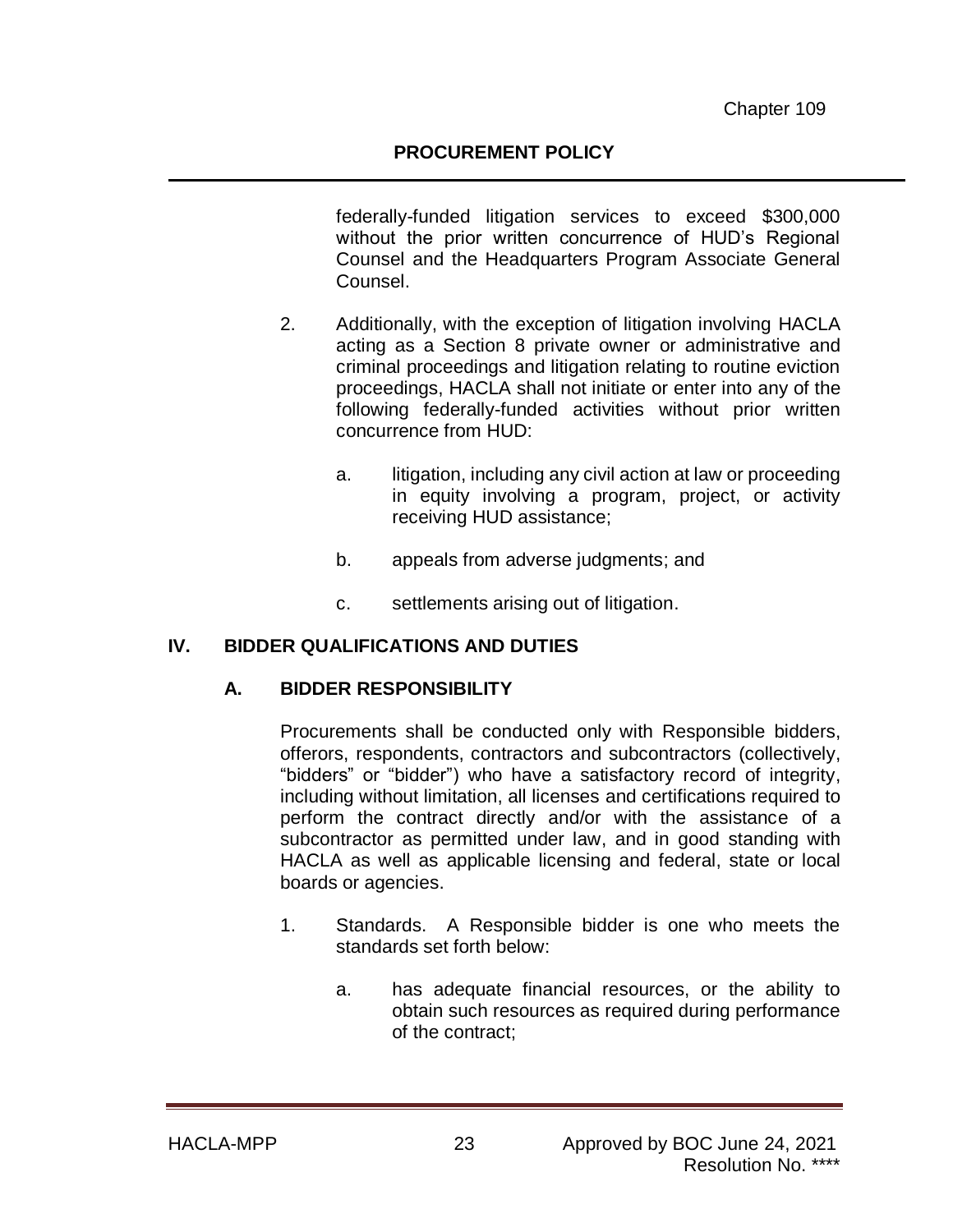- b. is able to comply with the required or proposed delivery or performance schedule, taking into consideration all existing business commitments;
- c. has a satisfactory record of performance;
- d. is otherwise qualified and eligible to receive an award under applicable laws and regulations;
- e. has the necessary organization, experience, operational controls, and technical skills, or the ability to obtain them; and
- f. has the necessary production, construction, and technical equipment and facilities, or the ability to obtain them.
- 2. Evaluation. Evaluation of the responsibility of prospective contractors may be made based upon the following sources:
	- a. a list of debarred, suspended or ineligible firms or individuals;
	- b. from the bidder's submittals, replies to questionnaires, financial data such as balance sheets, profits and loss statements, cash forecasts, and financial histories of bidder and affiliated concerns, current and past production records, list of tools, equipment, and facilities, written statements or commitments concerning financial assistance and subcontracting arrangements;
	- c. businesses that provide commercial credit rating reports, such as Dun and Bradstreet;
	- d. references from suppliers, subcontractors, banks and financial institutions, other government agencies, purchasing and trade associations, and better business bureaus and chambers of commerce; and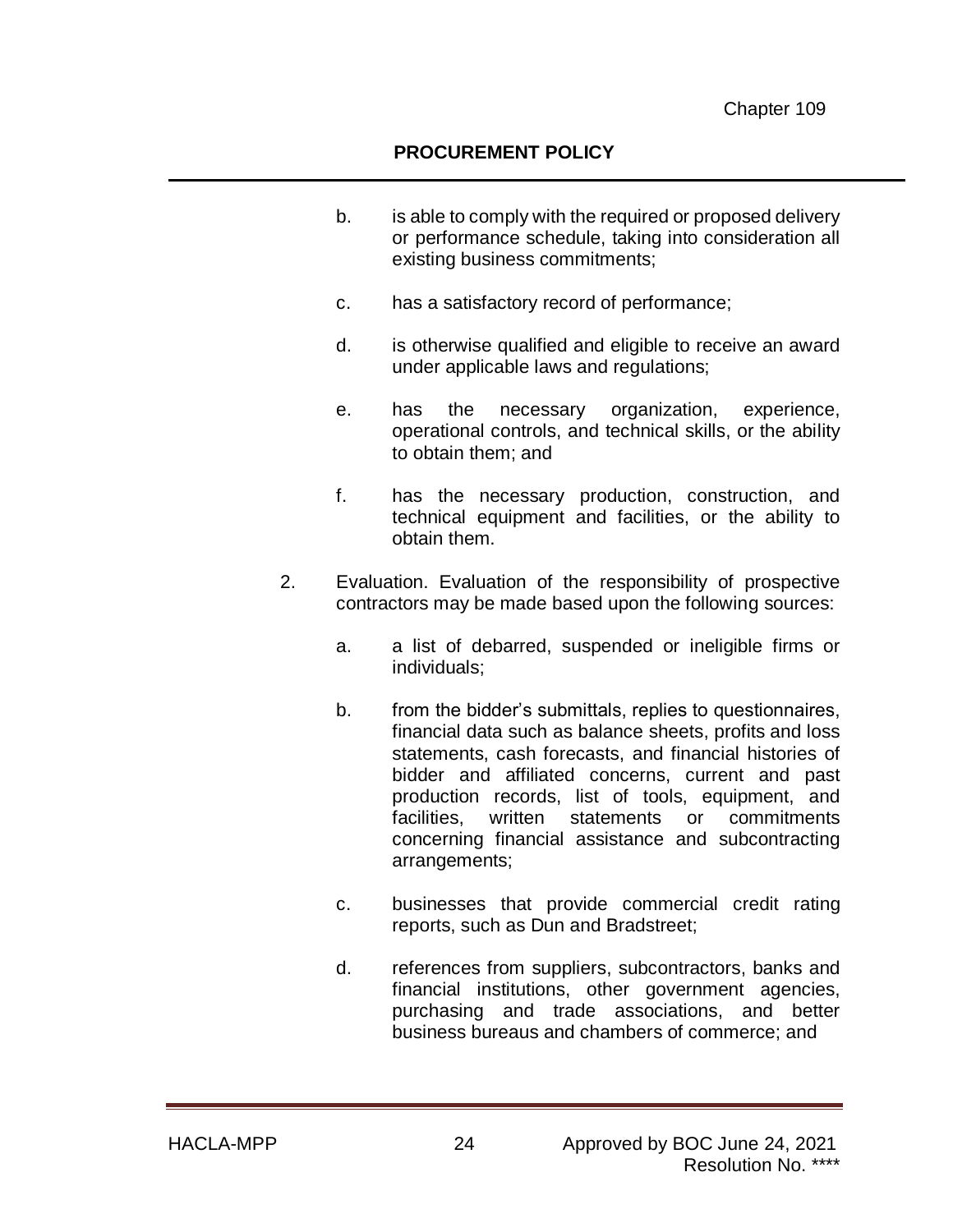- e. documented past performance on contracts with HACLA.
- 3. Timing of Determination. The Contracting Officer will determine whether a Bidder is Responsible prior to consideration of contract award in the case of sealed bids and small purchase procurements, and prior to the panel's evaluation of proposals in the case of competitive proposals.
- 4. Determination of Non-Responsible. Bidders who have previously contracted or performed for HACLA and who are, or have been seriously deficient in contract performance, may be considered to be non-responsible. Documented past unsatisfactory performance may be sufficient to justify a finding of non-responsibility.
- 5. Documentation. If a bidder is found to be non-responsible, a written determination of non-responsibility shall be prepared and included in the contract file, and the bidder shall be provided an opportunity to appeal the determination in accordance with, as applicable, HACLA's Procedures for Competitive Solicitation Protests or HACLA's Procedures for Non-Competitive Solicitation Protests.

#### **B. BIDDER RESPONSIVENESS**

- 1. Timing for federally-funded Public Works contracts. For federally-funded procurements involving construction and maintenance Public Works contracts that require a California contractor's license to perform, the Contractor must be properly licensed at the time the contract is awarded, or the Contractor will be deemed to be non-responsive and the bid rejected pursuant to Business and Professions Code section 20103.5.
- 2. Timing for non-federally funded Public Works contracts. For procurements involving Public Works contracts that involve either (i) mixed funding from both federal and non-federal sources, or (ii) not federally funded, and require a California contractor's license to perform, the Contractor must be properly licensed at the time the bid is submitted, or the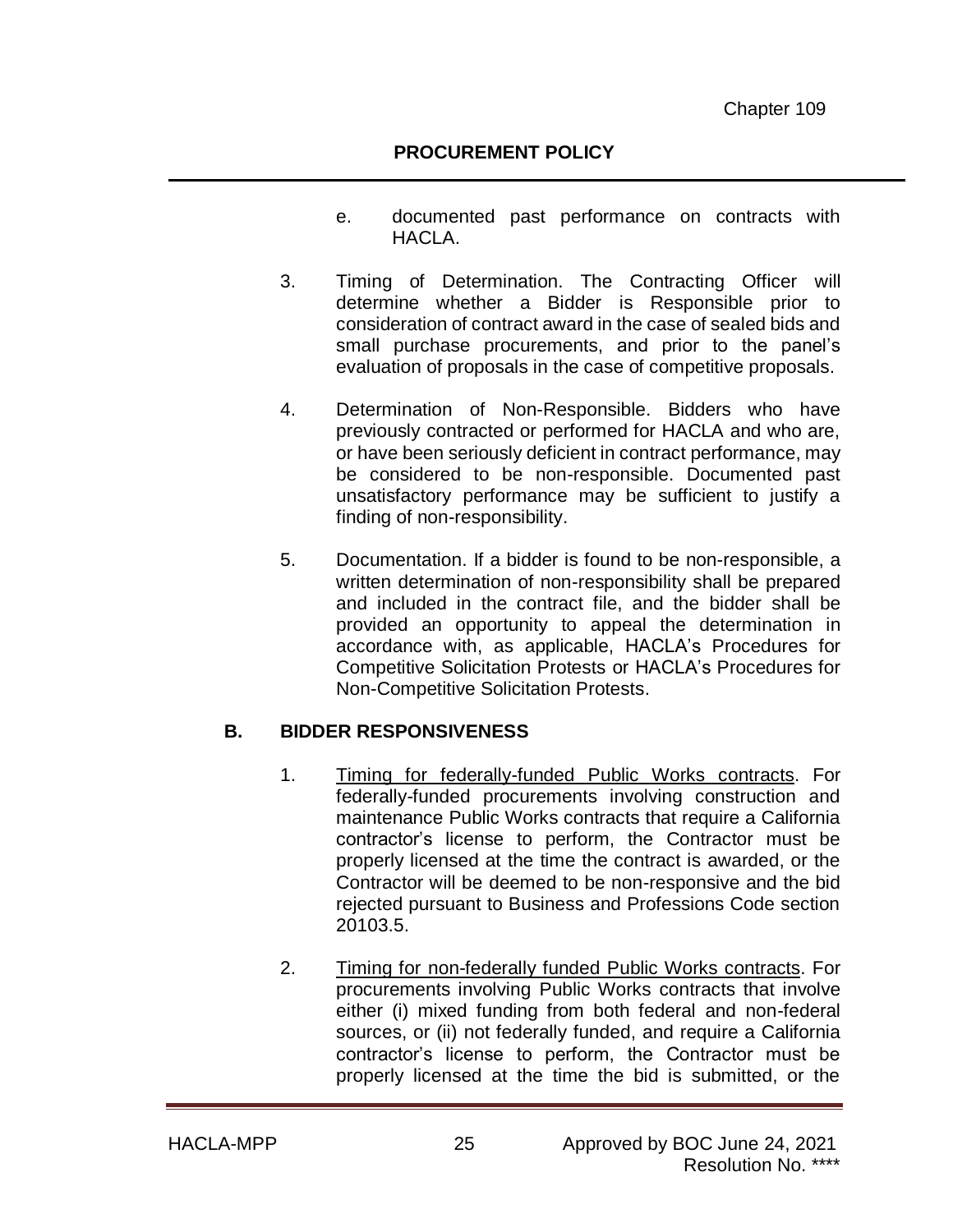Contractor will be deemed to be non-responsive and the bid rejected pursuant to Business and Professions Code section 7028.15.

3. Timing for All Other Procurements. Unless otherwise provided herein, the Contracting Officer will determine whether a bidder is Responsive prior to consideration of contract award in the case of sealed bids and small purchase procurements, and prior to the panel's evaluation of proposals in the case of competitive proposals unless there is a legitimate reason for a later determination by the Contracting Officer or designee for Responsiveness such as the panels' need to evaluate all proposals to determine whether a proposal with identified exceptions and deviations is acceptable, reasonable and permitted by law and should be evaluated for contract recommendation notwithstanding said exceptions and deviations.

## **C. SUSPENSION AND DEBARMENT**

Contracts shall not be awarded to debarred, suspended or ineligible contractors or contractors that are utilizing debarred, suspended or ineligible subcontractors. It is the contractor's responsibility to ensure that its subcontractors meet the above responsibility standards prior to contract bid opening. Contractors may be suspended, debarred or determined ineligible by HACLA or HUD in accordance with HUD regulations (24 CFR Part 24) or by other federal agencies (e.g., Department of Labor for violation of Secretary of Labor regulations), or by California law when necessary to protect HACLA in its business dealings.

# **D. QUALIFIED BIDDERS LISTS**

Interested businesses who complete HACLA's vendor registration requirements and are determined eligible for contract awards shall be given an opportunity to be included on qualified bidders lists. Any pre-qualified lists of persons, firms or products which are used in the procurement of supplies and services shall be kept current and shall include enough qualified sources to assure competition where reasonably possible. Firms shall not be precluded from qualifying during the solicitation period. Solicitation mailing lists of potential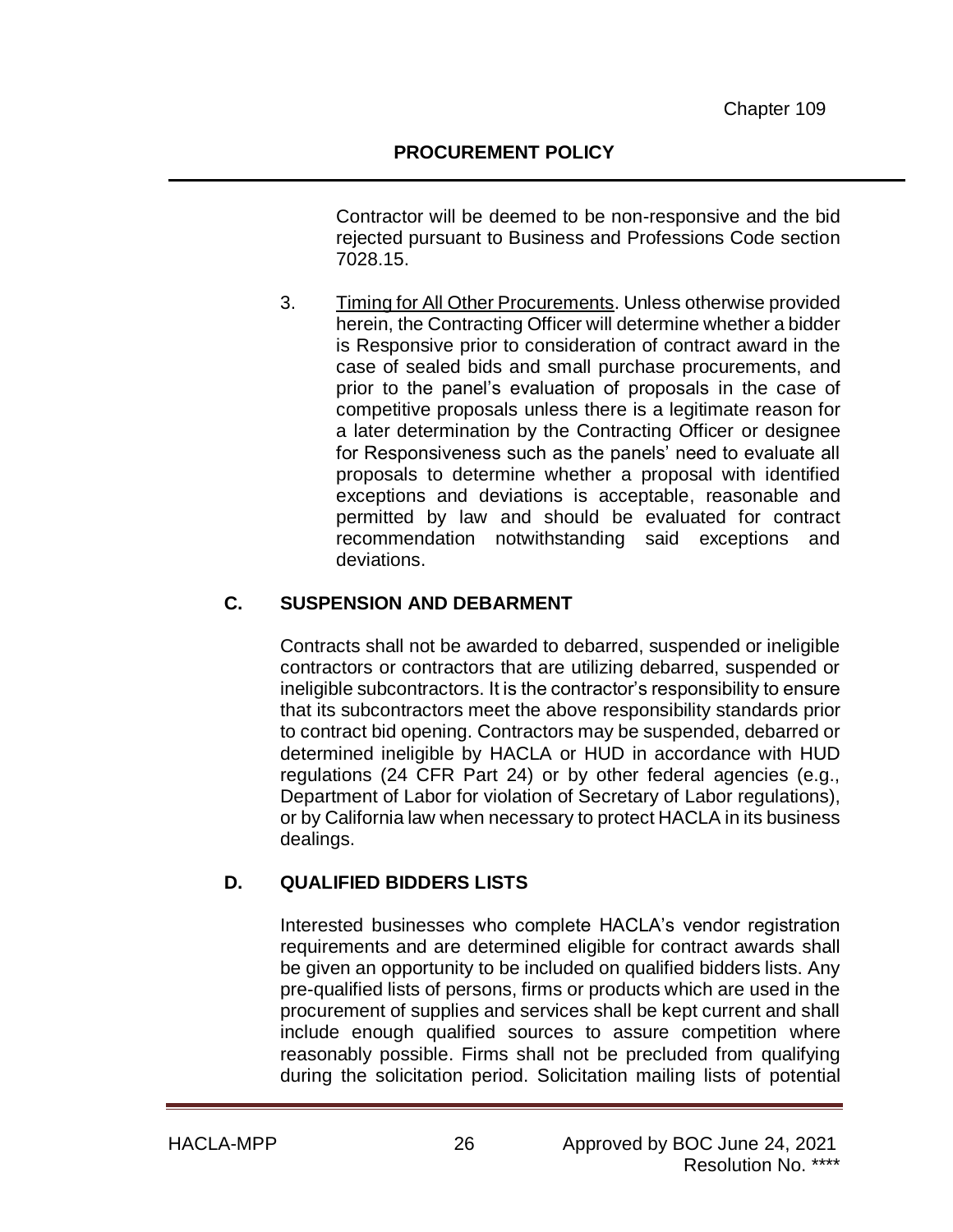contractors shall include, but not be limited to, such pre-qualified suppliers.

## **E. ORGANIZATIONAL CONFLICTS OF INTEREST**

"Organizational conflict of interest" is defined as a situation in which the nature of the work to be performed under a HACLA contract and a contractor's organizational, financial, and contractual or other interests are such that:

- 1. The contractor possessed an unfair competitive advantage in competing for the contract, which could include those prohibited circumstances identified in 2 CFR 200.319(a);
- 2. Award of the contract may result in an unfair competitive advantage for future work; or
- 3. The contractor's objectivity in performing the contract work may be impaired.

HACLA shall endeavor to neutralize such conflicts by asking contractors to disclose any such organizational conflicts of interest when they submit their offers and to exclude contractors who provide services relating to studies or specification writing from competing for any subsequent contract which is based on such services.

#### **V. TYPES OF CONTRACTS, CLAUSES, AND CONTRACT ADMINISTRATION**

## **A. CONTRACT TYPES**

Pursuant to HUD handbook 7460.8 Rev 1 (the "Handbook") and 2 CFR 200 as it may supersede the Handbook, any type of contract which is appropriate to the procurement and which will promote the best interests of HACLA may be used, provided that the cost plus a percentage of cost and percentage of construction cost methods are prohibited. All procurements shall include the clauses and provisions necessary to define the rights and responsibilities of the parties. A cost reimbursement contract shall not be used unless it is likely to be less costly or it is impracticable to satisfy HACLA's needs otherwise, and the proposed contractor's accounting system is adequate to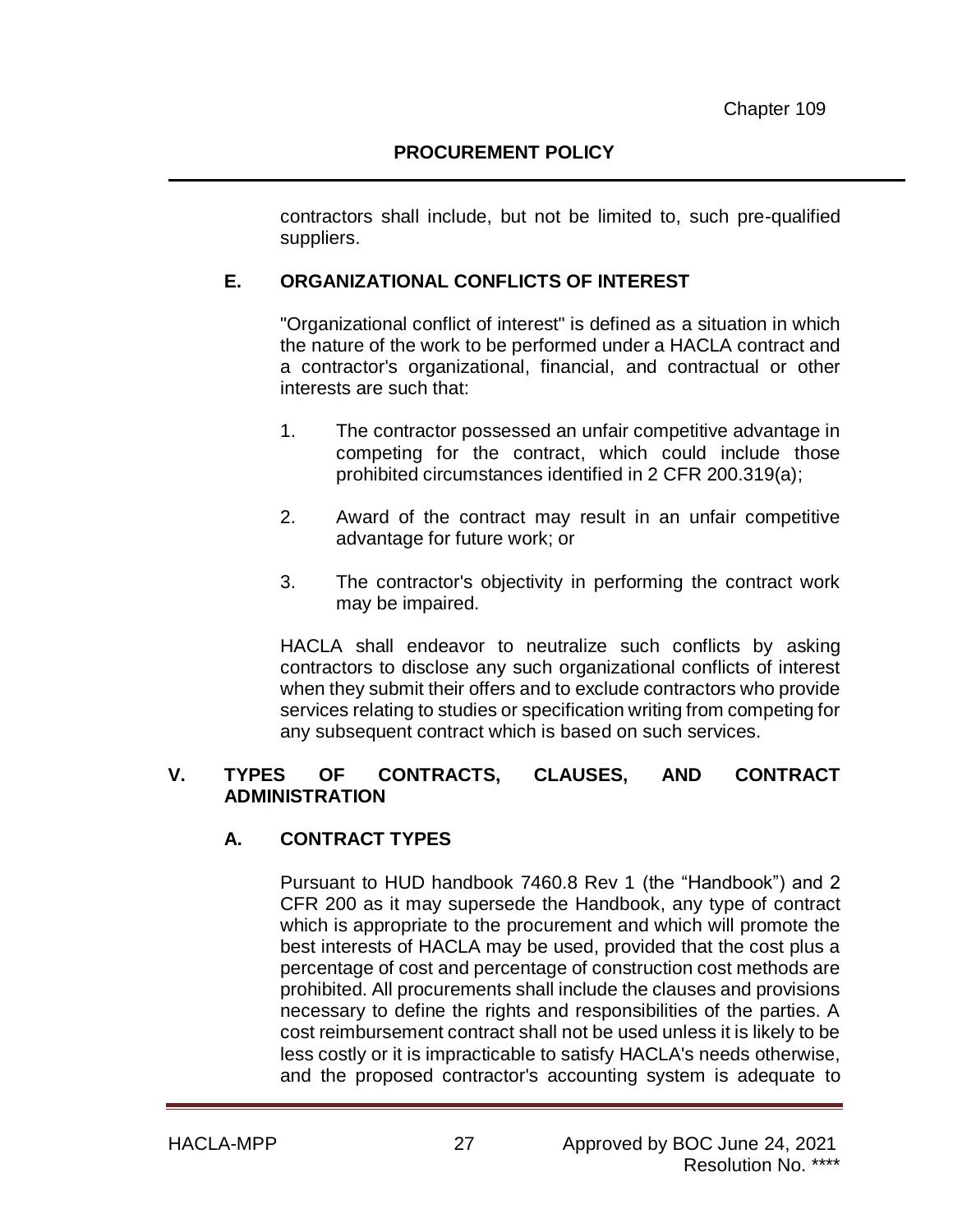allocate costs in accordance with applicable cost principles [for commercial firms, Subpart 31.2 of the Federal Acquisition Regulation (FAR), found in 48 CFR Chapter 1]. A time and materials contract may be used only if a written determination is made that no other contract type is suitable, and the contract includes a ceiling price that the contractor exceeds at its own risk.

## **B. OPTIONS**

Options for additional quantities or performance periods may be included in contracts, provided that:

The option is contained in the solicitation;

The option is a unilateral right of HACLA;

The contract states a limit on the additional quantities and the overall term of the contract;

The options are evaluated as part of the initial competition;

The contract states the period within which the options may be exercised;

The options may be exercised only at the price specified in, or reasonably determinable from, the contract; and

The options may be exercised only if (i) determined to be more advantageous to HACLA than conducting a new procurement, and (ii) the contractor's performance has been satisfactory or better based upon a performance evaluation.

# **C. CONTRACT CLAUSES**

In addition to containing a clause identifying the contract type, all federally funded contracts shall include any clauses required by federal statutes, executive orders, and their implementing regulations, as provided in 24 CFR 85.36(i) or as may be superseded by 2 CFR 200. The operational procedures required by Section II.A. of this Policy shall contain the text of all clauses and required certifications (such as required non-collusive affidavits and lobbying disclosures) used by HACLA.

# **D. CONTRACT ADMINISTRATION**

HACLA shall maintain a contract administration system designed to ensure that contractors perform in accordance with their contracts.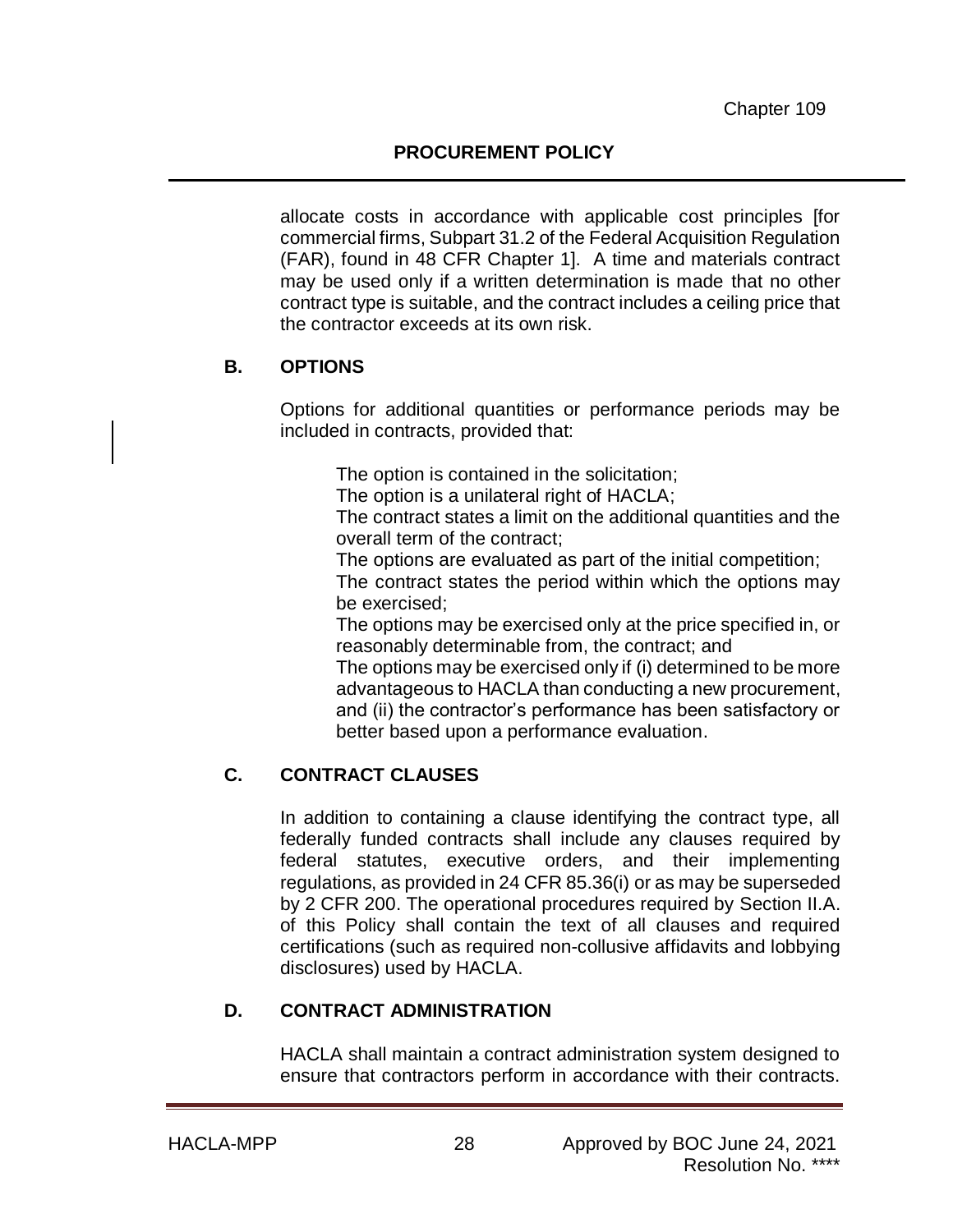The operational procedures required by Section II.A. of this Policy shall contain guidelines for inspection of supplies, services or construction, adherence to insurance requirements, as well as monitoring contractor performance, status reporting on construction contracts, and similar matters. For cost reimbursement contracts with commercial firms, costs are allowable only to the extent that they are consistent with the cost principles in FAR Subpart 31.2.

# **E. CHANGE ORDERS TO PUBLIC WORKS CONTRACTS**

Change orders to Public Works contracts shall be administered in accordance with the following:

Construction Contingency: The Board of Commissioners shall delegate to the Contracting Officer contingency authority to approve change orders in connection with the award of Public Works contracts. Said authority shall be established on a job-by-job basis based upon the total cost of the contract, the type of construction services and the length of the contract.

Change Order Approvals: Changes to the contract shall be approved by the Contracting Officer. The Contracting Officer shall ensure that proper technical approvals are secured prior to the approval of the change orders.

## **VI. SPECIFICATIONS**

# **A. GENERAL**

All specifications shall be drafted so as to promote overall economy for the purposes intended and to encourage competition in satisfying HACLA's needs. Specifications shall be reviewed prior to solicitation to ensure that they are not unduly restrictive or represent unnecessary or duplicative items. Functional or performance specifications are preferred. Detailed product specifications shall be avoided whenever possible. Consideration shall be given to consolidating or breaking out procurements to obtain a more economical purchase (but see VIII below). For equipment purchases, a lease versus purchase analysis should be performed to determine the most economical form of procurement.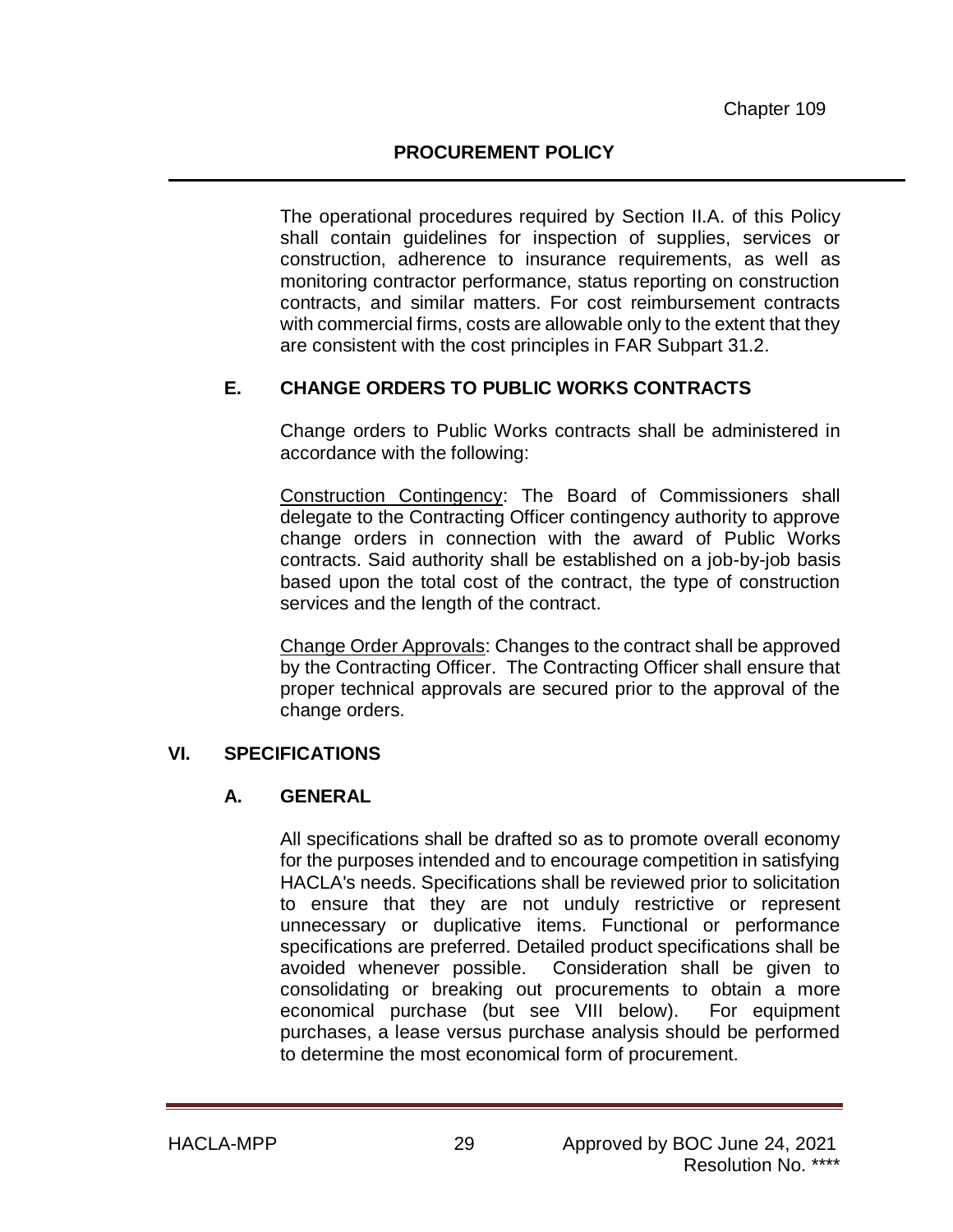### **B. LIMITATIONS**

The following specification limitations shall be avoided: geographic restrictions not mandated or encouraged by applicable federal law (except for architect engineer contracts, which may include geographic location as a selection factor if adequate competition is available); unnecessary bonding or experience requirements; brand name specifications (unless a written determination is made that only the identified item will satisfy HACLA's needs); brand name or equal specifications (unless they list the minimum essential characteristics and standards to which the item must conform to satisfy its intended use). Nothing in this Policy shall preempt any State licensing laws. Specifications shall be scrutinized to ensure that organizational conflicts of interest do not occur (for example, having a consultant perform a study of HACLA's computer needs and then allowing that consultant to compete for the subsequent contract for the computers).

#### **VII. APPEALS AND REMEDIES**

## **A. GENERAL**

It is HACLA's policy to resolve all contractual issues informally at HACLA's level, without litigation. Disputes shall not be referred to HUD until all administrative remedies have been exhausted at HACLA. When appropriate, HACLA may consider the use of informal discussions between the parties by individuals who did not participate substantially in the matter in dispute, to help resolve the differences. HUD will only review protests in cases of violations of federal law or regulations and failure of HACLA to review a complaint or protest.

## **B. BID PROTESTS**

Protests of contract solicitations and awards are permissible, but must strictly comply with HACLA's Procedures for Competitive Solicitation Protests or HACLA's Procedures for Non-Competitive Solicitation Protests, as applicable, as either may be amended from time to time.

# **C. CONTRACT CLAIMS**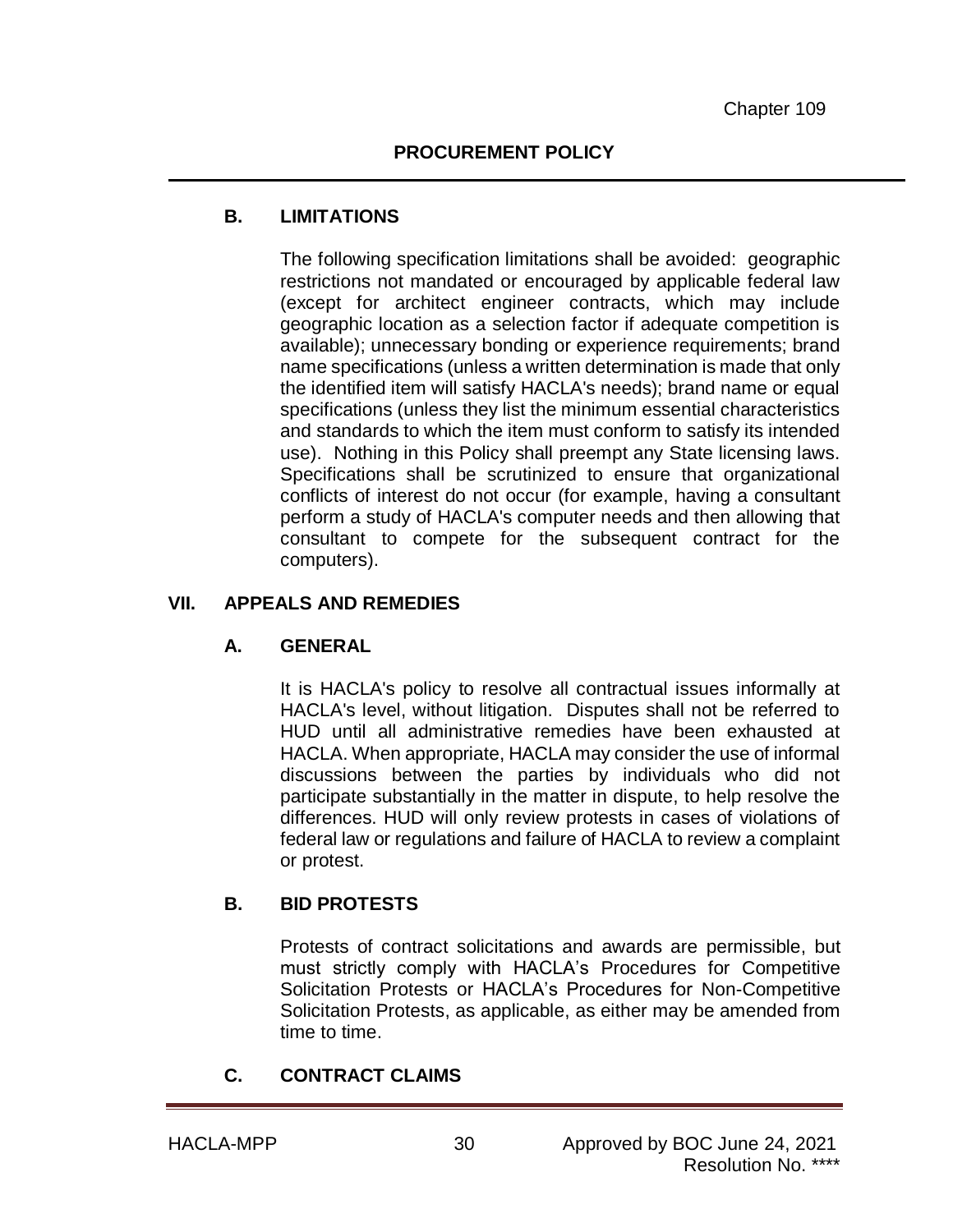All claims by a contractor relating to performance of a contract shall be submitted in writing to the Contracting Officer or designee for a written decision. The Contractor may request a conference on the claim. The Contracting Officer's decision shall inform the Contractor of its appeal rights.

#### **VIII. ASSISTANCE TO SMALL, MINORITY, WOMEN'S, LABOR SURPLUS AREA, SECTION 3, AND RESIDENT BUSINESS ENTERPRISES**

### **A. REQUIRED EFFORTS**

Consistent with Presidential Executive Orders 11625, 12138 and 12432, Title VI of the Civil Rights Act of 1968, and Section 3 of the Housing and Urban Development Act of 1968, as amended, HACLA shall take all necessary affirmative steps to ensure that small, minority-owned and woman-owned business enterprises, labor surplus area businesses, and individuals or firms located in, or owned in substantial part by persons residing in, the area of a HACLA public housing development are used when possible. Such steps shall include, but shall not be limited to:

- 1. Including such firms, when qualified, on solicitation mailing lists;
- 2. Encouraging the participation of such firms through direct solicitation of bids or proposals whenever they are potential sources;
- 3. Dividing total requirements, when economically feasible, into smaller tasks or quantities to permit maximum participation by such firms;
- 4. Establishing delivery schedules, where the requirement permits, which encourage participation by such firms;
- 5. Using the services and assistance of organizations such as the Small Business Administration, the Minority Business Development Agency of the Department of Commerce, and the City of Los Angeles Mayor's Office of Economic Development;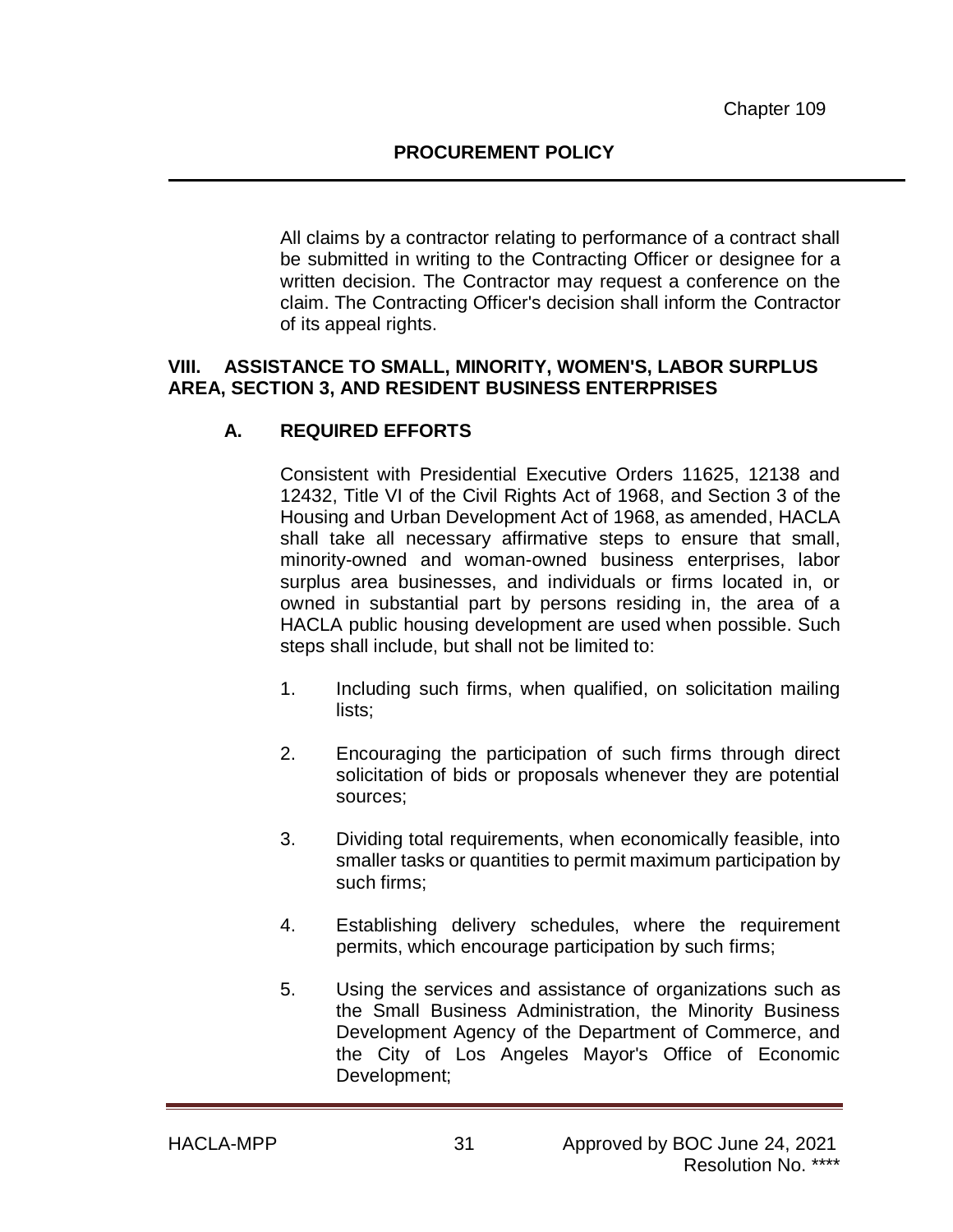- 6. Including in all Section 3 Covered Contracts, all provisions and attachments required by Section 3 of the Housing and Urban Development Act of 1968, as amended, and HACLA's Section 3 Policy Guide and Compliance Planincluding in all contracts funded from sources covered by Section 3, the Section 3 clause prescribed at 24 CFR 135.38, which clause sets forth Section 3 preference requirements and compliance goals for employment and training of public housing residents and for contracting and subcontracting with businesses owned by public housing residents or which otherwise meet the criteria of a Section 3 Business Concern. Pursuant to 24 CFR 135.36, efforts shall be directed to award Section 3 Covered Contracts, to the greatest extent feasible, to Section 3 Business Concerns in the order of priority listed in provision  $E.13.$
- 7. Requiring prime contractors, when subcontracting is anticipated, to take the positive steps listed in 1 through 6 above.

Anticipated levels of participation may periodically be established by HACLA for small, minority-owned and woman-owned business enterprises, labor surplus area businesses, and business concerns which are located in, or owned in substantial part by persons residing in, the area of the project, in HACLA's prime contracts and subcontracting opportunities.

#### **B. IFB BID PREFERENCES FOR SECTION 3 BUSINESS CONCERNS**

As authorized under 24 CFR 135 and as approved by the Board of Commissioners by Resolution No. 9122, HACLA has adopted Section 3 Business Concerns bid preferences for awarding IFBs issued for Covered Contracts. This bid preference does not apply to non-federally funded and materials-only contracts. Materials-only contracts are those where labor is incidental to the contract such as the labor involved in the shipment or delivery of the materials purchased as opposed to "services contracts" where HACLA is expressly contracting for professional or construction-related services.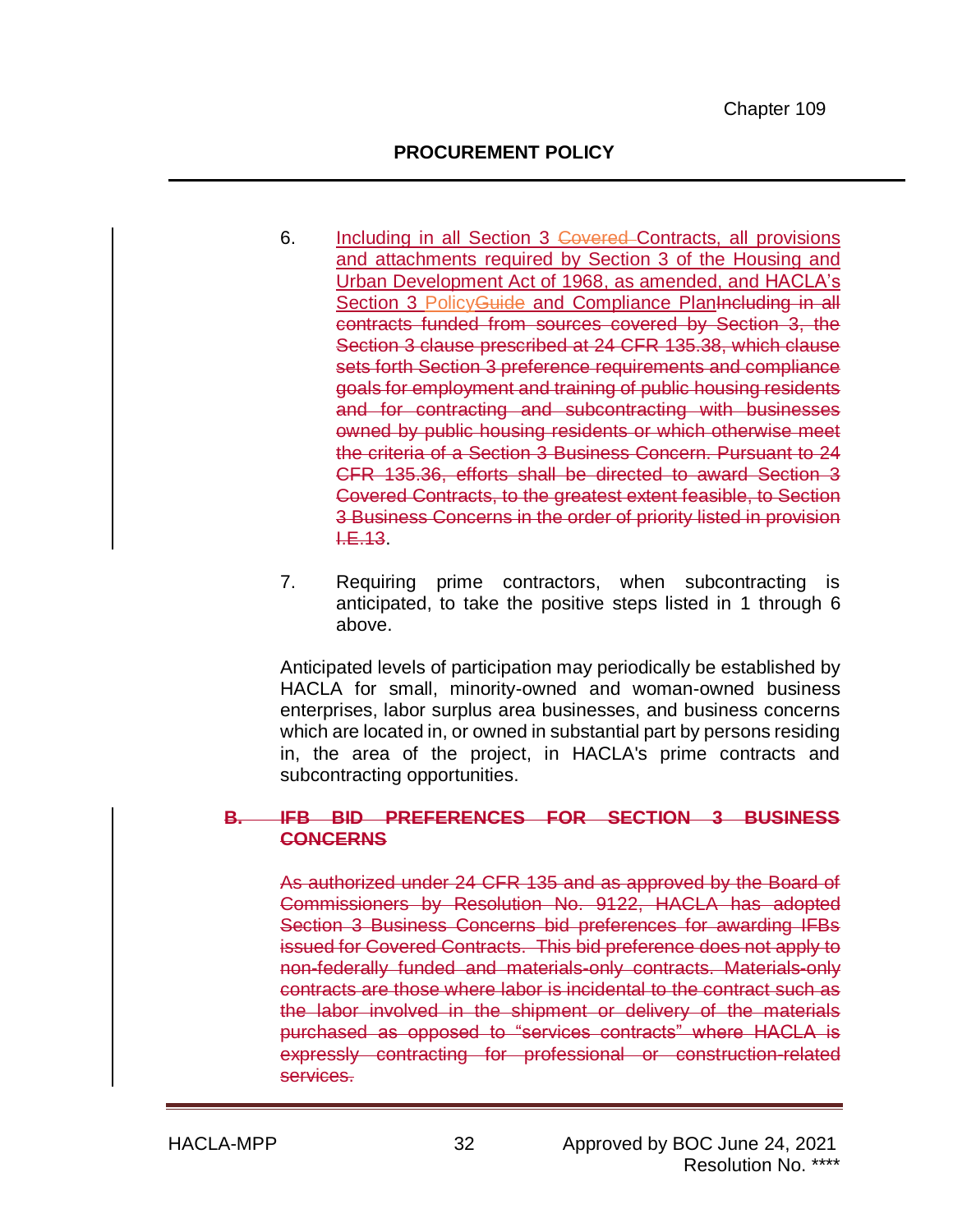The bid preference requires that the IFB be awarded to the qualified Section 3 Business Concern with the highest priority ranking and with the lowest Responsive bid if that bid meets the following:

| When the lowest Responsive bid                     | Section 3 Business Concern                                   |
|----------------------------------------------------|--------------------------------------------------------------|
| IS:                                                | is within lesser of                                          |
| Less than \$100,000:                               | 10% of that bid or \$9000                                    |
| At least \$100,000, but less than<br>\$200,000     | 9% of that bid, or \$16,000                                  |
| At least \$200,000, but less than<br>\$300,000     | 8% of that bid, or \$21,000                                  |
| At least \$300,000, but less than<br>\$400,000     | 7% of that bid, or \$24,000                                  |
| At least \$400,000, but less than<br>\$500,000     | 6% of that bid, or \$25,000                                  |
| At least \$500,000, but less than<br>million       | 5% of that bid, or \$40,000                                  |
| At least \$1 milion, but less than<br>\$2 million  | 4% of that bid, or \$60,000                                  |
| At least \$2 million, but less than<br>\$4 million | 3% of that bid, or \$80,000                                  |
| At least \$4 million, but less than<br>\$7 million | 2% of that bid, or \$105,000                                 |
| \$7 million or more                                | 1 1/2% of the lowest Responsive<br>bid, with no dollar limit |

## **IX. ETHICS IN PUBLIC CONTRACTING**

## **A. WRITTEN STANDARDS OF CONDUCT**

- 1. This section sets forth HACLA's written standards of conduct covering conflicts of interest and governing the actions of HACLA officers, employees and agents engaged in the selection, award and administration of contracts. (2 CFR 200.318(c)(1))
- 2. No HACLA officer, employee or agent shall participate in any decision related to the selection, award or administration of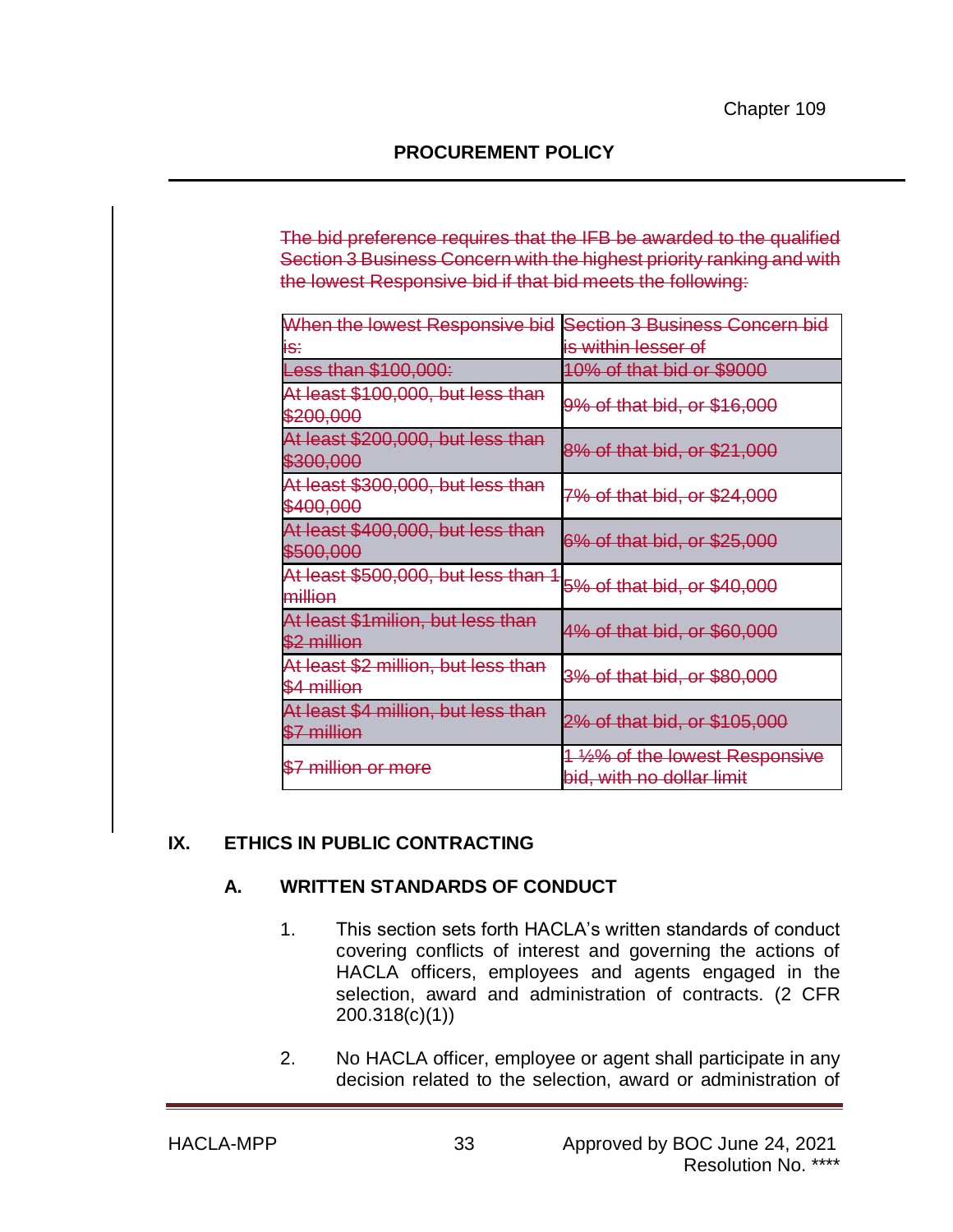contracts if that individual has a prohibited conflict of interest arising from California's conflict of interest laws, including those set forth in the Political Reform Act (Government Code sections 81000 – 91014) and its implementing regulations. (2 Cal. Code of Regs. §§ 18110 – 18997)

- 3. No HACLA officer, employee or agent shall participate in any decision related to the selection, award, or administration of a contract supported by a Federal award if a conflict of interest, real or apparent, would be involved. Such a conflict of interest would arise when the employee, officer, or agent, any members of his or her immediate family, his or her partner, or an organization that employs or is about to employ any of the parties indicated herein, has a financial or other interest in or a tangible personal benefit from a firm considered for a contract. (2 CFR 200.318(c)(1))
- 4. No HACLA officer, employee or agent shall solicit or accept gratuities, favors, or anything of monetary value from vendors or parties to subcontracts. However, the Contracting Officer may set standards for situations in which the financial interest is not substantial or the gift is an unsolicited item of nominal value, which standards, if adopted, shall be included in the Implementing Procedures. (2 CFR 200.318(c)(1))
- 5. For federal contracts that are subject to the requirements of the Annual Contributions Contract (Form HUD-53012A), the following restrictions apply, unless waived by HUD:
	- a. Neither HACLA nor any of its vendors or their subcontractors may enter into any contract, subcontract, or arrangement in connection with a project under the ACC in which any of the following classes of people have an interest, direct or indirect, during his or her tenure or for one year thereafter:
		- (i) Any present or former member or officer of the governing body of HACLA, or any member of the officer's immediate family. There shall be excepted from this prohibition any present or former tenant commissioner who does not serve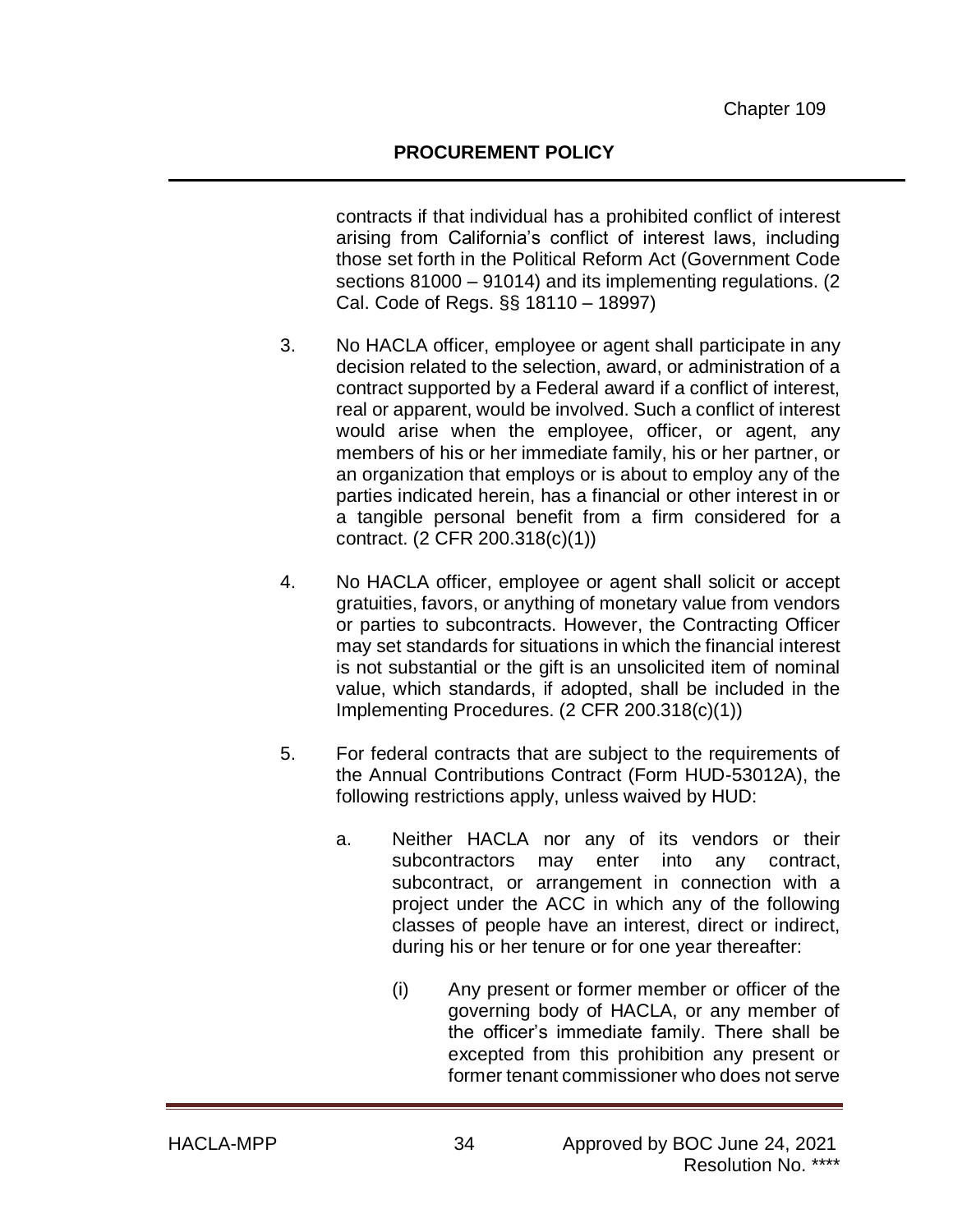on the governing body of a resident corporation, and who otherwise does not occupy a policymaking position with the resident corporation, HACLA or a business entity.

- (ii) Any employee of HACLA who formulates policy or who influences decisions with respect to the project(s), or any member of the employee's immediate family, or the employee's partner.
- (iii) Any public official, member of the local governing body, or State or local legislator, or any member of such individuals' immediate family, who exercises functions or responsibilities with respect to the project(s) of HACLA.
- b. No present or former HACLA employee, officer, or agent shall engage in selling or attempting to sell materials, services, or construction to HACLA for one year following the date such employment ceased. The term "sell" means signing a bid or proposal, negotiating a contract, contacting any HACLA employee, officer, or agent for the purpose of obtaining, negotiating, or discussing changes in specifications, price, cost allowances, or other terms of a contract; settling contract disputes; or any other liaison activity with a view toward the ultimate consummation of a sale, although the actual contract is negotiated by another person.
- 6. For federal contracts that are subject to the requirements of 24 CFR 982.161, the following restrictions apply, unless waived by HUD:
	- a. Neither HACLA nor any of its contractors or subcontractors [may](https://www.law.cornell.edu/definitions/index.php?width=840&height=800&iframe=true&def_id=e3b0880323aa156a7c5817572c88fd3c&term_occur=1&term_src=Title:24:Subtitle:B:Chapter:IX:Part:982:Subpart:D:982.161) enter into any contract or arrangement in connection with the HCV [program](https://www.law.cornell.edu/definitions/index.php?width=840&height=800&iframe=true&def_id=54c66bb8255ac9e825c8878ff41bdb66&term_occur=1&term_src=Title:24:Subtitle:B:Chapter:IX:Part:982:Subpart:D:982.161) in which any of the following classes of persons has any interest, direct or indirect, during tenure or for one year thereafter: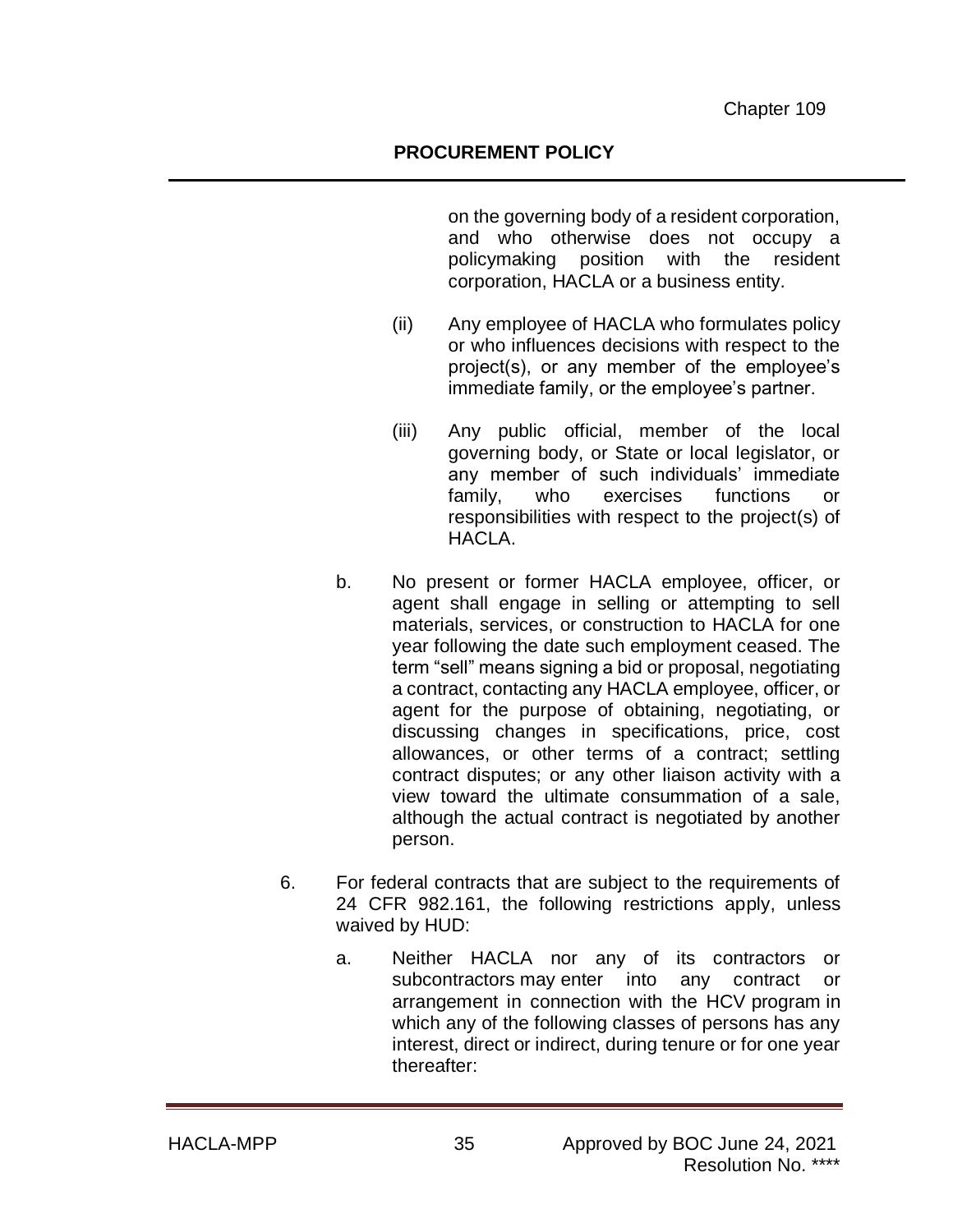- (i) Any present or former member or officer of the [PHA](https://www.law.cornell.edu/definitions/index.php?width=840&height=800&iframe=true&def_id=3b4d5083a1b40906b99b82eff55c2461&term_occur=2&term_src=Title:24:Subtitle:B:Chapter:IX:Part:982:Subpart:D:982.161) (except a [participant](https://www.law.cornell.edu/definitions/index.php?width=840&height=800&iframe=true&def_id=7ee23582e3793f1888bb8d2f2108cf7b&term_occur=1&term_src=Title:24:Subtitle:B:Chapter:IX:Part:982:Subpart:D:982.161) commissioner);
- (ii) Any employee of the [PHA,](https://www.law.cornell.edu/definitions/index.php?width=840&height=800&iframe=true&def_id=3b4d5083a1b40906b99b82eff55c2461&term_occur=3&term_src=Title:24:Subtitle:B:Chapter:IX:Part:982:Subpart:D:982.161) or any contractor, subcontractor or agent of the [PHA,](https://www.law.cornell.edu/definitions/index.php?width=840&height=800&iframe=true&def_id=3b4d5083a1b40906b99b82eff55c2461&term_occur=4&term_src=Title:24:Subtitle:B:Chapter:IX:Part:982:Subpart:D:982.161) who formulates policy or who influences decisions with respect to the programs;
- (iii) Any public official, member of a governing body, or State or local legislator, who exercises functions or responsibilities with respect to the programs; or
- (iv) Any member of the Congress of the United States.
- b. Any member of the classes described above shall disclose their interest or prospective interest to HACLA and to HUD.

### **B. GRATUITIES, KICKBACKS, AND USE OF CONFIDENTIAL INFORMATION**

HACLA officers, employees or agents shall not solicit or accept gratuities, favors or any items of monetary value in excess of \$50 from any contractors, potential contractors or parties to subcontracts, and shall not knowingly use confidential information for actual or anticipated personal gain.

## **C. PROHIBITION AGAINST CONTINGENT FEES**

Contractors shall not retain a person to solicit or secure a HACLA contract for a commission, percentage, brokerage or contingent fee, except for bona fide employees or bona fide established commercial selling agencies.

## **D. FORMER EMPLOYEES**

A former HACLA employee, officer or agent shall not knowingly act as a principal or agent for anyone other than HACLA in connection with any contract or claim in which said person participated personally and substantially through decision, approval, disapproval, recommendation, rendering of advice, investigation, or otherwise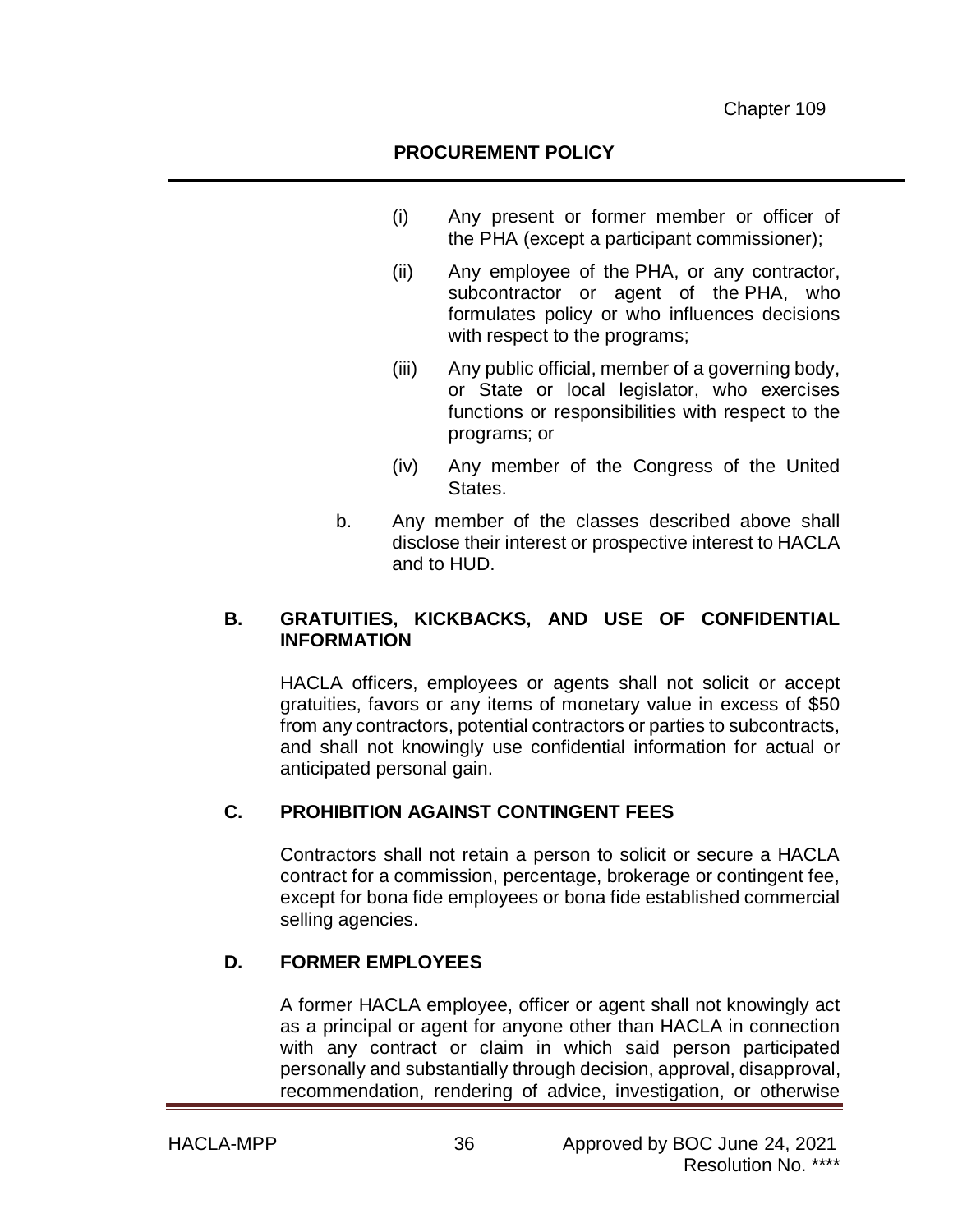while a HACLA employee, officer or agent, where HACLA is a party or has a direct and substantial interest.

A former HACLA employee or officer shall not engage in selling or attempting to sell supplies, materials, services or equipment to HACLA for a period of one year after such employment ceases. The terms "sell " means signing a bid or proposal; negotiating a contract; contacting any HACLA employee for the purpose of obtaining, negotiating or discussing changes in specifications, price, cost allowances or other terms of a contract; settling contract disputes; or any other liaison activity with a view toward the ultimate consummation of a sale, even if the actual contract is negotiated by another person.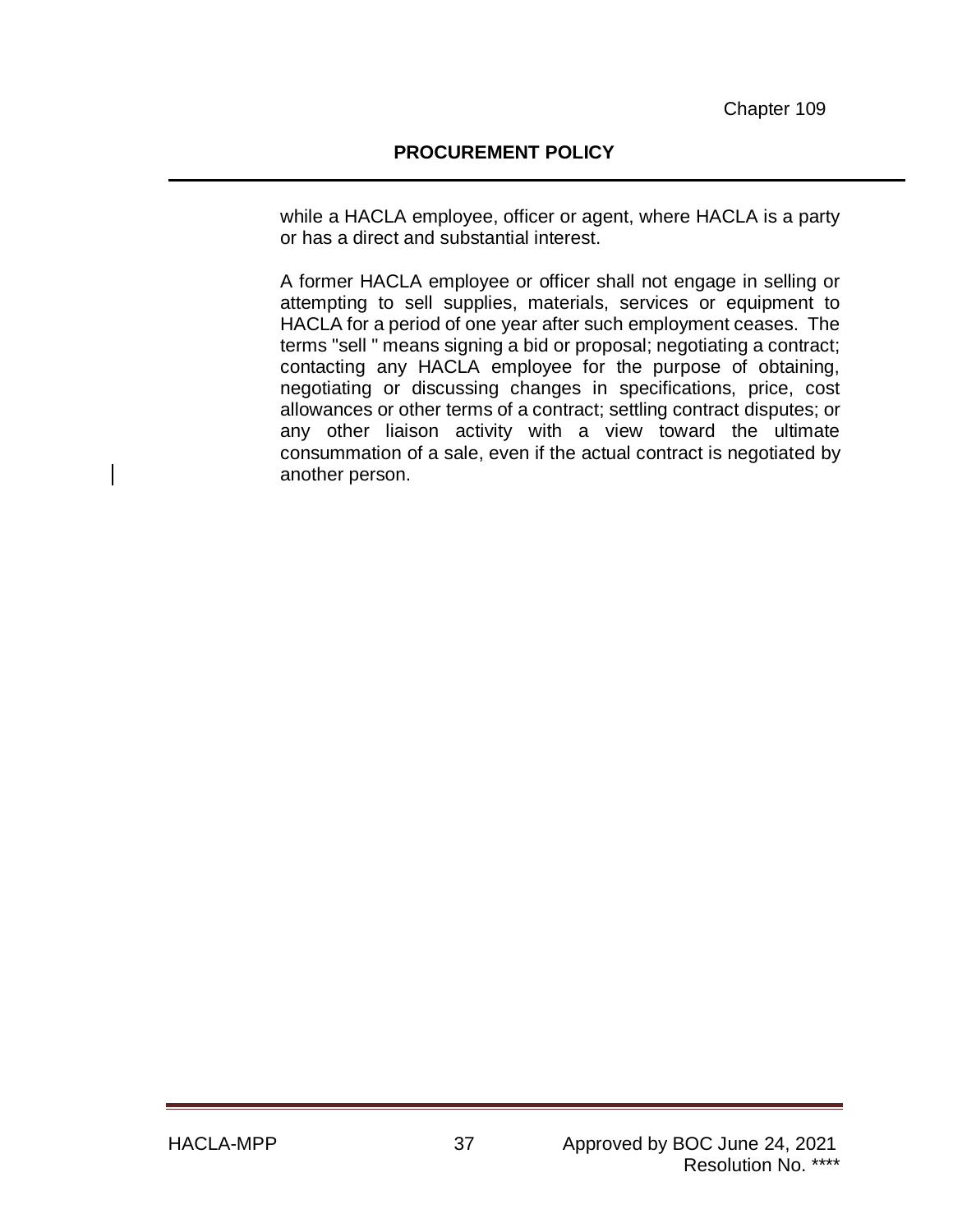Attachment No. 3.

**Clean Copy of Proposed Amended Procurement Policy**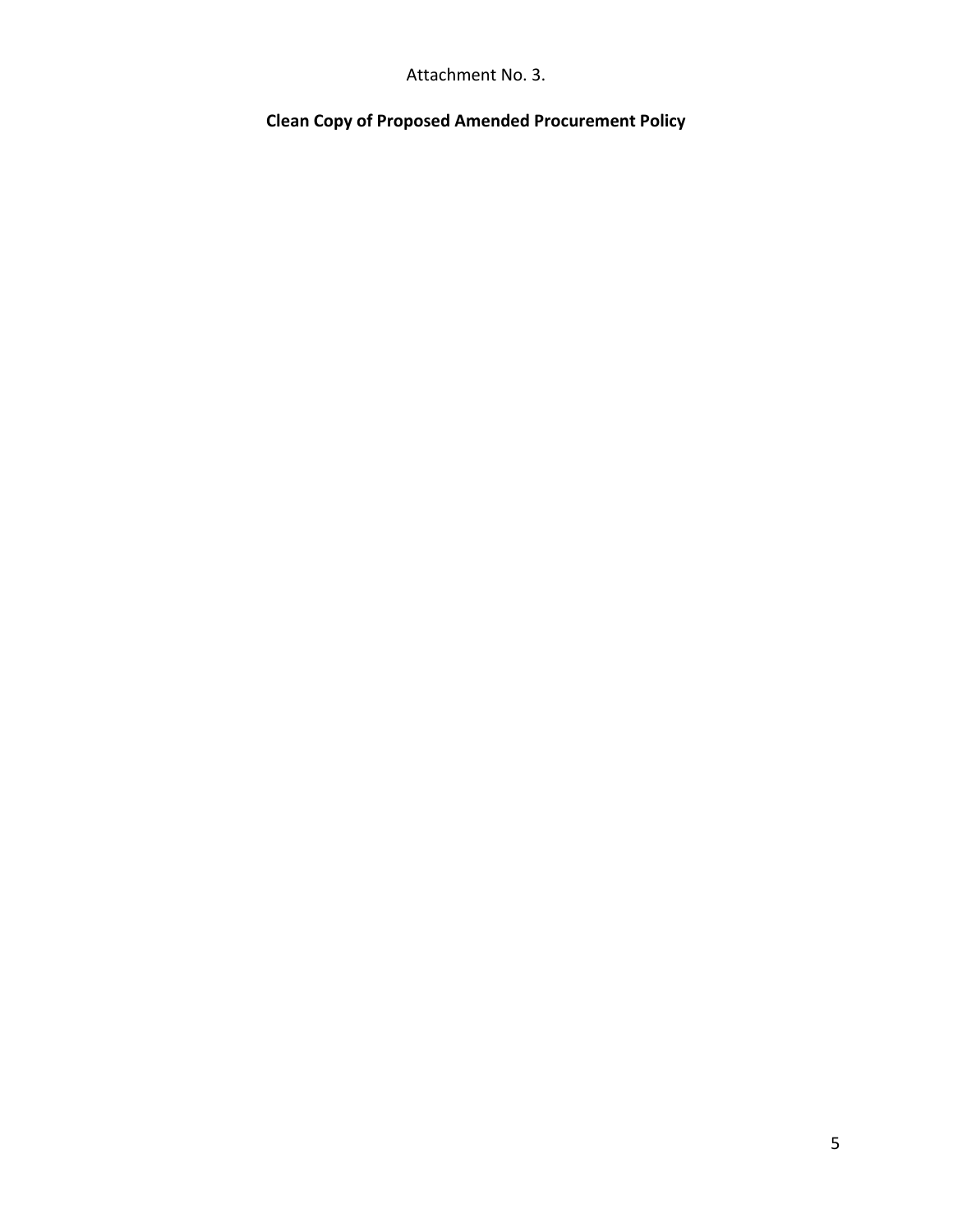#### **INTRODUCTION**

This Statement of Procurement Policy is established for the Housing Authority of the City of Los Angeles (HACLA) for the acquisition of supplies, materials and equipment, personal and professional services, and construction and maintenance services in accordance with and subject to state and federal laws and regulations, including the following, as the same may be amended or superseded from time to time:

- Annual Contributions Contract (ACC) with the U.S. Department of Housing and Urban Development (HUD)
- HUD Notice SD-2015-01 (Transition to 2 CFR Part 200, Uniform Administrative Requirements, Cost Principles, and Audit Requirements for Federal Awards, Final Guidance, issued February 26, 2015)
- 2 CFR at Part 200, particularly sections 200.318 through 200.326 (procurement standards)
- Cal. Labor Code sections 1720-1861 (Public Works)
- Cal. Public Contract Code
- Cal. Government Code
- Title 2 of the California Code of Regulations at sections 18110 18997 (Conflicts of Interest)
- Title 8 of the California Code of Regulations at sections 16000-16403 (Payment of Prevailing Wages upon Public Works)

## **I. GENERAL PROVISIONS**

## **A. PURPOSE**

The purpose of this statement of Procurement Policy (the "Policy") is to: provide for the fair and equitable treatment of all persons or firms involved in purchasing by HACLA; assure that supplies, services and construction are procured efficiently, effectively and at the most favorable prices available to HACLA; promote competition in contracting; provide safeguards for maintaining a procurement system of quality and integrity; and assure that HACLA purchasing actions are in full compliance with all applicable laws and regulations.

## **B. APPLICATION**

This Policy applies to all procurement actions of the Authority, regardless of the source of funds, except as noted under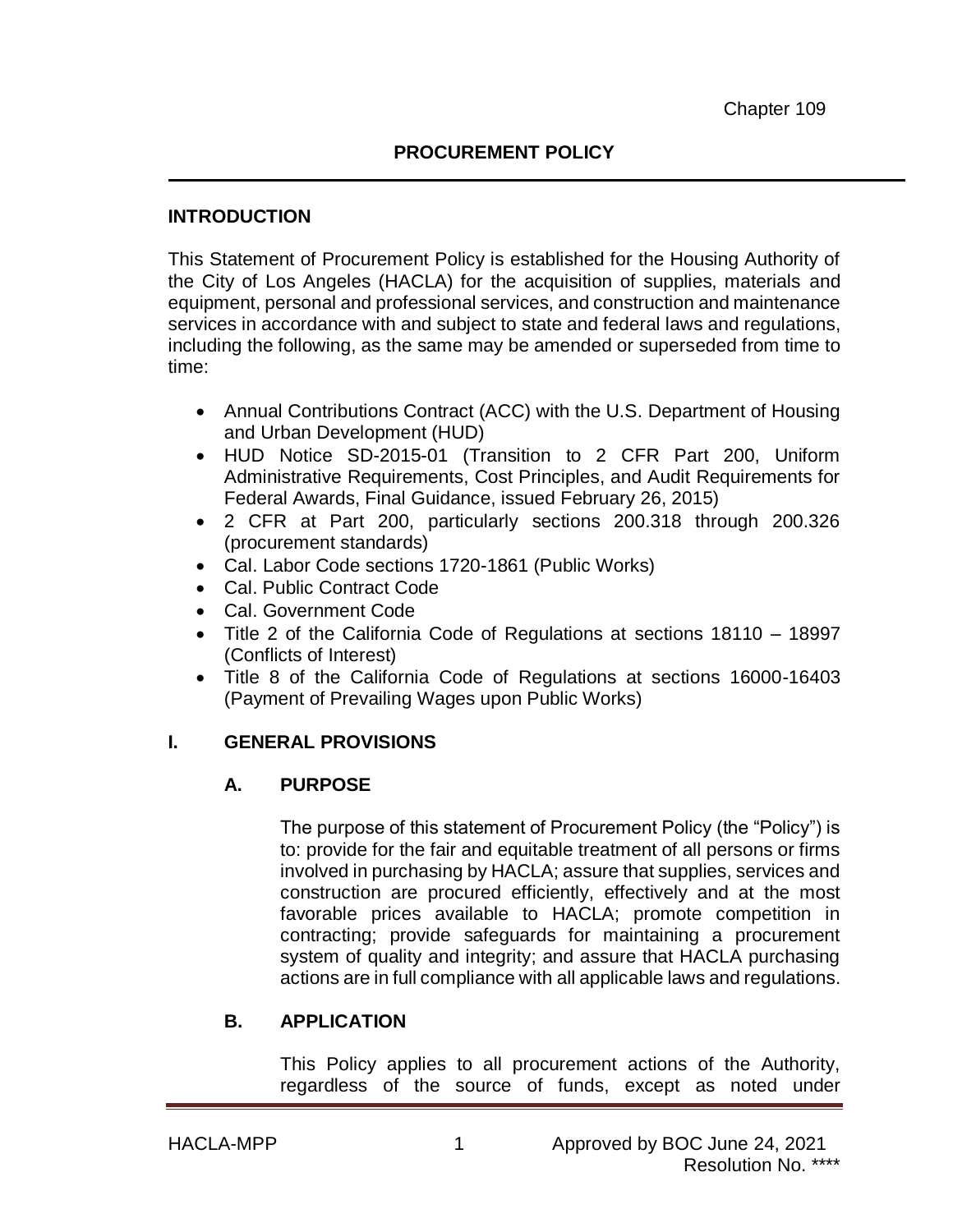### **PROCUREMENT POLICY**

"exclusions," below. However, nothing in this Policy shall prevent HACLA from complying with the terms and conditions of any grant, contract, gift or bequest that is otherwise consistent with the law. When both HUD and non-Federal grant funds are used for a project, the work to be accomplished with the funds should be separately identified prior to procurement so that appropriate requirements can be applied, if necessary. If it is not possible to separate the funds, HUD procurement regulations shall be applied to the total project. If funds and work can be separated and work can be completed by a new contract, then regulations applicable to the source of funding may be followed.

#### **Exclusions**

This policy does not apply to procurement activities funded using non-program income or to the following activities:

- Real estate purchase and sale transactions (see HACLA's Policy Guidelines for the Acquisition of Real Property)
- Loan transactions
- The solicitation or award of Housing Assistance Payment contracts unless otherwise elected by the Contracting Officer

## **C. APPLICABILITY OF FUNDING SOURCE**

HACLA is eligible to receive funding from federal and non-federal sources. In carrying out its procurement activities, HACLA shall comply with any funding source requirements and all applicable laws and regulations, without necessarily imposing a higher standard than is necessary to ensure compliance with the applicable laws and regulations.

## **D. PUBLIC ACCESS TO PROCUREMENT INFORMATION**

Procurement information that is not proprietary is a matter of public record and shall be available to the public to the extent provided in the California Public Records Act (Government Code Section 6250 et seq.) or similar applicable law, in accordance with HACLA's Access to Records Policy.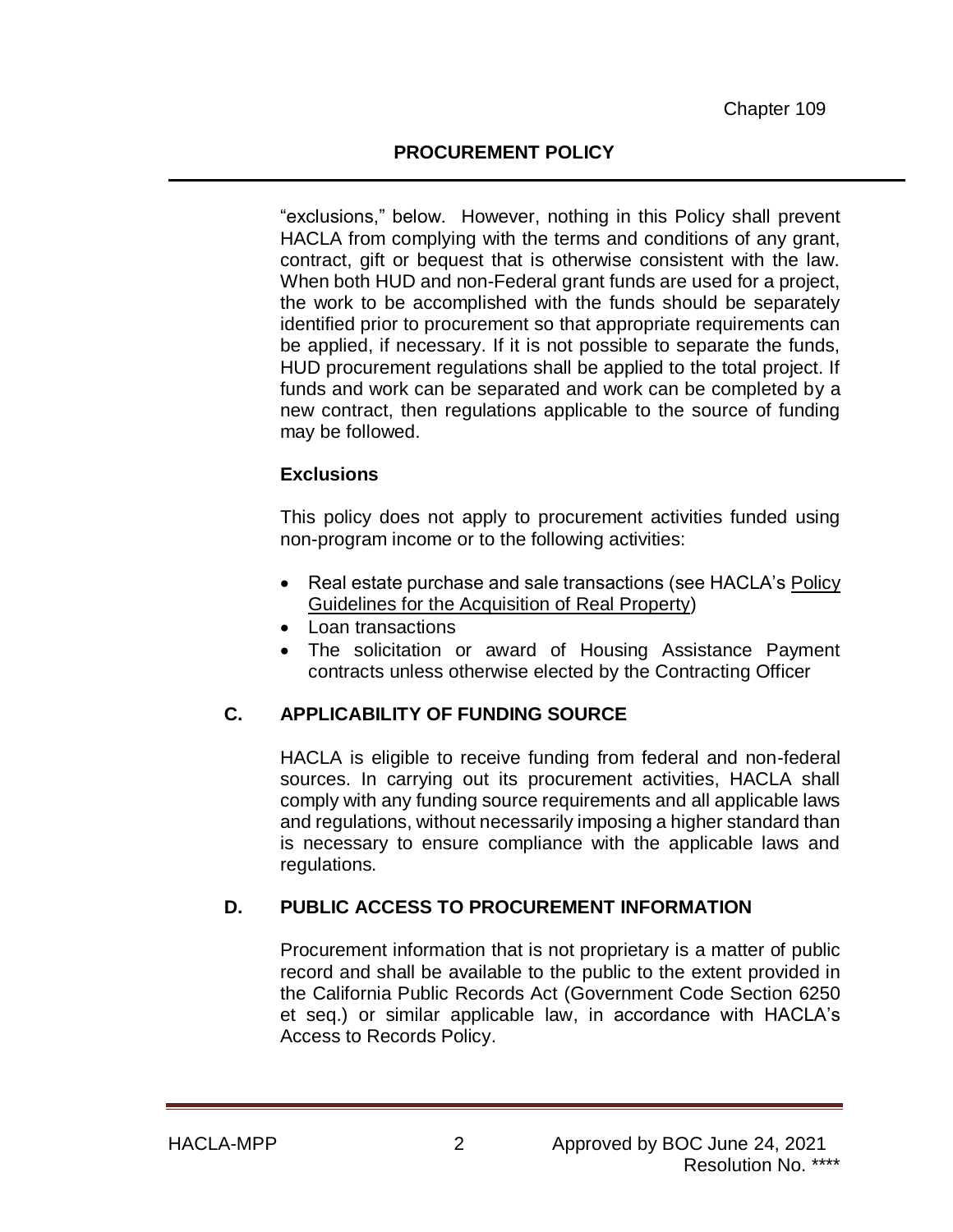### **E. EMERGENCY**

An emergency is defined as a sudden, unexpected occurrence that poses a clear and imminent danger, requiring immediate action to prevent or mitigate the loss or impairment of life, health, property or essential public service.

In case of an "emergency" situation, the President and CEO or his/her designee shall have the ability to conditionally override procurement policy provisions necessary to mitigate against the loss or impairment of life, health, property or essential service and/or ensure the continued operation of HACLA until such time as the next Board of Commissioners meeting where such actions would normally require Board of Commissioners approval.

## **F. DEFINITIONS**

"Best Value" - A determination that follows from a procurement process in which a competitive proposal is evaluated for price and qualitative factors such as quality and performance, as judged against the solicitation's evaluation criteria, and award selection is based upon the proposal that offers the most advantageous value to HACLA.

"Capital Fund" - The Capital Fund provides funds annually to Public Housing Agencies (PHAs) for capital and management activities, including modernization and development of public housing. The Capital fund also permits PHAs to use Capital Funds for financing activities, including payments of debt service and customary financing costs, in standard PHA developments and in mixed-finance developments, which include Public Housing.

"Contracting Officer" - The President and CEO or the person(s) designated in writing by the President and CEO to administer this Policy or portions thereof, develop procedures to effectuate this Policy or portions thereof, or the authority to contract and act as the authorized agent of HACLA in all dealings with Contractors.

"Contract" - A mutually binding legal relationship obligating the seller to furnish goods or services (including maintenance and construction work) and obligating HACLA to pay for them. The term includes all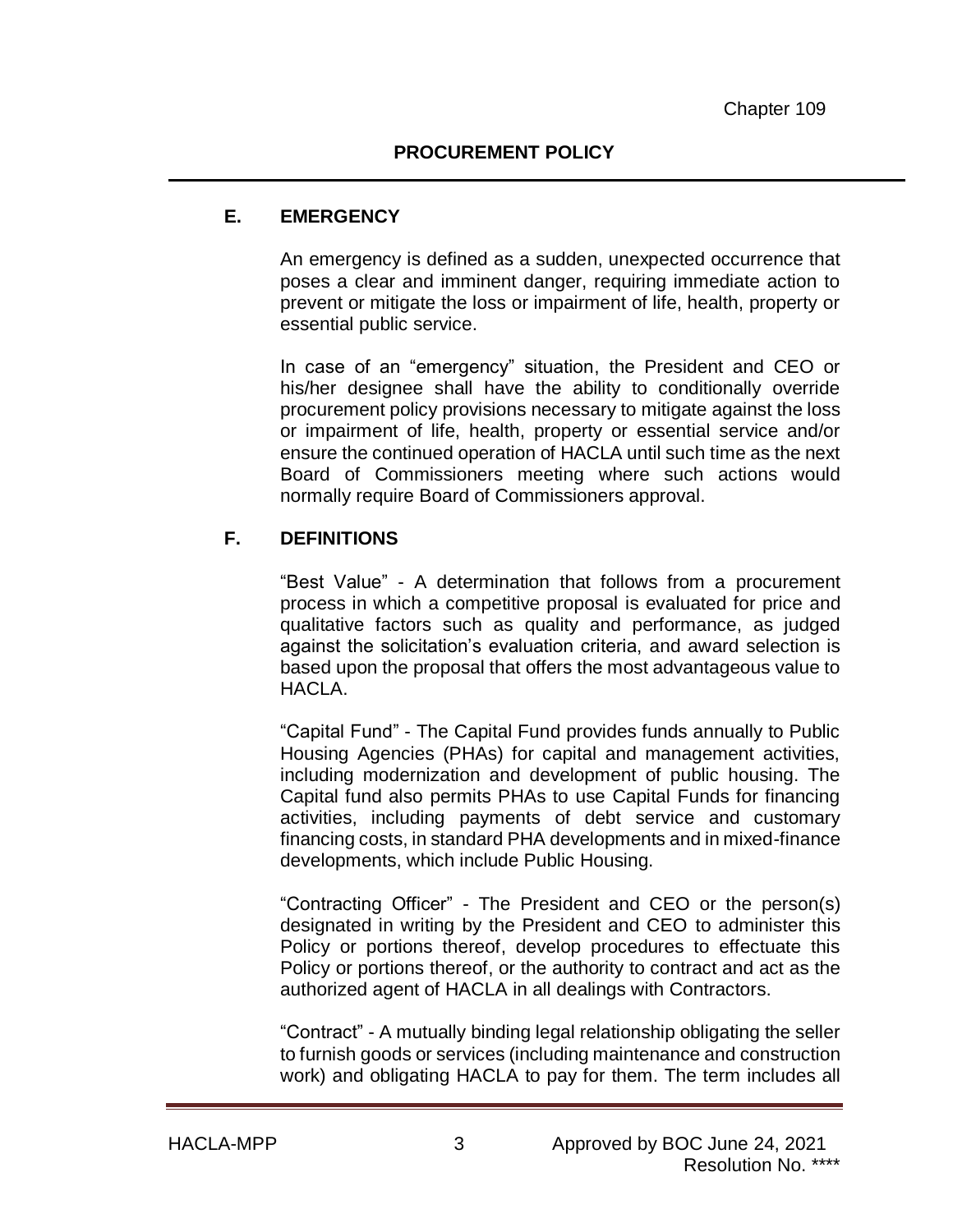types of commitments that obligate HACLA to an expenditure of funds and that, except as otherwise authorized, are in writing. The term includes purchase orders and memoranda of understanding.

"Contractor" - The person or entity entering into the contract with HACLA to perform the services or provide the goods required under the contract documents.

"Competitive Proposal" - A technique for purchasing goods and services, usually of a technical nature, whereby qualified suppliers are solicited and the contract is awarded based on Best Value. It is generally used when conditions are not appropriate for the use of sealed (formal) bids. A Competitive Proposal, including one for a developer, may be undertaken as a RFP or RFQ (both as defined below), as the Contracting Officer shall determine, or any other competitive manner provided that such manner complies with federal law and the laws of the state of California, including all applicable regulations.

"Formal Bid" - A bid which must be advertised and forwarded in a sealed envelope and be in conformance with a prescribed format to be opened at a specified time.

"Labor surplus area business" - A business which, together with its immediate subcontractors, will incur more than 50% of the cost of performing the contract in an area of concentrated unemployment or underemployment, as defined by the U.S. Department of Labor in 20 CFR 654, Subpart A, and in lists of labor surplus areas published by the Employment and Training Administration.

"Micro Purchase Threshold" - The federal Micro Purchase Threshold, which is set by the Federal Acquisition Regulation at 48 CFR Subpart 2.1 (Definitions). The federal Micro Purchase threshold is periodically adjusted for inflation. All such adjustments shall be applicable to this Policy as soon as the adjustment takes effect, without need of an amendment to this Policy to effectuate the same.

"Micro Purchase Procedures" - A simple and informal method for acquiring goods and services that do not exceed the Micro Purchase Threshold, as set forth in paragraph 3 of Article III (Procurement Methods), Section B (Small Purchases) of this Policy.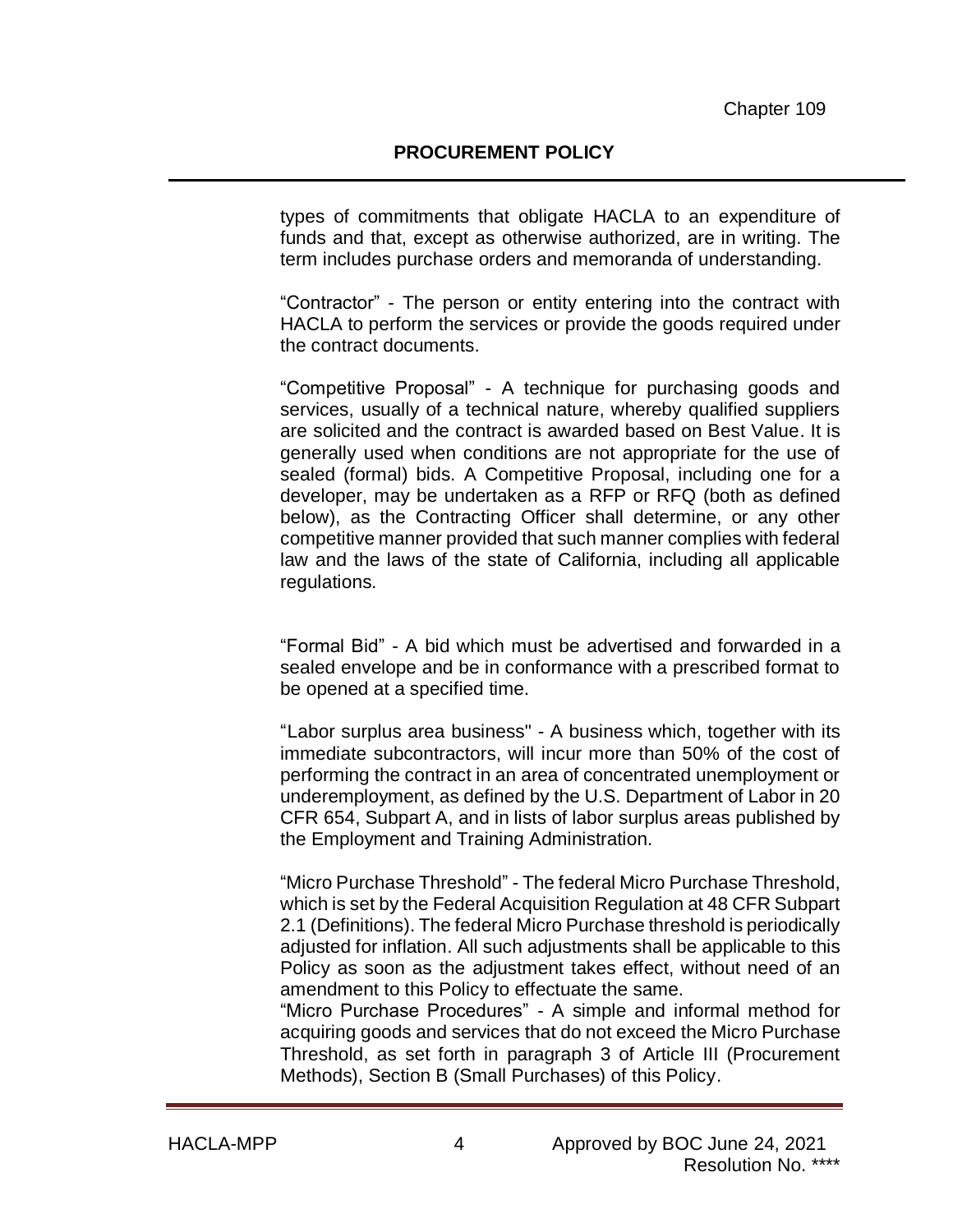"Minority business enterprise" - A business which is at least 51% owned by one or more minority group members; or, in the case of a publicly-owned business, one in which at least 51% of its voting stock is owned by one or more minority group members, and whose management and daily business operations are controlled by one or more such individuals. Minority group members include, but are not limited to, African/Black Americans, Hispanic/Latino Americans, Native Americans, Asian Pacific Americans, Asian Indian Americans and Hasidic Jewish Americans.

"Noncompetitive Proposal" - A method of procuring goods or services through a "sole source" (i.e., when HACLA solicits an offer from one source), a "single source" (i.e., when HACLA solicits offers from multiple sources but receives only one offer), or where competition is otherwise determined inadequate.

"Price Analysis" - An evaluation of price based on comparison to market prices, catalog prices, historical data, or other services.

"Procurement" - As used in this Policy, includes the procuring, purchasing, leasing, or renting of: (1) goods, supplies, equipment, and materials, (2) construction and maintenance; consultant services, (3) Architectural and Engineering (A/E) services, (4) social services, (5) real estate development services, and (6) other services.

"Public Works" - Construction including development, demolition, reconstruction (alteration), rehabilitation and other constructionrelated tasks (including maintenance and non-routine maintenance), whereby the payment of prevailing wages are triggered.

"Responsible" - A "Responsible" bidder, offeror or respondent, Contractor or subcontractor is one who satisfies the standards set forth in Section IV.A of this Policy.

"Responsive" - A "Responsive" bid or proposal is one that conforms to the essential requirements of the solicitation including, without limitation, specifications, delivery schedule, warranty, and submittal of the required documents.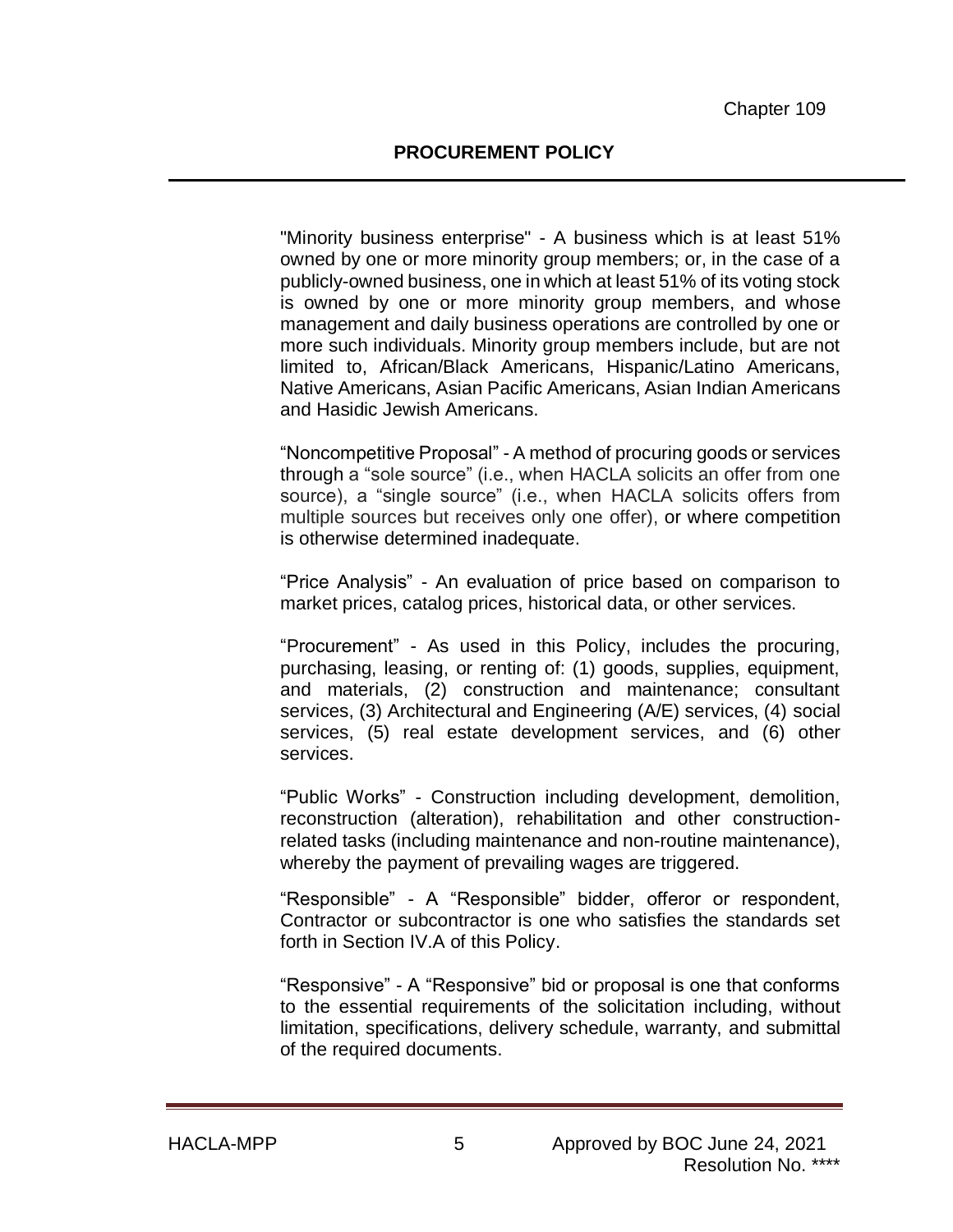"Section 3" - Section 3 of the Housing and Urban Development Act of 1968, codified at 12 U.S.C. 1701u, as amended, and implemented at 24 CFR Part 75*.*

"Section 3 Contract" means a contract subject to HACLA's Section 3 Policy and Compliance Plan, whether by virtue of Section 3 or HACLA's imposition of Section 3 upon the contract.

"Simplified Acquisition Threshold" - The federal Simplified Acquisition Threshold, which is set by the Federal Acquisition Regulation at 48 CFR Subpart 2.1 (Definitions) in accordance with 41 U.S.C. 1908. The federal Simplified Acquisition Threshold is periodically adjusted for inflation. All such adjustments shall be applicable to this Policy as soon as the adjustment takes effect, without need of an amendment to this Policy to effectuate the same.

"Small Purchase Procedures" - A relatively simple and informal method for procuring goods and services that do not exceed the Simplified Acquisition Threshold, as set forth in paragraph 4 of Article III (Procurement Methods), Section B (Small Purchases) of this Policy.

"Small business" - A business, which is independently owned, not dominant in its field of operation and not an affiliate or subsidiary of a business dominant in its field of operation. The size standards in 13 CFR 121 shall be used, unless HACLA determines that their use is inappropriate.

"Services" - As used herein means and includes labor, professional services, management consulting services, or a combination of services and supplies, which shall include construction projects.

"Supplies" - As used herein means and includes materials, commodities, and equipment.

"Women's business enterprise" - A business that is at least 51% owned by a woman or women who are U.S. citizens and who control or operate the business.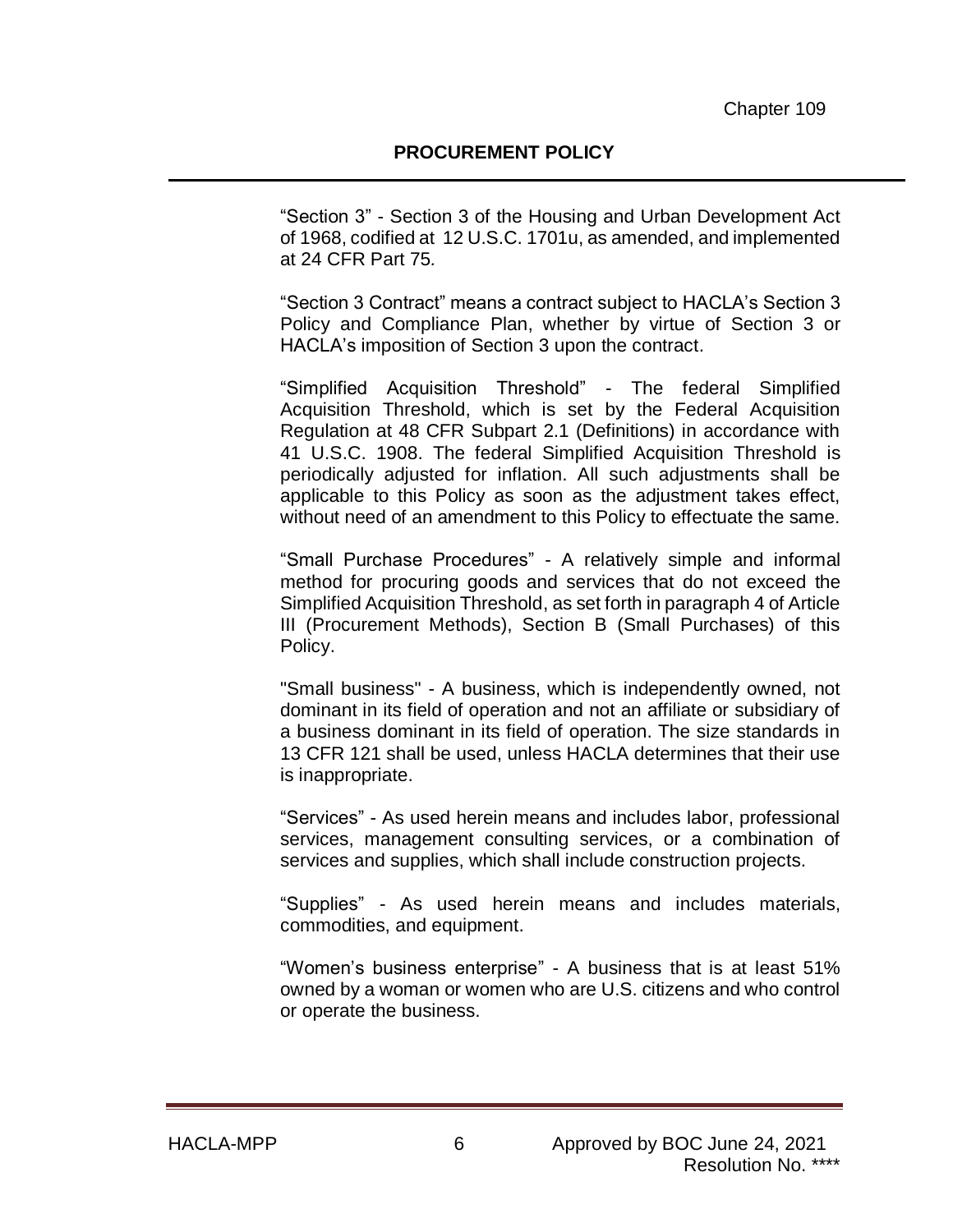#### **G. AMENDING PROCUREMENT POLICY**

This Policy can only be amended through resolution and approval by the Board of Commissioners.

#### **H. PROCUREMENT THRESHOLDS**

HACLA's Board of Commissioners shall approve through resolution all contracts or commitments of funds that exceed the Simplified Acquisition Threshold.

The President and CEO is hereby authorized to enter into contracts or commit funds up to the Simplified Acquisition Threshold.

### **I. CHANGE IN LAW OR REGULATION**

In the event an applicable law or regulation is modified or eliminated, or a new law or regulation is adopted, the revised law or regulation shall apply and to the extent inconsistent with this Policy, shall automatically supersede the inconsistent provisions of this Policy.

#### **II. PROCUREMENT AUTHORITY AND ADMINISTRATION**

- A. All procurement transactions shall be administered by the Contracting Officer, who shall be the President and CEO or other individual he or she has authorized in writing. The President and CEO or designee shall issue operational procedures to implement this Policy, which shall be based on the sources identified in the first paragraph of this Chapter, as may be applicable. The President and CEO or designee shall also establish a system of sanctions for violations of the ethical standards described in Section IX below, consistent with state and federal law.
- B. The President and CEO or his/her designee shall ensure that:
	- 1. Procurement requirements are subject to an annual planning process to assure efficient and economical purchasing;
	- 2. Contracts and modifications are in writing, clearly specifying the desired supplies, services and construction, and are supported by sufficient documentation regarding the history of

HACLA-MPP 7 Approved by BOC June 24, 2021 Resolution No. \*\*\*\*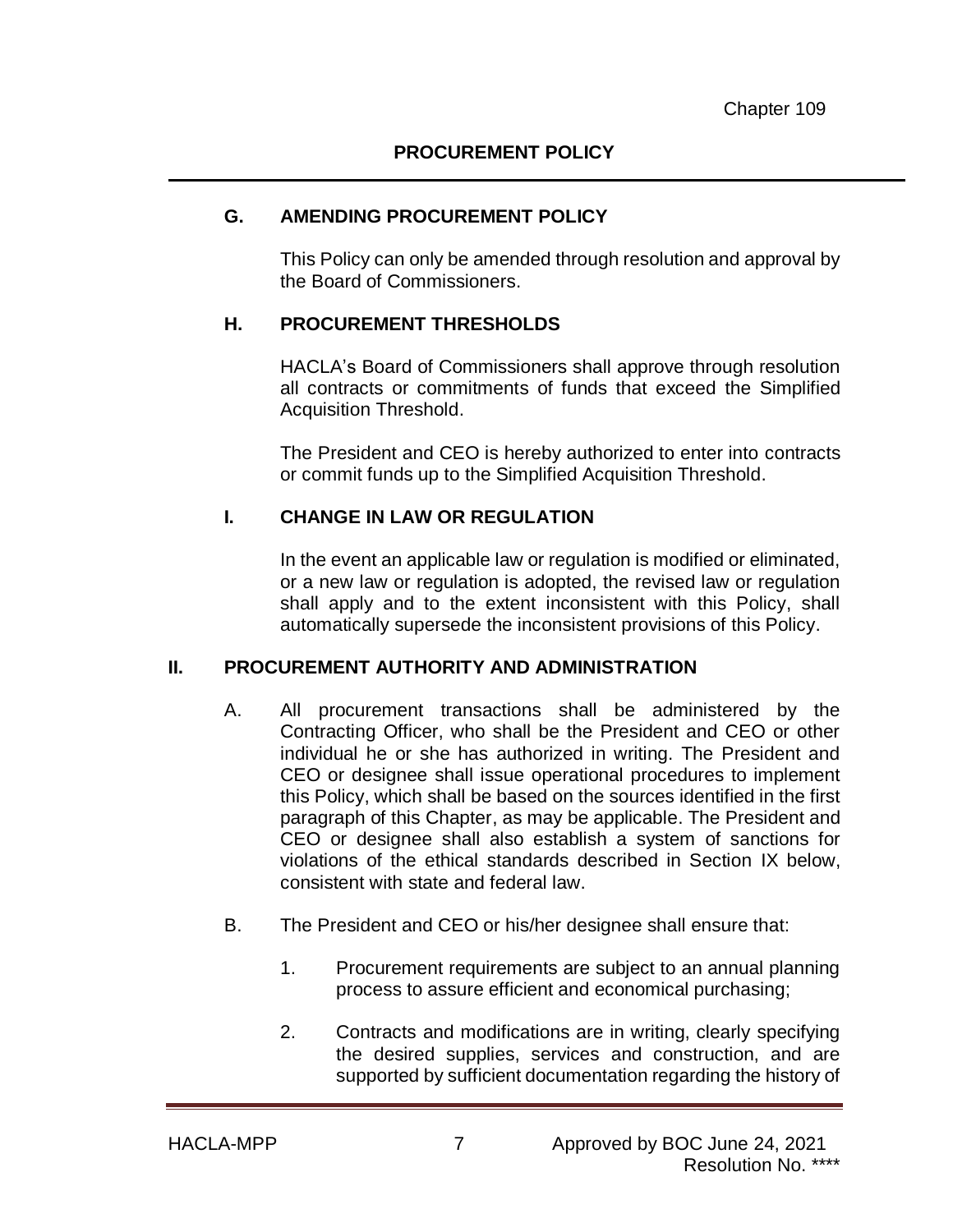the procurement, including as a minimum the method of procurement chosen, the selection of the contract type, the rationale for selecting or rejecting offers, and the basis for the contract price;

- 3. For procurements other than those that follow the Small Purchase Procedures, public notice is given of each upcoming procurement; responses to such notice are honored to the maximum extent practical; bidders are provided sufficient time prior to the deadline for submission of bids or proposals; and notice of contract awards is made available to the public;
- 4. Solicitation procedures are conducted in full compliance with all applicable laws and regulations, including the federal standards set forth at 2 CFR at Part 200, particularly sections 200.318 through 200.326 (procurement standards);
- 5. For all solicitations not subject to the Small Purchase Procedures, an independent cost estimate is prepared before solicitation issuance and is appropriately safeguarded for each procurement and a cost or price analysis is conducted of the responses received for all procurements;
- 6. For all solicitations subject to the Small Purchase Procedures (except Micro Purchases that shall only require one reasonable quote), either (i) an independent cost estimate is prepared before solicitation issuance and is appropriately safeguarded for each procurement and a cost or price analysis is conducted of the responses received for all procurements, or (ii) other reasonable and prudent means of ensuring price reasonableness are utilized, including, without limitation, securing multiple bids, comparing costs or prices with those paid by other public agencies for similar services or supplies, or comparing costs or prices with previous contracting costs for similar services or supplies.
- 7. Contract awards that exceed the Simplified Acquisition Threshold are made to Responsive and Responsible bidders that offer the lowest price (for sealed bid contracts) and to Responsible offerors whose competitive proposals offer the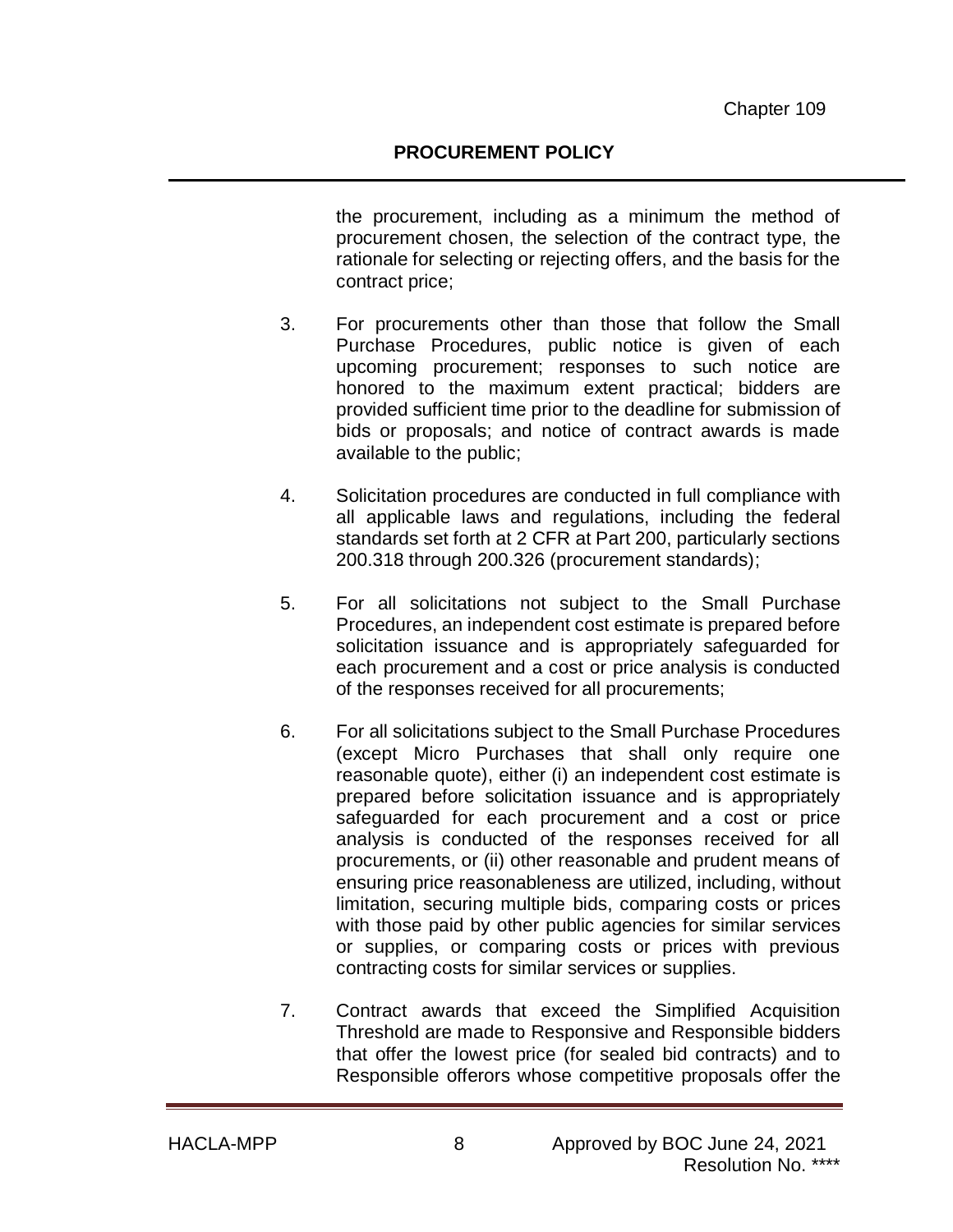#### **PROCUREMENT POLICY**

Best Value to HACLA, considering price (except for those Competitive Proposals made by RFQ, as defined below), technical, and other factors as specified in the solicitation, and that all participants in the solicitation are timely notified of the results.

- 8. There are sufficient unencumbered funds available to cover the anticipated cost of each procurement before contract award or modification (including change orders), work is inspected before payment, and payment is made promptly for contract work performed and accepted; and
- 9. HACLA complies with applicable HUD review requirements as provided in the operational procedures supplementing this Policy.
- C. Contracting authority under this Policy shall be vested in the following:
	- 1. Contracting Officer. The Contracting Officer or designee shall have the authority to:
		- a. Approve any procurement up to the Simplified Acquisition Threshold;
		- b. Approve any change order to a construction contract authorized by the Board of Commissioners, pursuant to the provisions of this Policy;
		- c. Approve any change order or amendment to a Board authorized contract up to the Simplified Acquisition Threshold;
		- d. Approve any procurement of supplies, materials, services or equipment, without limit as to dollar amount, in the event of an Emergency as defined herein, provided that the nature and value of said purchases shall be reported to the Board of Commissioners at a public meeting at the earliest opportunity;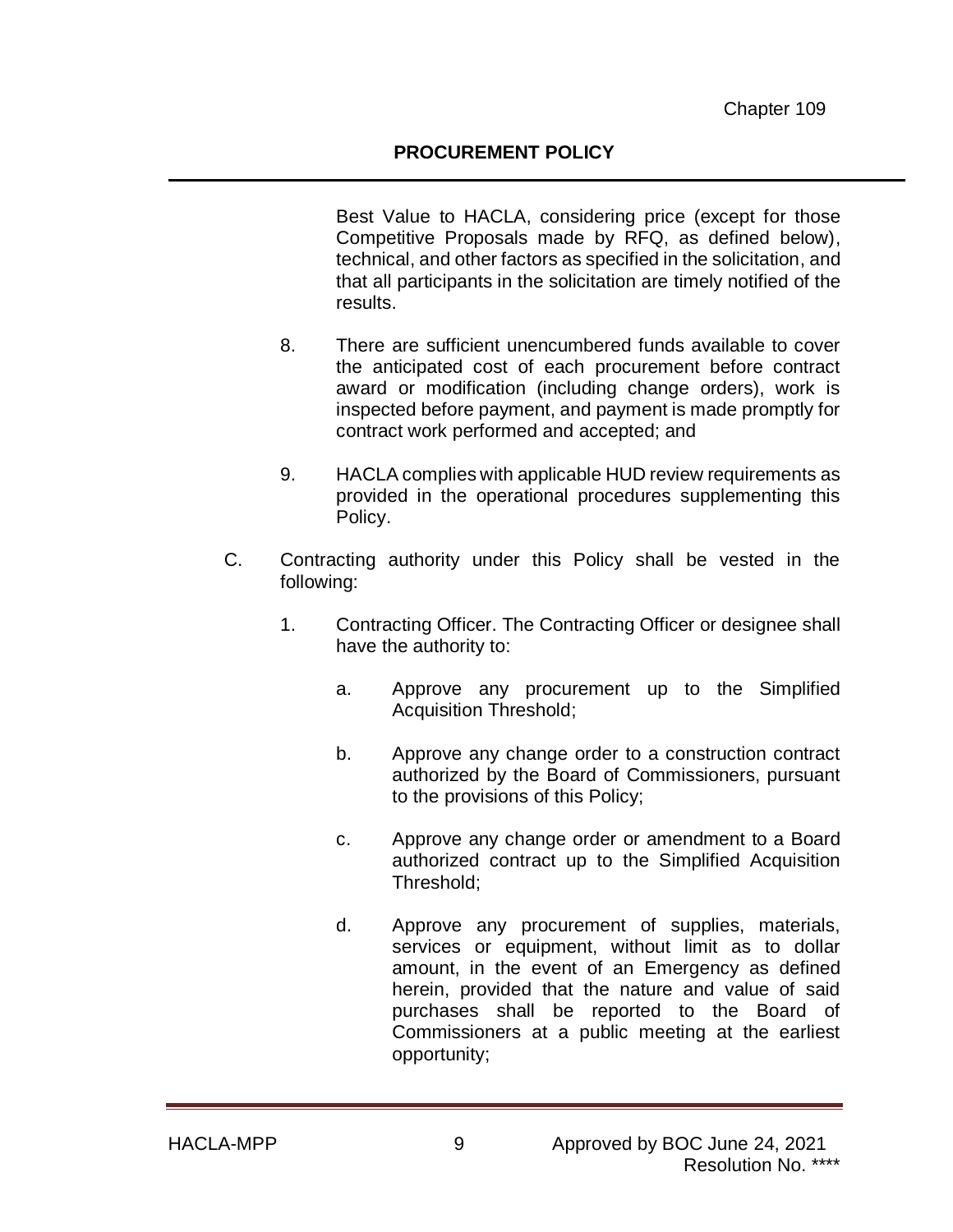#### **PROCUREMENT POLICY**

- e. Reject any bid or offer where the Contracting Officer determines that the price is unreasonably low based upon an Independent Cost Estimate, competing bids or offers, or other reasonable means. Determining a bid price to be unreasonable considers not only the total price of the bid or offer, but the prices for individual items included within the bid or offer; and
- f. Further delegate the authority set forth in this part in writing to other HACLA employees.
- 2. Board of Commissioners. The Board of Commissioners reserves to itself the authority to approve all procurements not delegated to the Contracting Officer.
- D. This Policy and any later changes shall be submitted to the Board of Commissioners for approval. The Board appoints, and delegates procurement authority to the President and CEO and is responsible for ensuring that any procurement procedures adopted in furtherance of this Policy are appropriate for HACLA.

#### **III. PROCUREMENT METHODS**

#### **A. SELECTION OF METHOD**

Upon the decision to purchase goods or services, one of the following procurement methods shall be chosen, based on the nature and anticipated dollar value of the total requirement.

#### **B. SMALL PURCHASES**

1. General: Any purchase not exceeding the Simplified Acquisition Threshold shall be made in accordance with the Small Purchase procedures authorized in this section. Purchase requirements shall not be artificially divided so as to constitute a small purchase under this section (except as may be reasonably necessary to comply with Section VIII of this Policy).

During the procurement planning process, if it is determined that any commodity/services will likely exceed the Simplified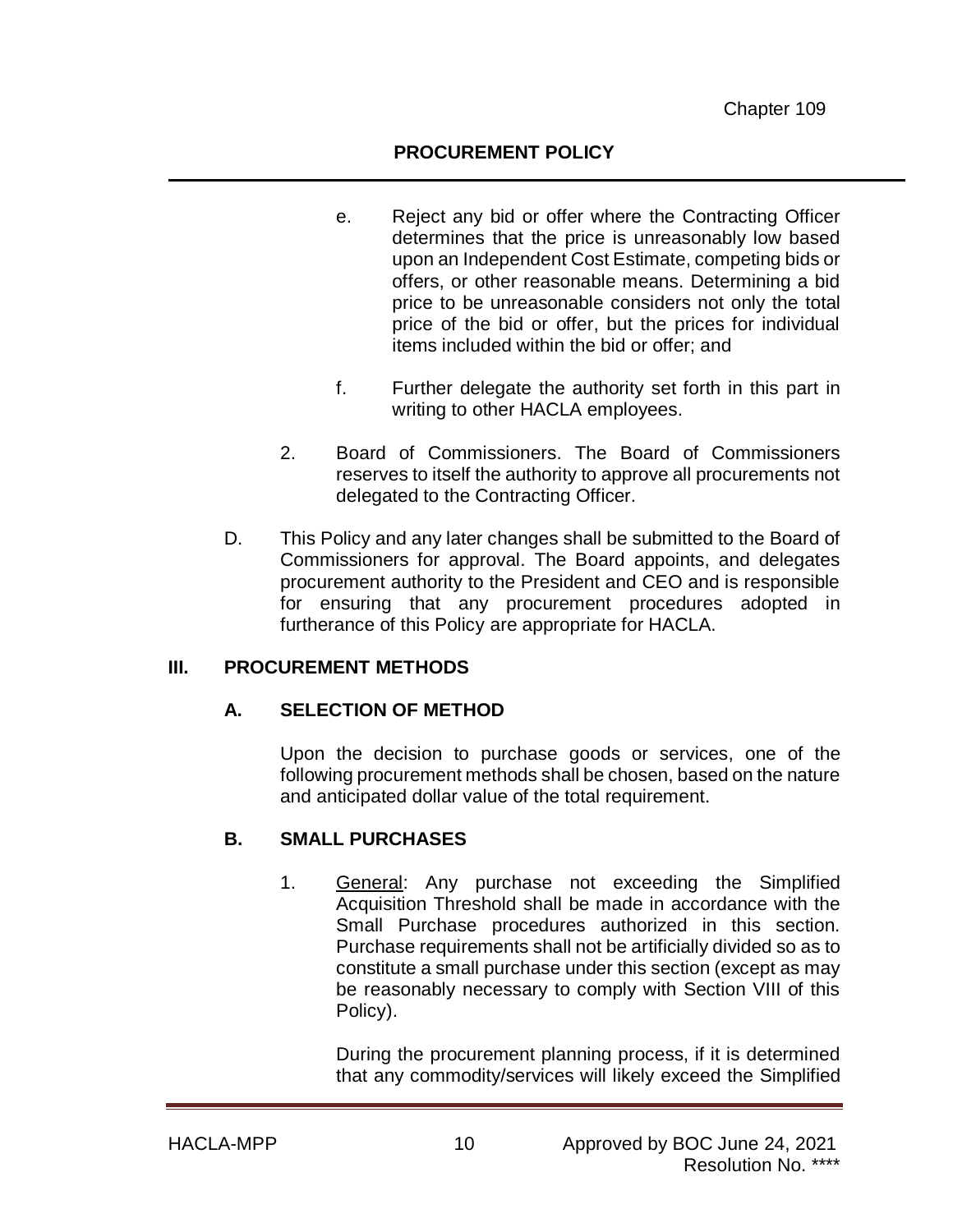Acquisition Threshold, a formal procurement shall be conducted. Small purchases from one vendor will be limited to no more than the Simplified Acquisition Threshold aggregate in one calendar year.

- 2. Petty Cash Purchases: The Petty Cash Fund established by HACLA's Policy and Procedures for Petty Cash Fund may be utilized to meet the immediate and unplanned need for minor and/or emergency expenditures that do not exceed the threshold amount(s) stated in said procedures, but in no event shall the threshold amount exceed \$250.00. The Policy and Procedures for Petty Cash Fund shall be subject to the review, approval and amendment of the Chief Financial Officer or his or her designee. Said Policy and Procedures shall establish the overall amount of the fund, the maximum amount for each purchase, and shall either establish the appointment of one or more individuals as Petty Cash Administrators or the procedures for appointing such individuals.
- 3. Micro Purchases: For purchases that do not exceed the Micro Purchase Threshold only one written quotation need be solicited if the price received is considered reasonable given the nature of the goods or services being purchased. Such purchases must be distributed equitably among qualified sources. If practicable, a quotation shall be solicited from other than the previous source before placing a repeat order.
- 4. Small Purchases: For purchases in excess of the Micro Purchase Threshold that do not exceed the Simplified Acquisition Threshold, no less than three offerors shall be solicited to submit price quotations, which may be obtained orally, by telephone, in writing, or solicited using the Los Angeles Business Assistance Virtual Network (LABAVN). The names, addresses, and/or telephone numbers of the offerors and persons contacted, and the date and amount of each quotation shall be recorded and maintained as a public record (unless otherwise provided in State or local law). The Contracting Officer may also establish procedures, which are more stringent and designed to increase competition among suppliers and service providers.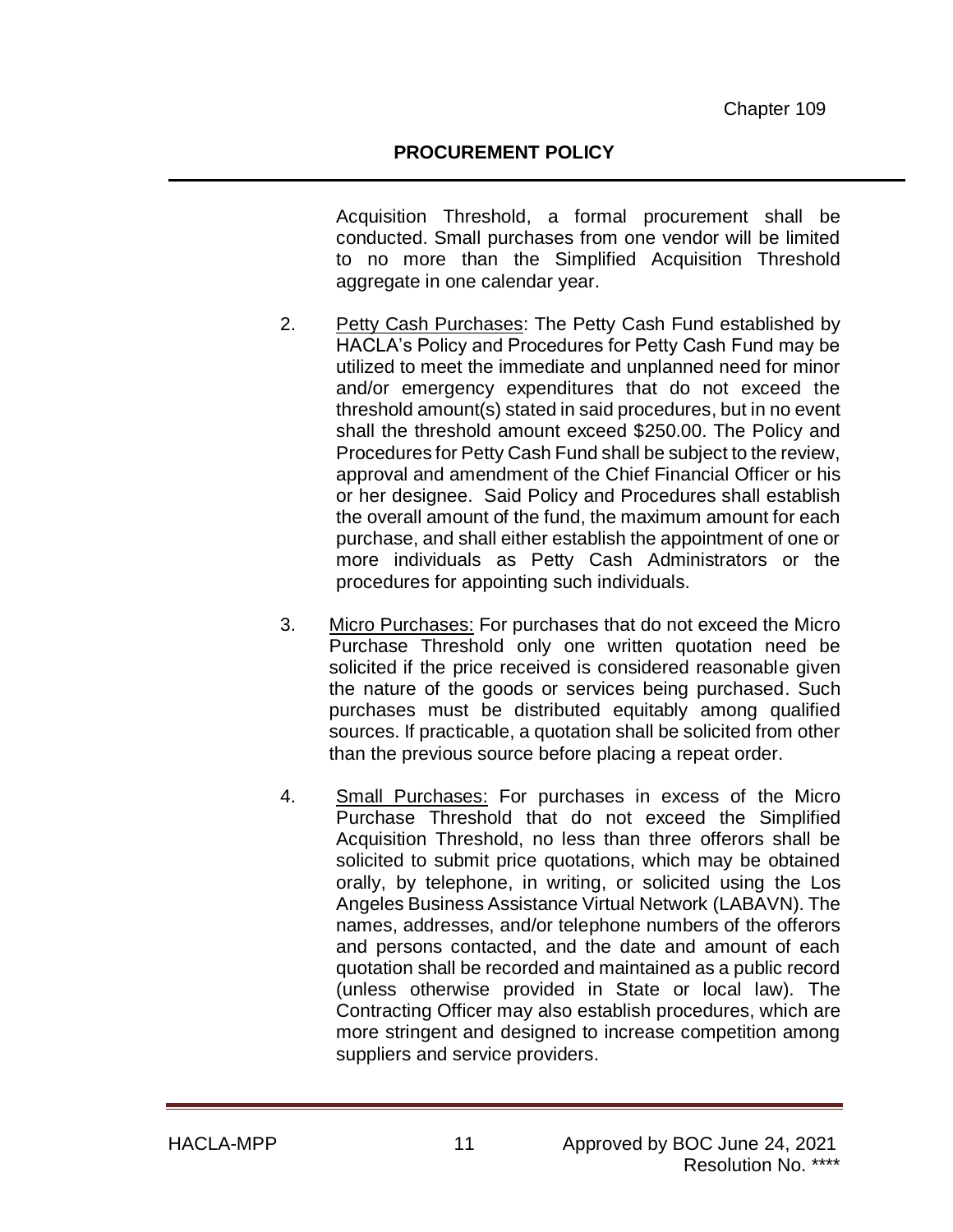#### **PROCUREMENT POLICY**

Award of Small Purchases shall be made on the following basis, unless otherwise authorized in writing by the Contracting Officer, which writing shall be retained in the Procurement file:

- 1. For contracts for services, award shall be made to the responsible vendor providing the Best Value quote.
- 2. For contracts for goods, contracts for goods with services, and contracts for maintenance and construction work, award shall be made to the Responsible vendor providing the lowest acceptable priced quote.
- 3. If non-price factors are used for purposes of evaluating quotes, such factors shall be disclosed in the solicitation.

### **C. SEALED BIDS**

Formal competitive procurement using sealed bids is the preferred method for procuring construction, and supplies and services of a finite nature, amount and/or scope capable of being bid at a fixed cost anticipated to be in excess of the Simplified Acquisition Threshold. Sealed bid procurements shall be awarded to Responsible and Responsive bidders based on lowest cost.

- 1. Conditions for Use: Contracts shall be awarded based on competitive sealed bidding if the following conditions are present:
	- a. A complete, adequate and realistic specification or purchase description is available;
	- b. Two or more Responsible bidders are willing and able to compete effectively for the work;
	- c. The procurement lends itself to a firm fixed price contract, and the selection of the successful bidder can be made principally on the basis of price.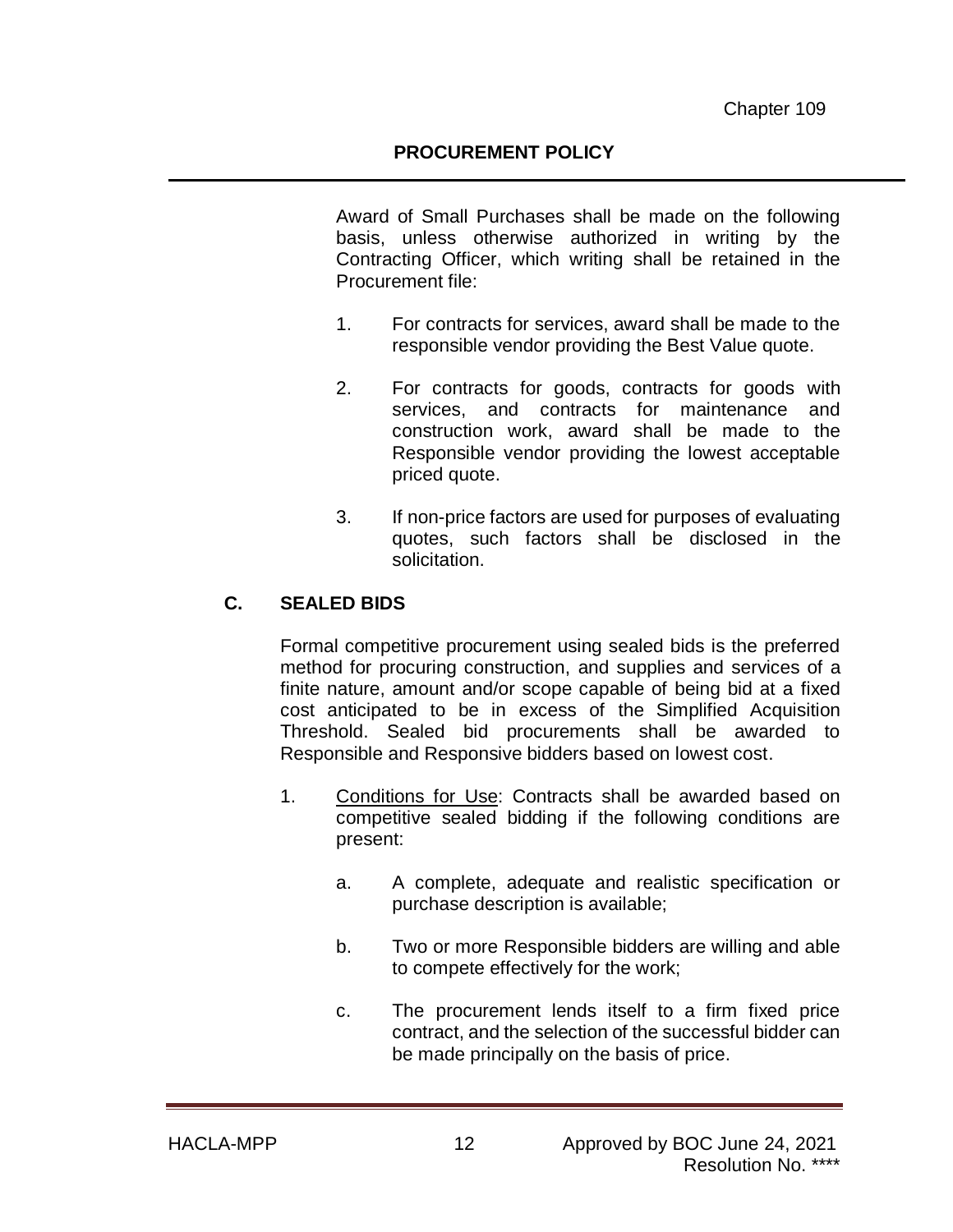### **PROCUREMENT POLICY**

- 2. Solicitations and Receipt of Bids: An invitation for bids shall be issued including specifications and all contractual terms and conditions applicable to the procurement. The invitation for bids shall state the time and place for both the receipt of bids and the public bid opening. All bids received shall be secured and opened no sooner than the date and time advertised.
- 3. Bid Opening: Bids shall be opened publicly and in the presence of at least one witness. An abstract of bids shall be recorded and the bids shall be available for public inspection in accordance with the Authority's Access to Records Policy, as amended from time to time.
- 4. Award: Award shall be made based on lowest cost and as provided in the invitation for bids by written notice to the successful bidder. If equal low bids are received from Responsible bidders, award shall be made by drawing lots or similar random method, unless otherwise provided by law or stated in the invitation for bids. If only one Responsive bid is received from a Responsible bidder, award shall not be made unless a cost or price analysis verifies the reasonableness of the price.
- 5. Correction and Withdrawal of Bids Prior to Bid Opening: Unless otherwise provided by state or federal law or regulation, any time prior to the date and time of bid opening, a bidder shall be permitted to correct or withdraw bids by written, faxed, or e-mail notice received in the office designated in the IFB.
- 6. Correction of Mistakes in Bids After Opening:

The following shall apply in the absence of controlling state or federal law or regulation:

a. After bid opening, corrections in bids shall be permitted only if the bidder can show by clear and convincing evidence: (i) that a mistake of a nonjudgmental character was made, (ii) the nature of the mistake, and (iii) the price actually intended. A low bidder alleging a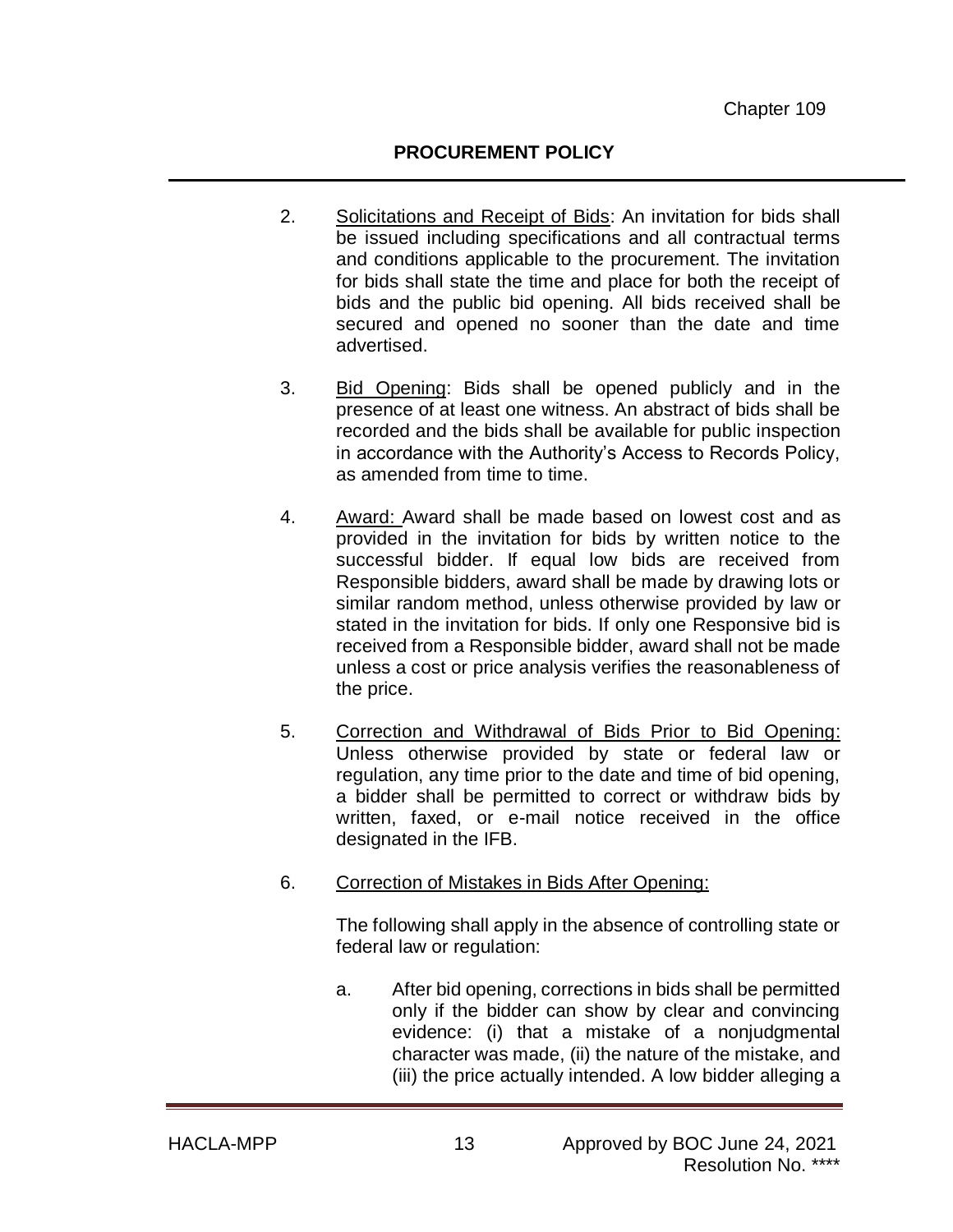nonjudgmental mistake may be permitted to withdraw its bid if the mistake is clearly evident on the face of the bid document but the intended bid is unclear or the bidder submits convincing evidence that a mistake was made.

- b. Any decision to allow correction of bid mistakes after bid opening shall be supported by a written determination signed by the Contracting Officer.
- c. After bid opening, no changes in bid prices or other provisions of bids prejudicial to the interest of HACLA or fair competition shall be permitted.
- 6. Bonds: The following bonds (or equivalent as permitted by law) are required:
	- a. For construction contracts awarded under an IFB where the value of the contract exceeds the Simplified Acquisition Threshold, (i) a bid guarantee equivalent to 5% of the bid price is required and (ii) a performance bond for 100% of the contract price is required.
	- b. For construction contracts that exceed \$25,000, a payment bond is required.

There are no bonding requirements for non-Public Works small purchases or competitive proposals; however, the Contracting Officer may require bonds in these latter circumstances when deemed appropriate. Unless otherwise specified in the solicitation, any bond submitted by a bidder pursuant to the above must be issued by a bond surety listed in U.S. Treasury Circular No.570.

## **D. COMPETITIVE PROPOSALS**

Formal competitive procurement using competitive proposals is the preferred method for procuring professional services that will exceed the Simplified Acquisition Threshold and where conditions are not appropriate for the use of sealed bidding.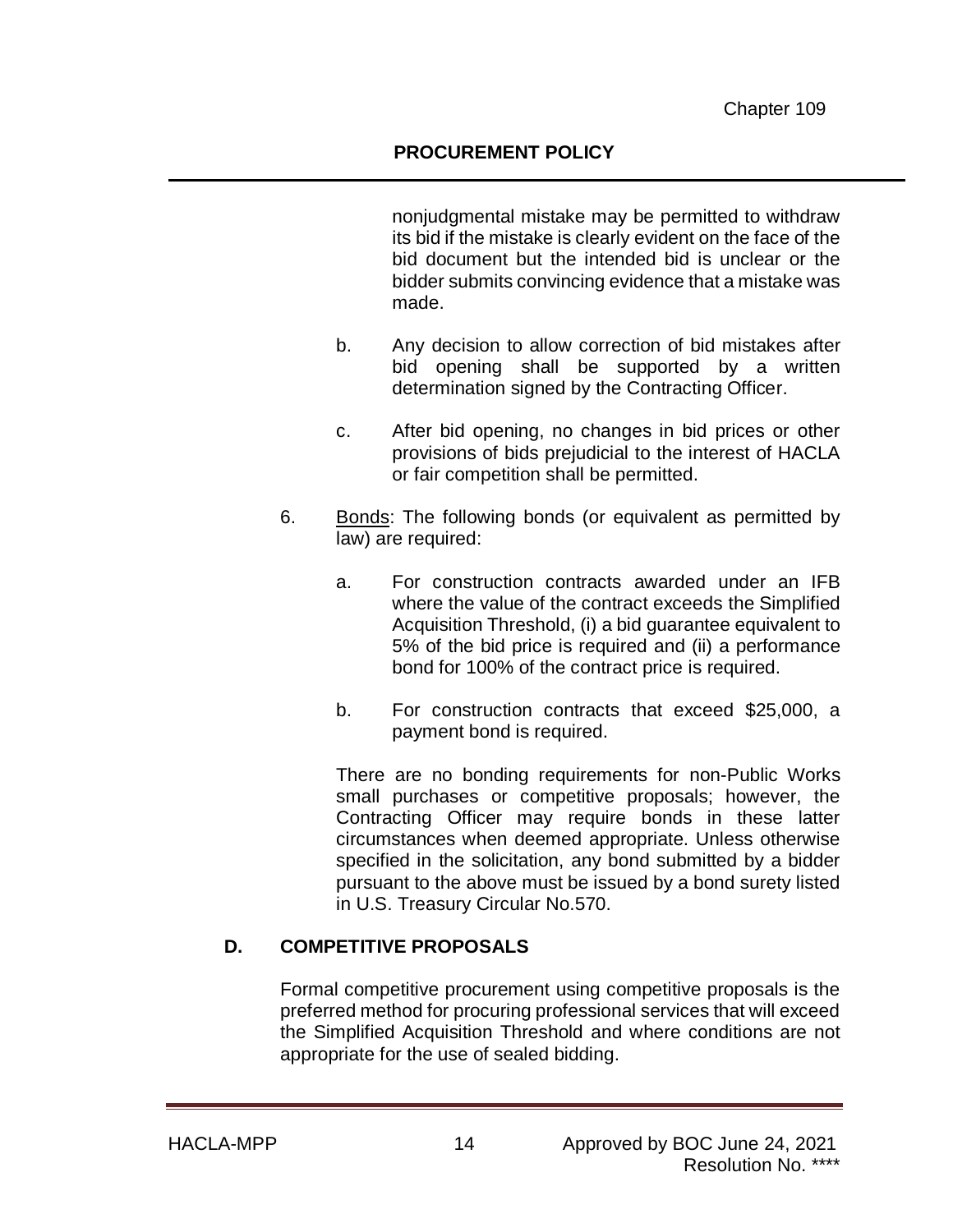Competitive proposals using Requests for Proposals shall be awarded to Responsible and Responsive offerers based on Best Value. Competitive proposals using Requests for Qualifications shall be awarded to the most qualified respondent.

- 1. Conditions for Use: Competitive proposals (including turnkey proposals for development) may be used if there is an adequate method of evaluating technical proposals and if HACLA determines that conditions are not appropriate for the use of sealed bids. An adequate number of qualified sources shall be solicited.
- 2. Solicitation: Competitive proposals shall be solicited through a "request for proposals" (RFP) or, where permitted, a "request for qualifications" (RFQ) issued by HACLA. The competitive proposal shall clearly identify the relative importance of price (except an RFQ which shall not consider price) and other evaluation factors and sub factors, including the weight given to each technical factor and sub factor. A mechanism for fairly and thoroughly evaluating the technical and price proposals shall be established before the solicitation is issued. Proposals shall be handled so as to prevent disclosure of the number of offerors, identity of the offerors and the contents of their proposals.
- 3. Evaluations by Panel: Proposals shall be evaluated only on the criteria stated in the RFP or RFQ. Proposals shall be evaluated by a panel with expertise on the subject matter. The Contracting Officer or designee shall establish criteria for selecting panel members, including standards for ensuring that panelists have no conflicts of interest in accordance with Article IX, Ethics in Public Contracting. The Contracting Officer or designee shall ensure that panel members are insulated in their evaluation activities from interference or input from others.
- 4. Negotiations under Request for Proposals (RFP): The proposals shall be evaluated, rated and ranked in accordance with the technical and price factors specified in the RFP. If based on the initial evaluation HACLA determines there is a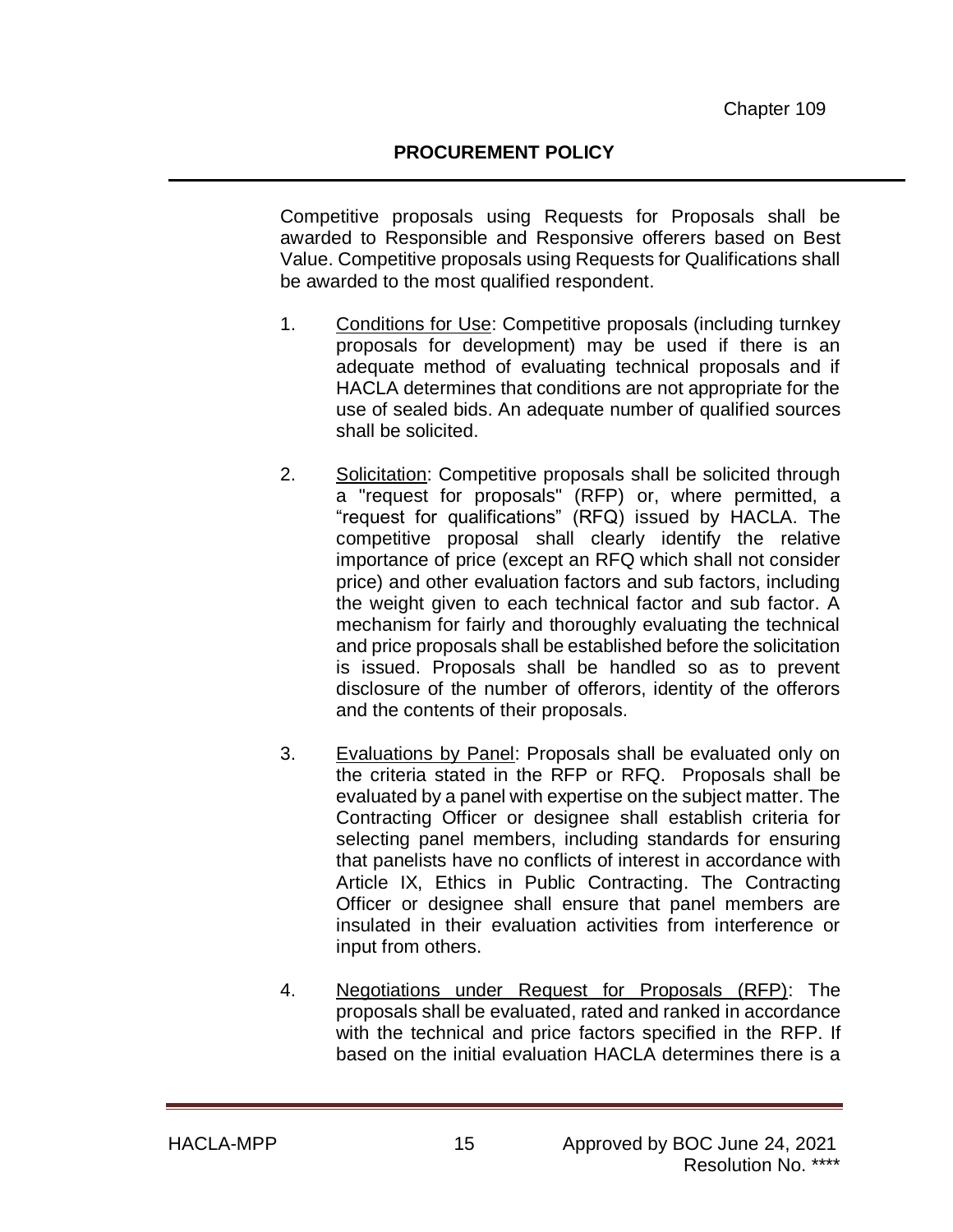clear winning proposal (or multiple winning proposals), HACLA shall award the contract accordingly.

However, if, after the initial evaluation of proposals, HACLA determines there is a no clear winning proposal, negotiations as set forth in this section shall be conducted. HACLA determines the scope and extent of the negotiations.

- a. Initial Discussions: Discussions may be conducted with all responsible offerors whose proposals have a reasonable chance of being selected for award. These discussions are intended to maximize HACLA's ability to obtain Best Value and will be tailored to each offeror's proposal and are in accordance with the RFP criteria. The scope of discussions may include a proposal's weaknesses and deficiencies that could, in the opinion of the evaluation panel and/or Contracting Officer, be altered or better explained to materially enhance the proposer's potential for award. The scope of discussions may also include but not limited to the proposal's price, schedule, technical approach, contract terms and any other exceptions and deviations, as well as an offeror's prior contract performance.
- b. Determination of Competitive Range: After any initial negotiations are complete, the evaluation panel shall re-evaluate proposals based on the initial discussions and solicitation criteria, and re-determine the range of competitive scores. If the evaluation panel or Contracting Officer deems warranted, additional discussions with all offerors in the competitive range may be conducted.
- c. Best and Final Offers (BAFOs): All offerors with scores within the competitive range following discussions shall be provided an opportunity to revise and/or clarify their proposals, including price, by submitting a BAFO. A common deadline for receipt of BAFOs shall be established. BAFOs shall be evaluated by the entire evaluation panel in essentially the same manner as the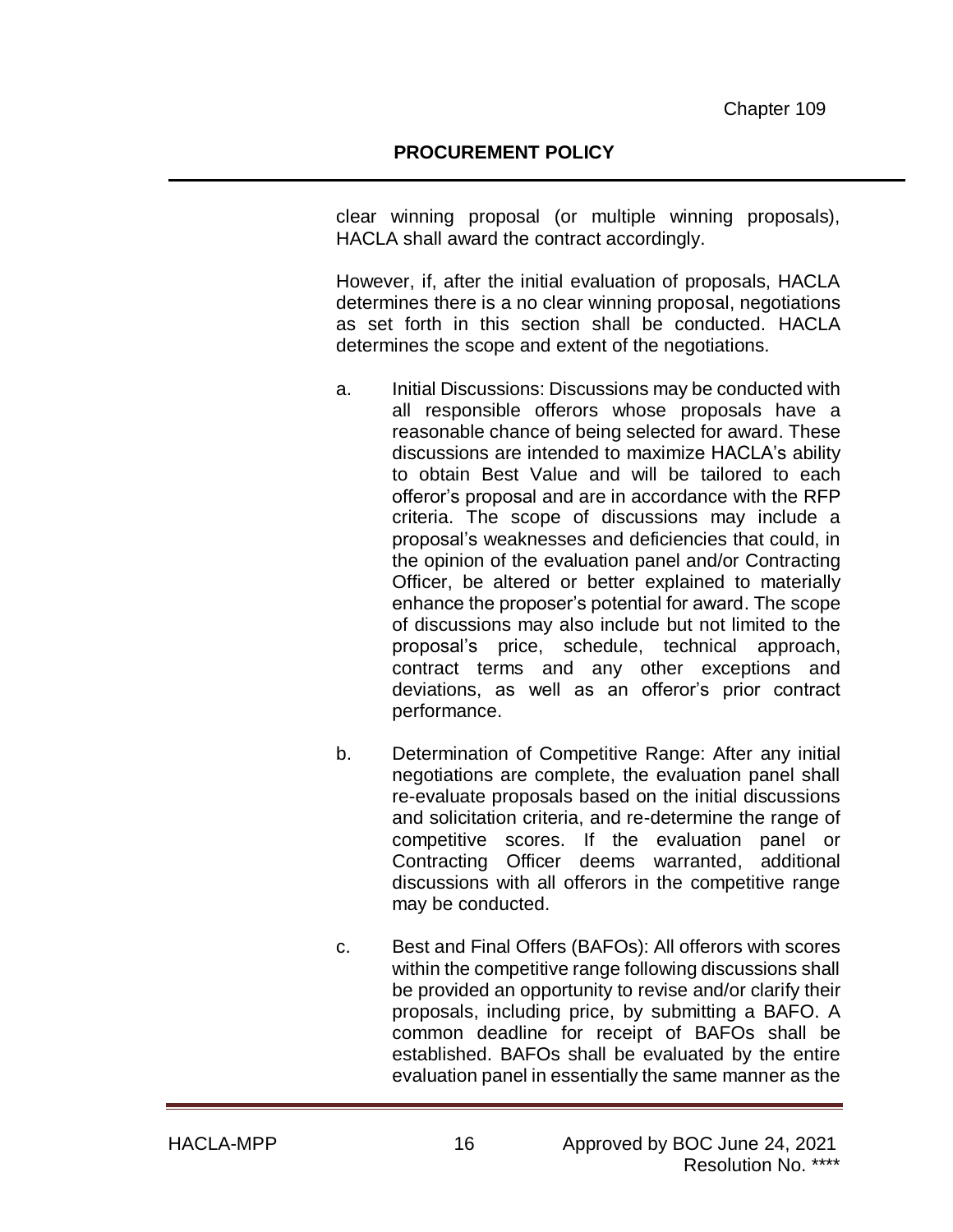initial evaluation of the proposals. The Contracting Officer or designee shall ensure that a full evaluation of BAFOs is conducted sufficient to support an award decision based on Best Value.

While BAFOs are usually requested once during the procurement process, in exceptional circumstances, the Contracting Officer or designee may determine that it is in HACLA's best interest to request a second round of BAFOs. In such cases, invitations for the second BAFO need only be sent to those offerors whose proposals are within the range of competitive scores following receipt of the first set of BAFOs.

- d. Treatment of Offerors: Offerors shall be treated fairly and equally with respect to any opportunity for negotiation and revision of their proposals. No offeror shall be given any information about any other offeror's proposal, and no offeror shall be assisted by HACLA to bring its proposal up to the level of any other proposal.
- 5. Negotiations under Request for Qualifications (RFQ): Negotiations conducted under the RFQ differ from negotiations conducted under the RFP in that HACLA first selects the highest-ranked respondent, which is determined based on the proposal's technical factors, and then the parties engage in negotiations concerning price. If the parties cannot reach agreement on a fair and reasonable price and other material terms, HACLA will terminate negotiations and proceed to engage in negotiations with the next-highest rated respondent based on technical factors, again with intentions to reach agreement on price and other material terms. This process continues until HACLA and a responsible respondent reach agreement as to price and other material terms. Once HACLA has terminated negotiations with a respondent due to failure to reach agreement as to price and other material terms, the parties are precluded from engaging in further or additional negotiations.
- 6. Architect/Engineer Services: Architect/engineer services for federally-funded projects shall be obtained by HUD's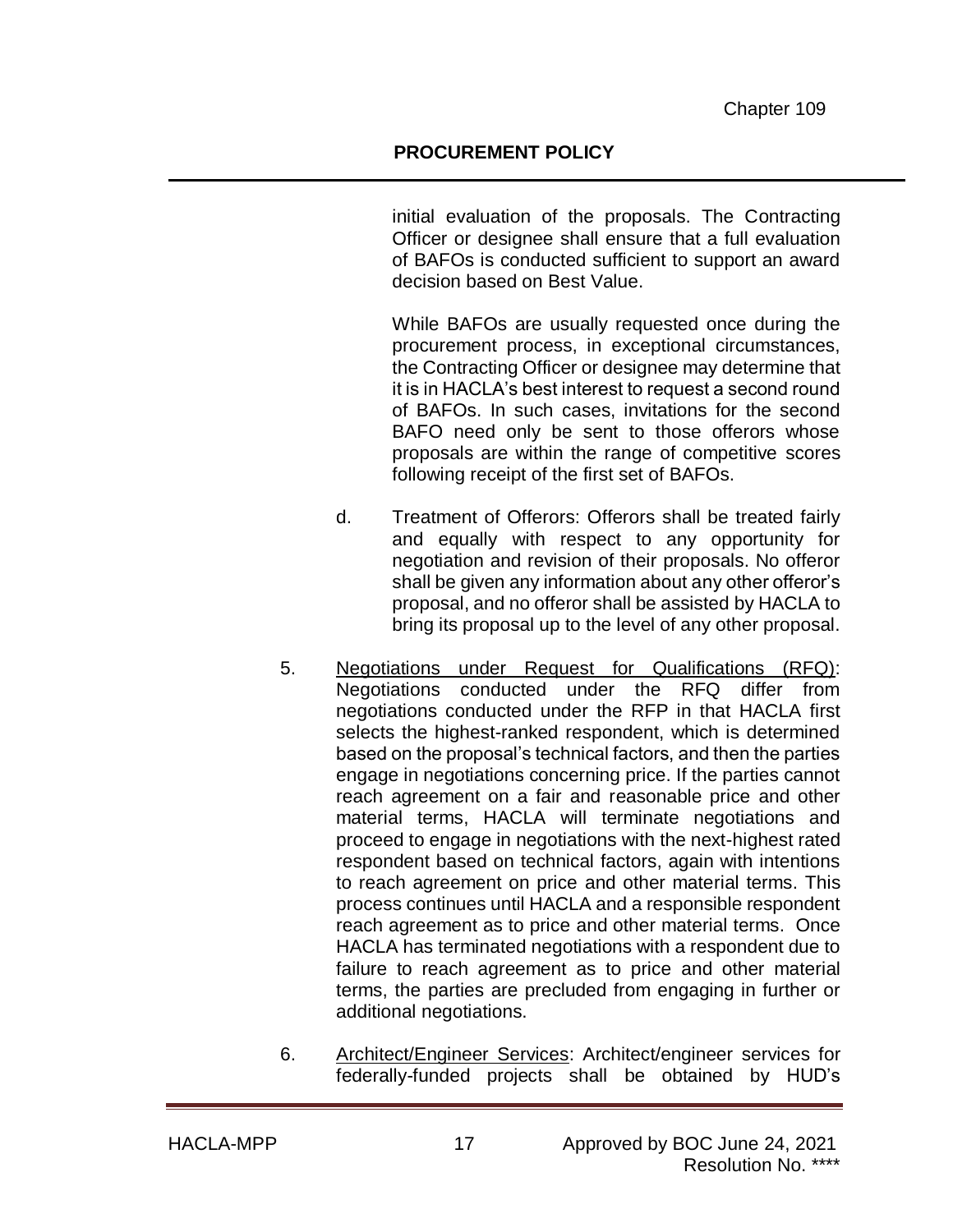qualifications based selection procedures. Under qualifications based selection procedures, competitors' qualifications are evaluated and the most qualified competitor is selected, subject to the negotiation of fair and reasonable compensation. Price is not used as a selection factor under this method. Qualifications based selection procedures shall not be used to purchase other types of services, unless the Contracting Officer determines it is in the best interest of HACLA and determines it is permissible under applicable laws and regulations.

## **E. NONCOMPETITIVE PROPOSALS**

- 1. Conditions for Use: Procurements shall be conducted competitively to the maximum extent possible. Procurement by noncompetitive proposals may be used only when the award of a contract is not feasible using small purchase procedures, sealed bids or competitive proposals, and one of the following applies:
	- a. The item is available only from a single or sole source, based on a good faith review of available sources;
	- b. There is an Emergency as defined at Section I.D above;
	- c. HUD authorizes the use of noncompetitive proposals; or
	- d. After solicitation of a number of sources, competition is determined inadequate.
- 2. Justification: Procurements based on noncompetitive proposals shall be supported by a written justification for using such procedures. The justification shall be approved in writing by the Contracting Officer.
- 3. Price Reasonableness: The reasonableness of the price for all procurements based on noncompetitive proposals shall be determined by performing a cost analysis, as described in III.F. below.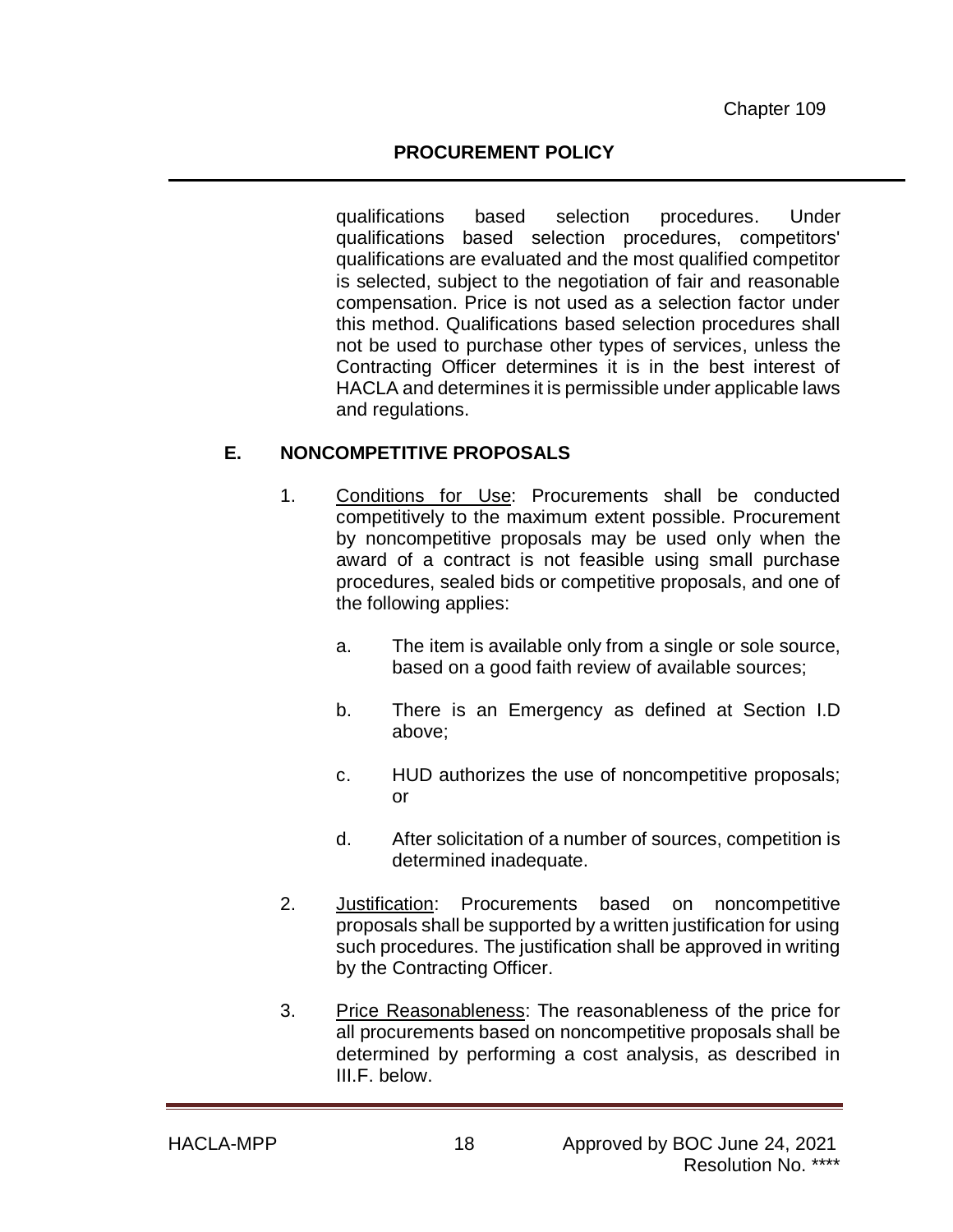### **F. COST AND PRICE ANALYSIS**

- 1. General: A cost or price analysis shall be performed for all procurement actions, including contract modifications (except that no such price analysis shall be required if HACLA undertakes a RFQ involving a developer). The method of analysis shall be determined in accordance with 2 CFR Part 200 (for federally-funded procurements) and any other applicable laws and regulations. The degree of analysis shall depend on the facts surrounding each procurement.
- 2. Submission of Cost or Pricing Information: If the procurement is based on noncompetitive proposals, or when only one offer is received, or for other procurements as deemed necessary by HACLA (e.g., when contracting for professional, consulting or architect/engineer services) HACLA may utilize any of the approved methods for determining price reasonableness set forth at 2 CFR Part 200 or as otherwise approved by HUD.
- 3. Cost Analysis: Cost analysis shall be performed if an offeror/contractor is required to submit a cost breakdown as part of its proposal. When a cost breakdown is submitted: a cost analysis shall be performed of the individual cost elements; HACLA shall have a right to audit the contractor's books and records pertinent to such costs; and profit shall be analyzed separately. Costs shall be allowable only to the extent that they are consistent with applicable Federal cost principles (for commercial firms, Subpart 31.2 of the Federal Acquisition Regulation, 48 CFR Chapter 1). In establishing profit, HACLA shall consider factors such as the complexity and risk of the work involved, the contractor's investment and productivity, the amount of subcontracting, the quality of past performance, and industry profit rates in the area for similar work.
- 4. Price Analysis: A comparison of prices shall be used in all cases other than those described in the Cost Analysis section above.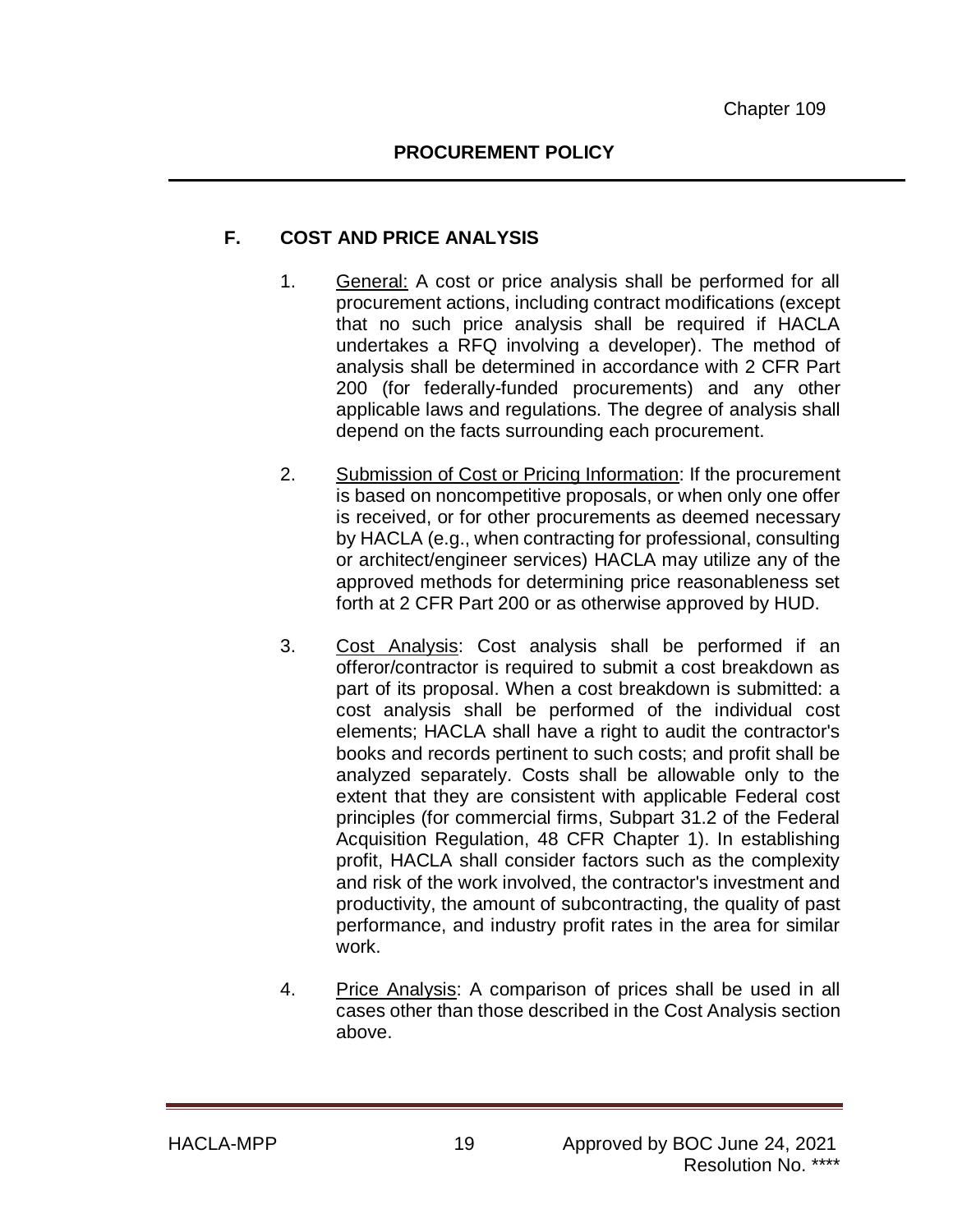### **G. CANCELLATION OF SOLICITATIONS**

- 1. Solicitations may be canceled before offers or bids are due if: HACLA no longer requires the supplies, services or construction; HACLA can no longer reasonably expect to fund the procurement; proposed amendments to the solicitation would be of such magnitude that a new solicitation would be desirable; or other reasons deemed in the best interest of HACLA as determined in its sole discretion.
- 2. A solicitation may be canceled and all bids or proposals that have already been received may be rejected if: the supplies, services or construction are no longer required; ambiguous or otherwise inadequate specifications were part of the solicitation; submitted bids evidence multiple bidders misunderstanding or confusion; the solicitation did not provide for consideration of all factors of significance to HACLA; prices exceed available funds and it would not be appropriate to adjust quantities to come within available funds; there is reason to believe that bids or proposals may not have been independently arrived at in open competition, may have been collusive, or may have been submitted in bad faith; or for other good cause when deemed in the best interest of HACLA as determined in its sole discretion.
- 3. The reasons for cancellation shall be documented in the procurement file in accordance with 24 CFR 85.36(b)(9) or 2 CFR 200, as applicable, and the reasons for cancellation and/or rejection shall be provided upon request to any offeror solicited.
- 4. A notice of cancellation shall be sent to all offerors solicited and, if appropriate, shall explain that they will be given an opportunity to compete on any resolicitation or future procurement of similar items.
- 5. If all otherwise acceptable bids received in response to an invitation for bids are at unreasonable prices, or only one bid is received and the price is unreasonable, HACLA shall cancel the solicitation and either: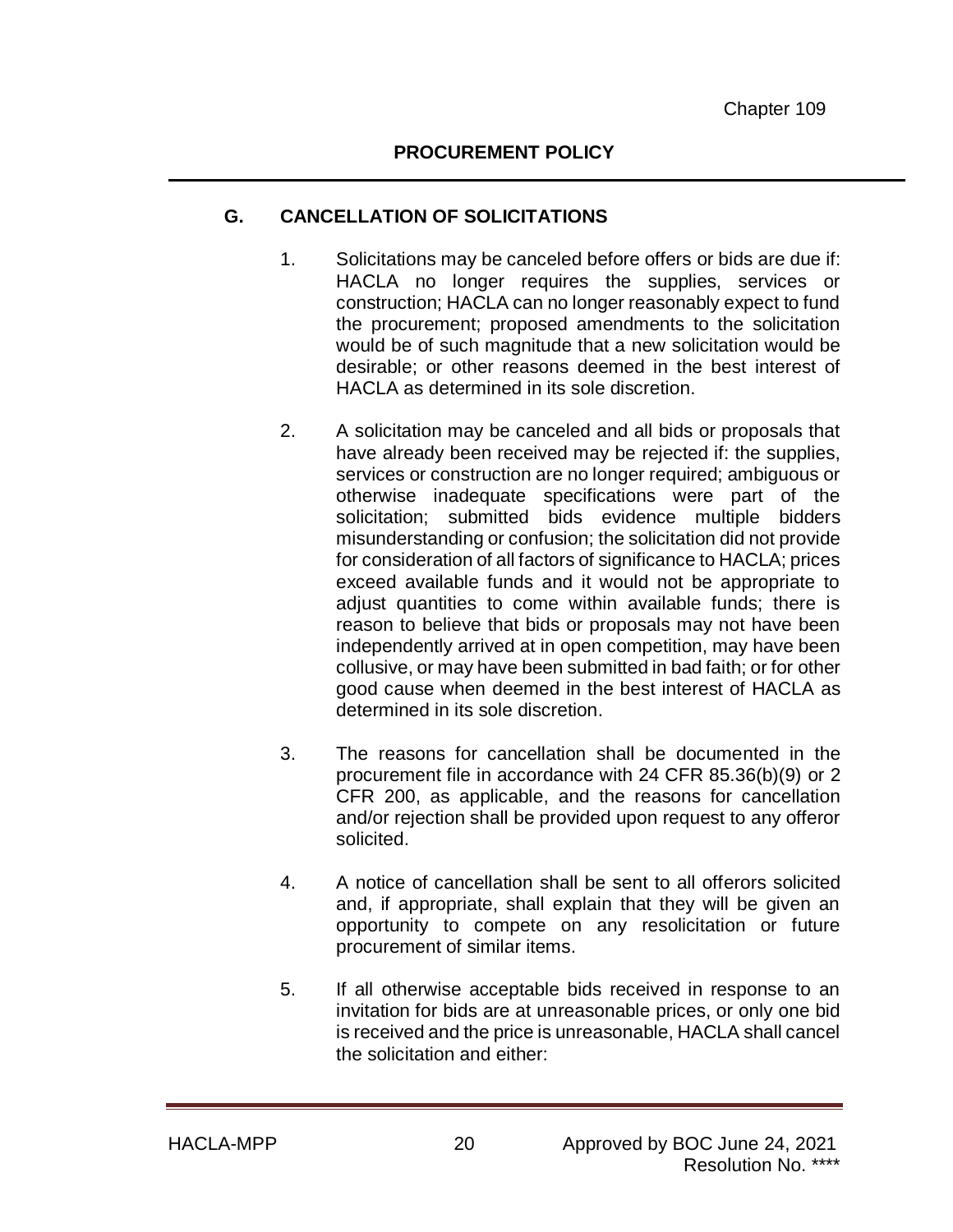- a. resolicit using a new invitation for bid with amendment as warranted; or
- b. resolicit using a request for proposals, provided, that the Contracting Officer determines in writing that such action is appropriate, all bidders are informed of HACLA's intent to resolicit using a request for proposals, and each Responsible bidder is given a reasonable opportunity to submit an offer in response to the new solicitation.

#### **H. COOPERATIVE PURCHASING AND INTERGOVERNMENTAL AGREEMENTS**

HACLA may enter into Federal, State or local intergovernmental agreements or utilize cooperative purchasing (a.k.a. "piggy-backing") to procure common goods and services that are routine in nature. HACLA may also enter into Federal, State or local intergovernmental agreements to secure services required by HACLA and offered from another public agency either directly or through a third party subcontract. The decision to use cooperative purchasing, an intergovernmental agreement or conduct a direct procurement shall be based on economy and efficiency. If utilizing an intergovernmental agreement involving a third party subcontractor, the interagency agreement shall stipulate who is authorized to purchase on behalf of the participating parties and shall specify inspection, acceptance, termination, payment and other relevant terms and conditions. HACLA is encouraged to use Federal or State excess and surplus property instead of purchasing new equipment and property whenever such use is feasible and reduces project costs.

## **I. CONTRACTING WITH RESIDENT ORGANIZATIONS**

Notwithstanding the provisions above pertaining to full and open competition in its procurements, HACLA may: (1) use the "alternative procurement process" to limit competition to resident-owned businesses, pursuant to 24 CFR Part 963; or (2) contract on a noncompetitive basis with a resident management corporation pursuant to 24 CFR 964, Subpart C.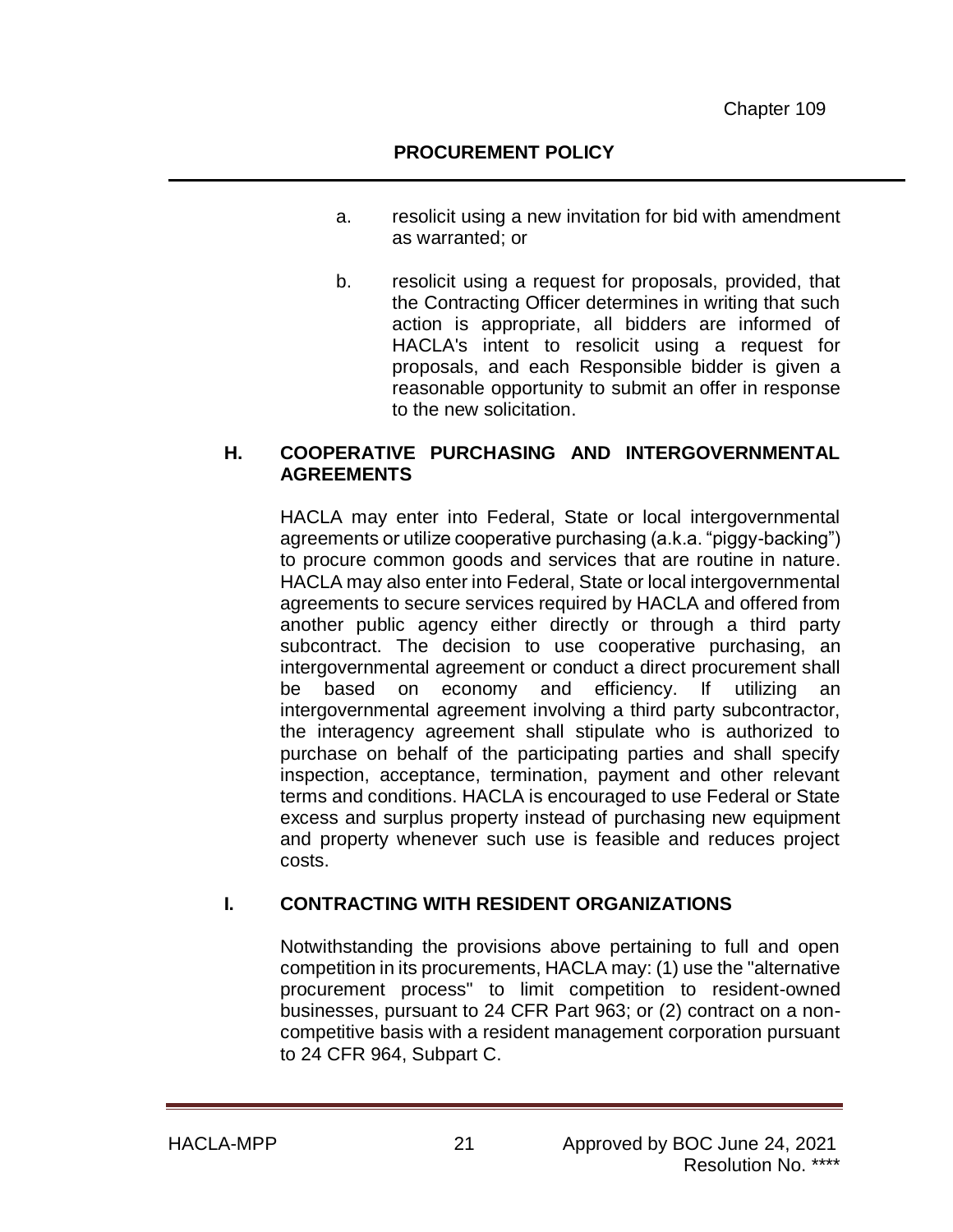### **J. CONTRACTING FOR LEGAL SERVICES**

- 1. Contracting for legal services shall be conducted in accordance to all applicable HUD policy guidelines and HACLA procedures. HACLA shall not enter into a contract for federally-funded litigation-related legal services to exceed \$100,000 without the prior written concurrence of HUD's Regional Counsel, and shall not enter into a contract for federally-funded litigation services to exceed \$300,000 without the prior written concurrence of HUD's Regional Counsel and the Headquarters Program Associate General Counsel.
- 2. Additionally, with the exception of litigation involving HACLA acting as a Section 8 private owner or administrative and criminal proceedings and litigation relating to routine eviction proceedings, HACLA shall not initiate or enter into any of the following federally-funded activities without prior written concurrence from HUD:
	- a. litigation, including any civil action at law or proceeding in equity involving a program, project, or activity receiving HUD assistance;
	- b. appeals from adverse judgments; and
	- c. settlements arising out of litigation.

## **IV. BIDDER QUALIFICATIONS AND DUTIES**

## **A. BIDDER RESPONSIBILITY**

Procurements shall be conducted only with Responsible bidders, offerors, respondents, contractors and subcontractors (collectively, "bidders" or "bidder") who have a satisfactory record of integrity, including without limitation, all licenses and certifications required to perform the contract directly and/or with the assistance of a subcontractor as permitted under law, and in good standing with HACLA as well as applicable licensing and federal, state or local boards or agencies.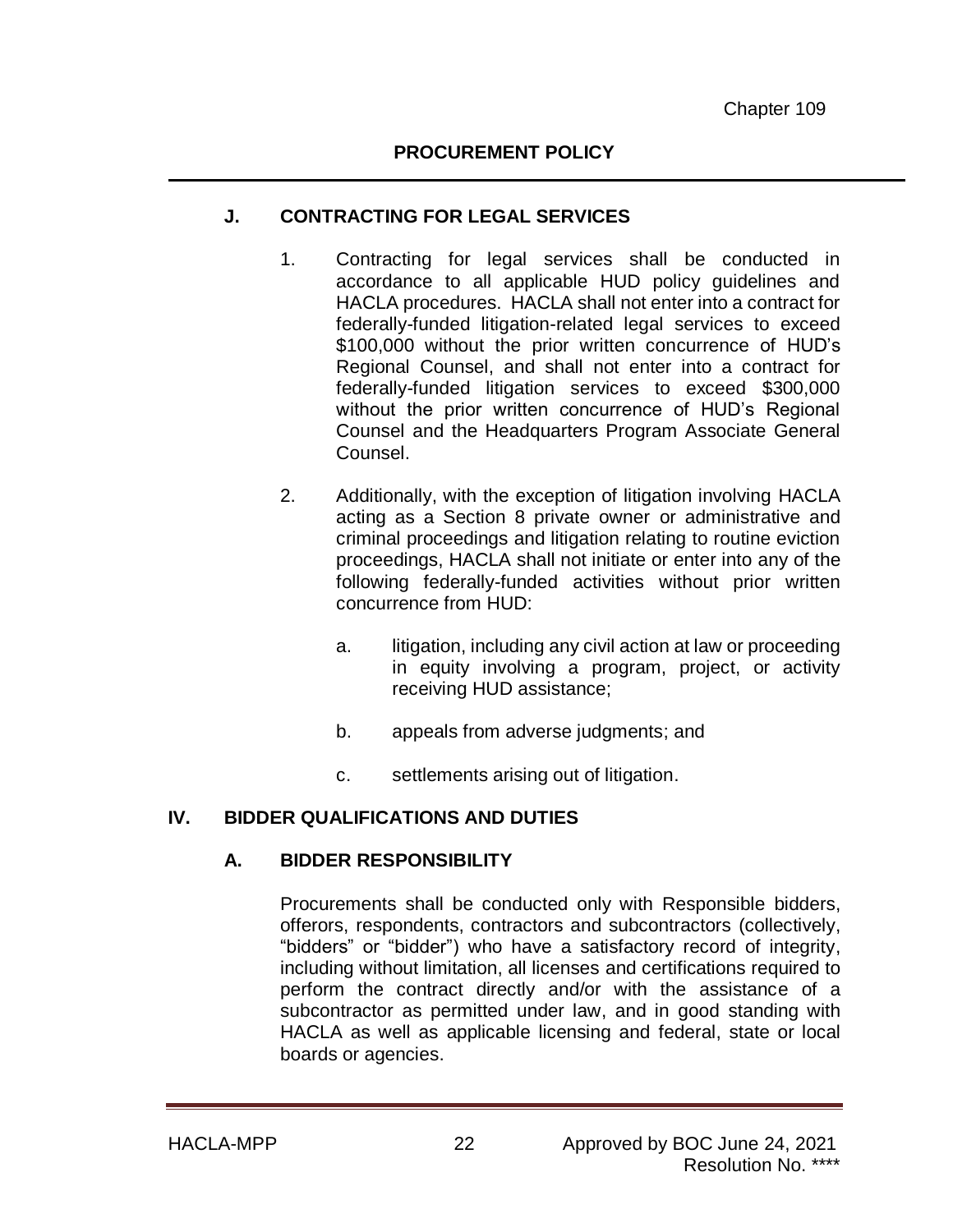#### **PROCUREMENT POLICY**

- 1. Standards. A Responsible bidder is one who meets the standards set forth below:
	- a. has adequate financial resources, or the ability to obtain such resources as required during performance of the contract;
	- b. is able to comply with the required or proposed delivery or performance schedule, taking into consideration all existing business commitments;
	- c. has a satisfactory record of performance;
	- d. is otherwise qualified and eligible to receive an award under applicable laws and regulations;
	- e. has the necessary organization, experience, operational controls, and technical skills, or the ability to obtain them; and
	- f. has the necessary production, construction, and technical equipment and facilities, or the ability to obtain them.
- 2. Evaluation. Evaluation of the responsibility of prospective contractors may be made based upon the following sources:
	- a. a list of debarred, suspended or ineligible firms or individuals;
	- b. from the bidder's submittals, replies to questionnaires, financial data such as balance sheets, profits and loss statements, cash forecasts, and financial histories of bidder and affiliated concerns, current and past production records, list of tools, equipment, and facilities, written statements or commitments concerning financial assistance and subcontracting arrangements;
	- c. businesses that provide commercial credit rating reports, such as Dun and Bradstreet;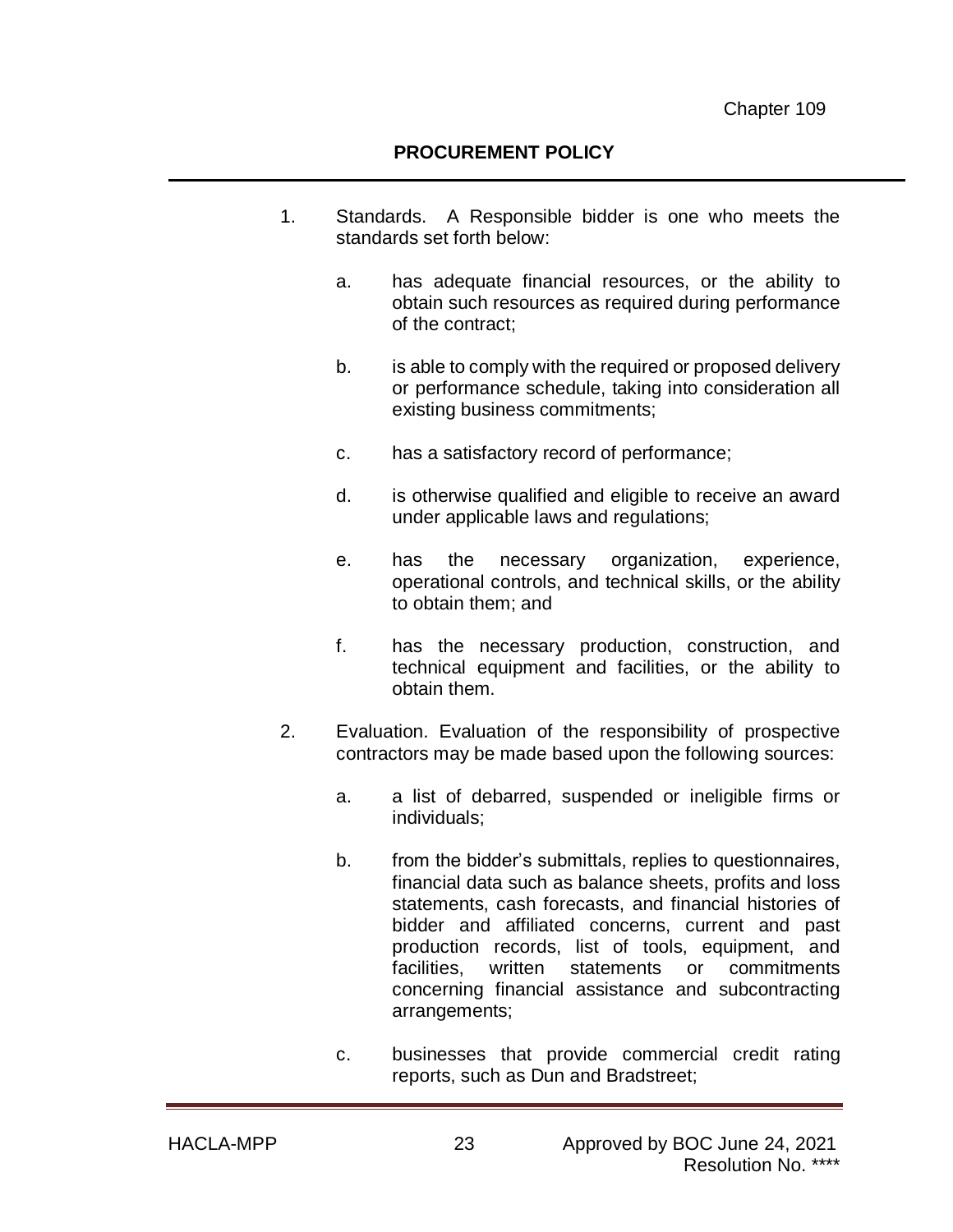- d. references from suppliers, subcontractors, banks and financial institutions, other government agencies, purchasing and trade associations, and better business bureaus and chambers of commerce; and
- e. documented past performance on contracts with HACLA.
- 3. Timing of Determination. The Contracting Officer will determine whether a Bidder is Responsible prior to consideration of contract award in the case of sealed bids and small purchase procurements, and prior to the panel's evaluation of proposals in the case of competitive proposals.
- 4. Determination of Non-Responsible. Bidders who have previously contracted or performed for HACLA and who are, or have been seriously deficient in contract performance, may be considered to be non-responsible. Documented past unsatisfactory performance may be sufficient to justify a finding of non-responsibility.
- 5. Documentation. If a bidder is found to be non-responsible, a written determination of non-responsibility shall be prepared and included in the contract file, and the bidder shall be provided an opportunity to appeal the determination in accordance with, as applicable, HACLA's Procedures for Competitive Solicitation Protests or HACLA's Procedures for Non-Competitive Solicitation Protests.

#### **B. BIDDER RESPONSIVENESS**

1. Timing for federally-funded Public Works contracts. For federally-funded procurements involving construction and maintenance Public Works contracts that require a California contractor's license to perform, the Contractor must be properly licensed at the time the contract is awarded, or the Contractor will be deemed to be non-responsive and the bid rejected pursuant to Business and Professions Code section 20103.5.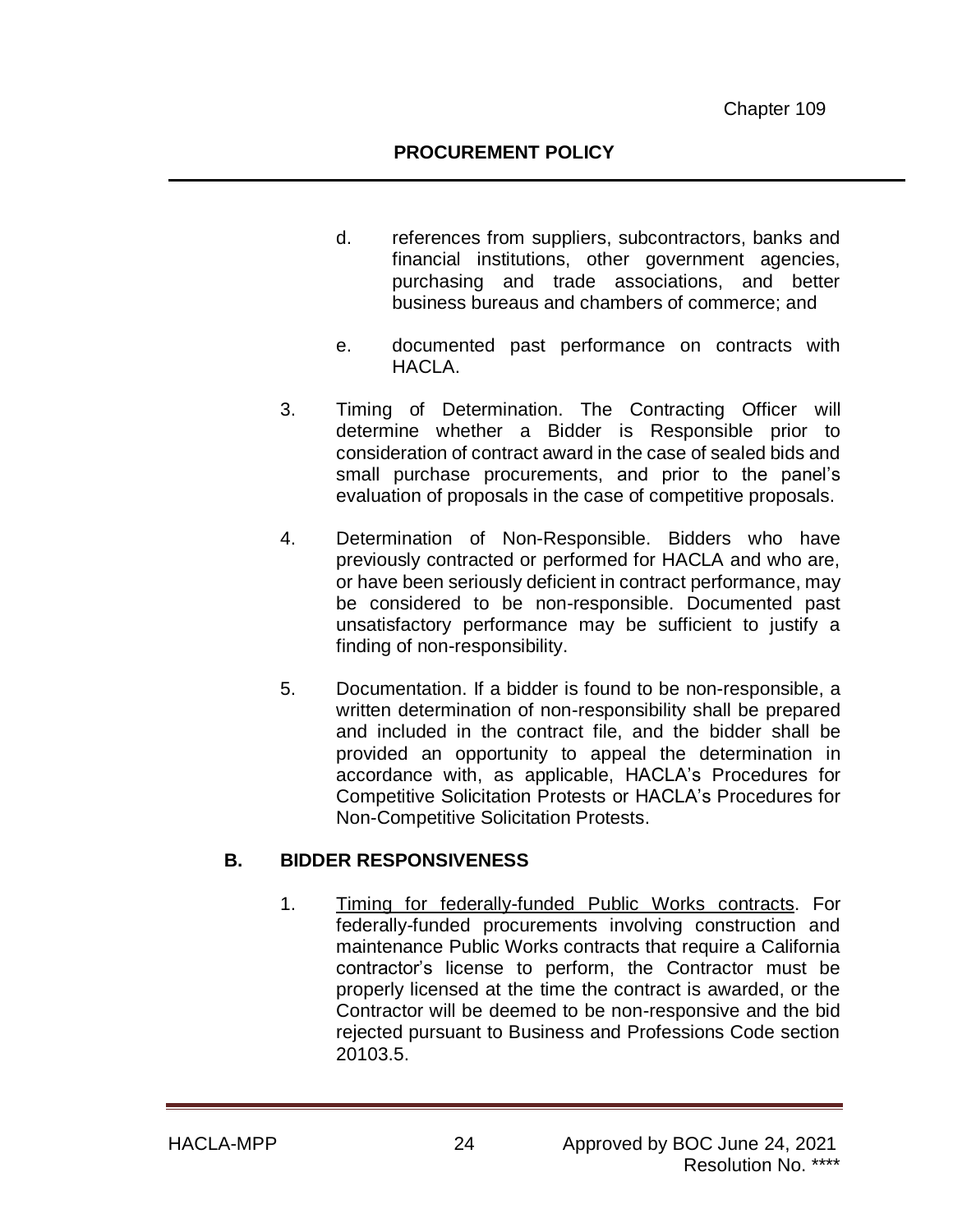### **PROCUREMENT POLICY**

- 2. Timing for non-federally funded Public Works contracts. For procurements involving Public Works contracts that involve either (i) mixed funding from both federal and non-federal sources, or (ii) not federally funded, and require a California contractor's license to perform, the Contractor must be properly licensed at the time the bid is submitted, or the Contractor will be deemed to be non-responsive and the bid rejected pursuant to Business and Professions Code section 7028.15.
- 3. Timing for All Other Procurements. Unless otherwise provided herein, the Contracting Officer will determine whether a bidder is Responsive prior to consideration of contract award in the case of sealed bids and small purchase procurements, and prior to the panel's evaluation of proposals in the case of competitive proposals unless there is a legitimate reason for a later determination by the Contracting Officer or designee for Responsiveness such as the panels' need to evaluate all proposals to determine whether a proposal with identified exceptions and deviations is acceptable, reasonable and permitted by law and should be evaluated for contract recommendation notwithstanding said exceptions and deviations.

## **C. SUSPENSION AND DEBARMENT**

Contracts shall not be awarded to debarred, suspended or ineligible contractors or contractors that are utilizing debarred, suspended or ineligible subcontractors. It is the contractor's responsibility to ensure that its subcontractors meet the above responsibility standards prior to contract bid opening. Contractors may be suspended, debarred or determined ineligible by HACLA or HUD in accordance with HUD regulations (24 CFR Part 24) or by other federal agencies (e.g., Department of Labor for violation of Secretary of Labor regulations), or by California law when necessary to protect HACLA in its business dealings.

## **D. QUALIFIED BIDDERS LISTS**

Interested businesses who complete HACLA's vendor registration requirements and are determined eligible for contract awards shall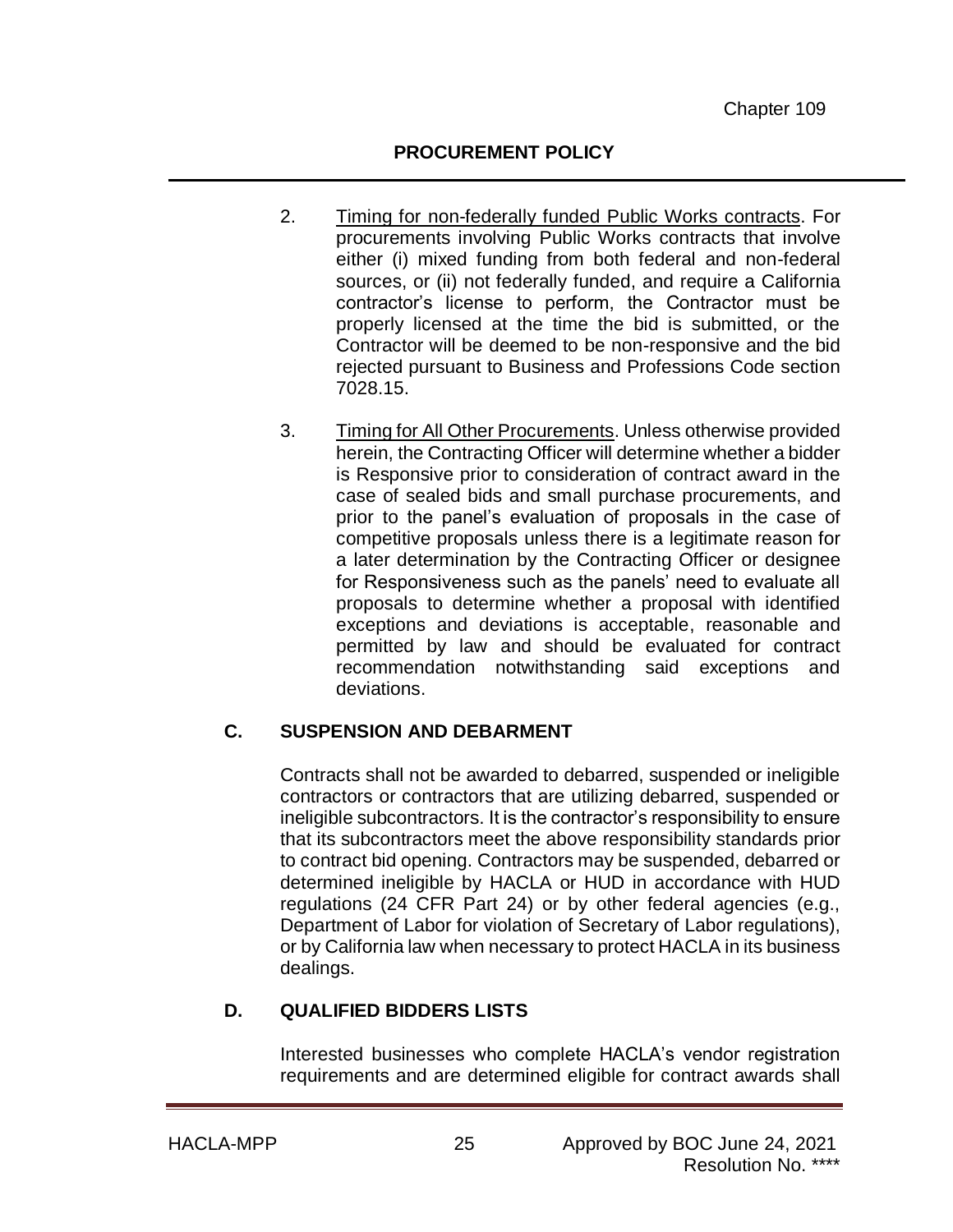be given an opportunity to be included on qualified bidders lists. Any pre-qualified lists of persons, firms or products which are used in the procurement of supplies and services shall be kept current and shall include enough qualified sources to assure competition where reasonably possible. Firms shall not be precluded from qualifying during the solicitation period. Solicitation mailing lists of potential contractors shall include, but not be limited to, such pre-qualified suppliers.

# **E. ORGANIZATIONAL CONFLICTS OF INTEREST**

"Organizational conflict of interest" is defined as a situation in which the nature of the work to be performed under a HACLA contract and a contractor's organizational, financial, and contractual or other interests are such that:

- 1. The contractor possessed an unfair competitive advantage in competing for the contract, which could include those prohibited circumstances identified in 2 CFR 200.319(a);
- 2. Award of the contract may result in an unfair competitive advantage for future work; or
- 3. The contractor's objectivity in performing the contract work may be impaired.

HACLA shall endeavor to neutralize such conflicts by asking contractors to disclose any such organizational conflicts of interest when they submit their offers and to exclude contractors who provide services relating to studies or specification writing from competing for any subsequent contract which is based on such services.

#### **V. TYPES OF CONTRACTS, CLAUSES, AND CONTRACT ADMINISTRATION**

## **A. CONTRACT TYPES**

Pursuant to HUD handbook 7460.8 Rev 1 (the "Handbook") and 2 CFR 200 as it may supersede the Handbook, any type of contract which is appropriate to the procurement and which will promote the best interests of HACLA may be used, provided that the cost plus a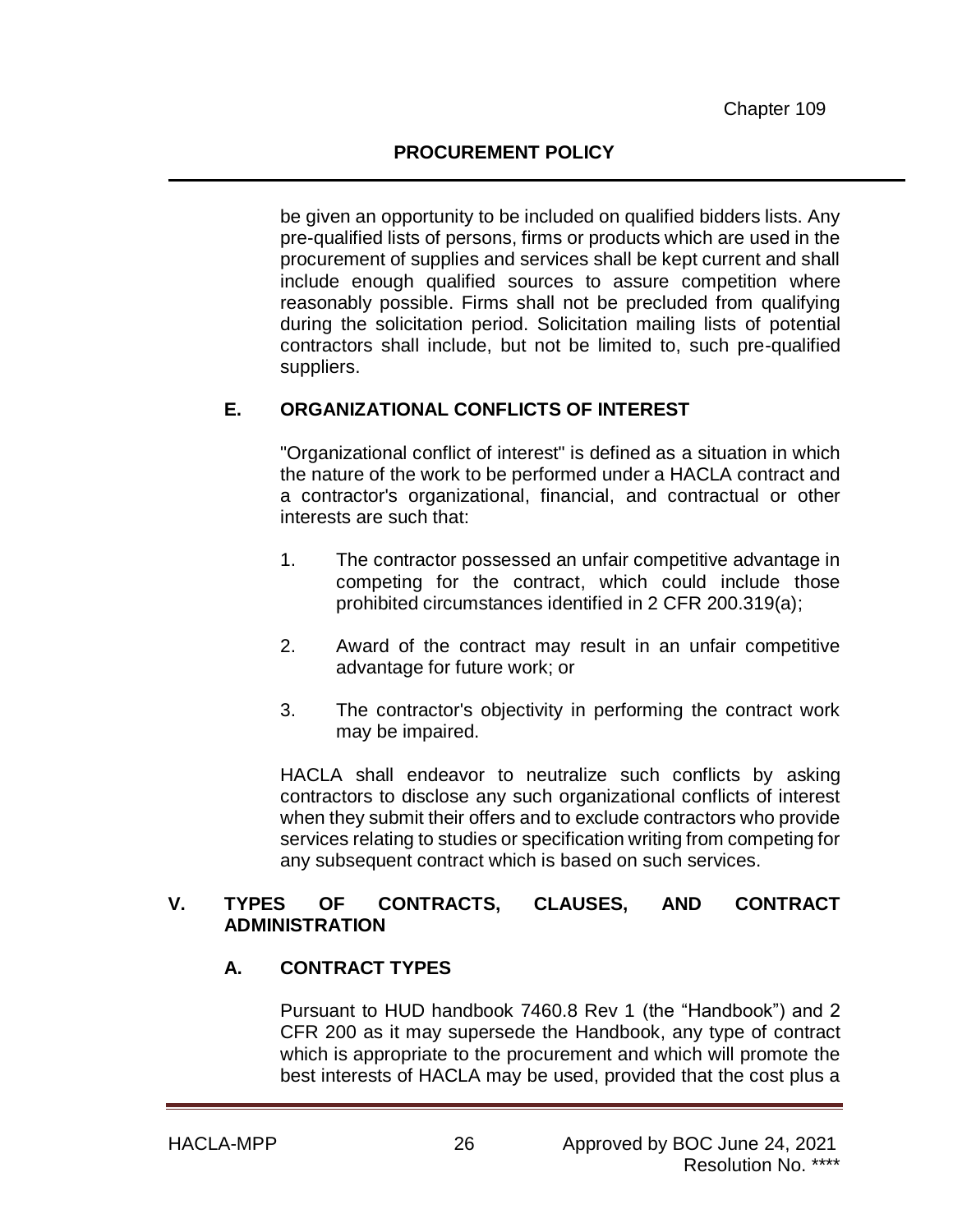percentage of cost and percentage of construction cost methods are prohibited. All procurements shall include the clauses and provisions necessary to define the rights and responsibilities of the parties. A cost reimbursement contract shall not be used unless it is likely to be less costly or it is impracticable to satisfy HACLA's needs otherwise, and the proposed contractor's accounting system is adequate to allocate costs in accordance with applicable cost principles [for commercial firms, Subpart 31.2 of the Federal Acquisition Regulation (FAR), found in 48 CFR Chapter 1]. A time and materials contract may be used only if a written determination is made that no other contract type is suitable, and the contract includes a ceiling price that the contractor exceeds at its own risk.

# **B. OPTIONS**

Options for additional quantities or performance periods may be included in contracts, provided that:

The option is contained in the solicitation;

The option is a unilateral right of HACLA;

The contract states a limit on the additional quantities and the overall term of the contract;

The options are evaluated as part of the initial competition;

The contract states the period within which the options may be exercised;

The options may be exercised only at the price specified in, or reasonably determinable from, the contract; and

The options may be exercised only if (i) determined to be more advantageous to HACLA than conducting a new procurement, and (ii) the contractor's performance has been satisfactory or better based upon a performance evaluation.

# **C. CONTRACT CLAUSES**

In addition to containing a clause identifying the contract type, all federally funded contracts shall include any clauses required by federal statutes, executive orders, and their implementing regulations, as provided in 24 CFR 85.36(i) or as may be superseded by 2 CFR 200. The operational procedures required by Section II.A. of this Policy shall contain the text of all clauses and required certifications (such as required non-collusive affidavits and lobbying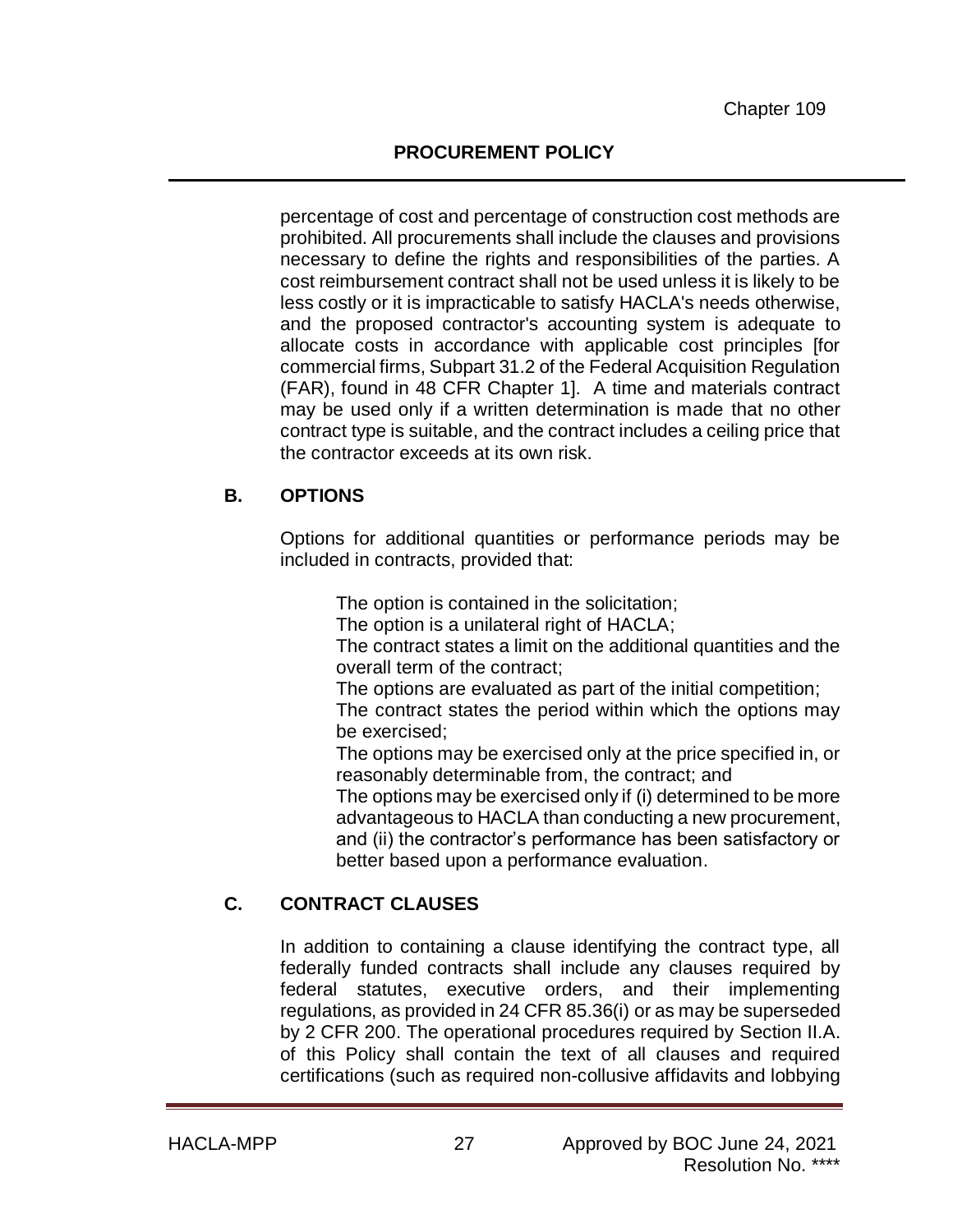disclosures) used by HACLA.

## **D. CONTRACT ADMINISTRATION**

HACLA shall maintain a contract administration system designed to ensure that contractors perform in accordance with their contracts. The operational procedures required by Section II.A. of this Policy shall contain guidelines for inspection of supplies, services or construction, adherence to insurance requirements, as well as monitoring contractor performance, status reporting on construction contracts, and similar matters. For cost reimbursement contracts with commercial firms, costs are allowable only to the extent that they are consistent with the cost principles in FAR Subpart 31.2.

### **E. CHANGE ORDERS TO PUBLIC WORKS CONTRACTS**

Change orders to Public Works contracts shall be administered in accordance with the following:

Construction Contingency: The Board of Commissioners shall delegate to the Contracting Officer contingency authority to approve change orders in connection with the award of Public Works contracts. Said authority shall be established on a job-by-job basis based upon the total cost of the contract, the type of construction services and the length of the contract.

Change Order Approvals: Changes to the contract shall be approved by the Contracting Officer. The Contracting Officer shall ensure that proper technical approvals are secured prior to the approval of the change orders.

#### **VI. SPECIFICATIONS**

#### **A. GENERAL**

All specifications shall be drafted so as to promote overall economy for the purposes intended and to encourage competition in satisfying HACLA's needs. Specifications shall be reviewed prior to solicitation to ensure that they are not unduly restrictive or represent unnecessary or duplicative items. Functional or performance specifications are preferred. Detailed product specifications shall be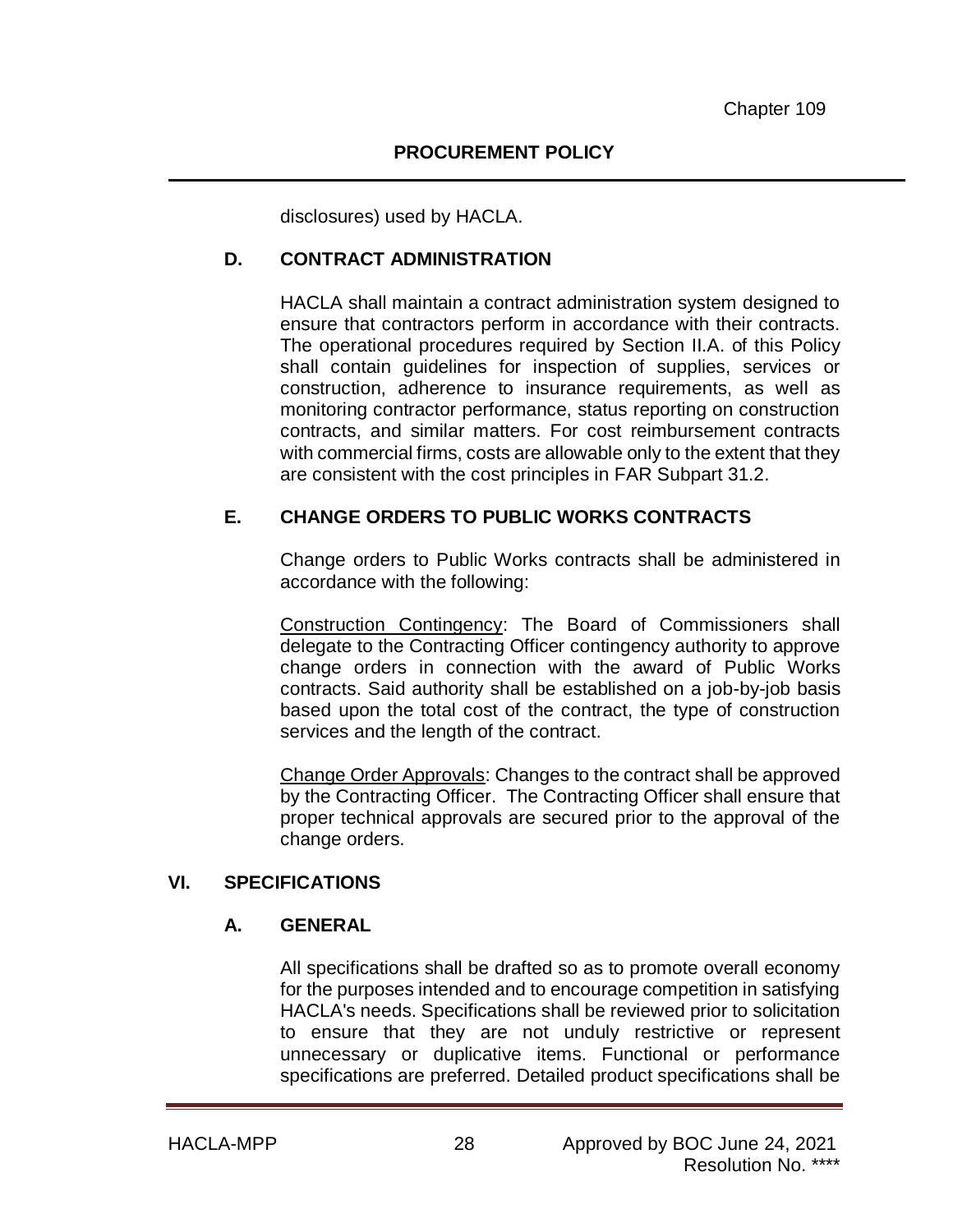avoided whenever possible. Consideration shall be given to consolidating or breaking out procurements to obtain a more economical purchase (but see VIII below). For equipment purchases, a lease versus purchase analysis should be performed to determine the most economical form of procurement.

## **B. LIMITATIONS**

The following specification limitations shall be avoided: geographic restrictions not mandated or encouraged by applicable federal law (except for architect engineer contracts, which may include geographic location as a selection factor if adequate competition is available); unnecessary bonding or experience requirements; brand name specifications (unless a written determination is made that only the identified item will satisfy HACLA's needs); brand name or equal specifications (unless they list the minimum essential characteristics and standards to which the item must conform to satisfy its intended use). Nothing in this Policy shall preempt any State licensing laws. Specifications shall be scrutinized to ensure that organizational conflicts of interest do not occur (for example, having a consultant perform a study of HACLA's computer needs and then allowing that consultant to compete for the subsequent contract for the computers).

#### **VII. APPEALS AND REMEDIES**

## **A. GENERAL**

It is HACLA's policy to resolve all contractual issues informally at HACLA's level, without litigation. Disputes shall not be referred to HUD until all administrative remedies have been exhausted at HACLA. When appropriate, HACLA may consider the use of informal discussions between the parties by individuals who did not participate substantially in the matter in dispute, to help resolve the differences. HUD will only review protests in cases of violations of federal law or regulations and failure of HACLA to review a complaint or protest.

#### **B. BID PROTESTS**

Protests of contract solicitations and awards are permissible, but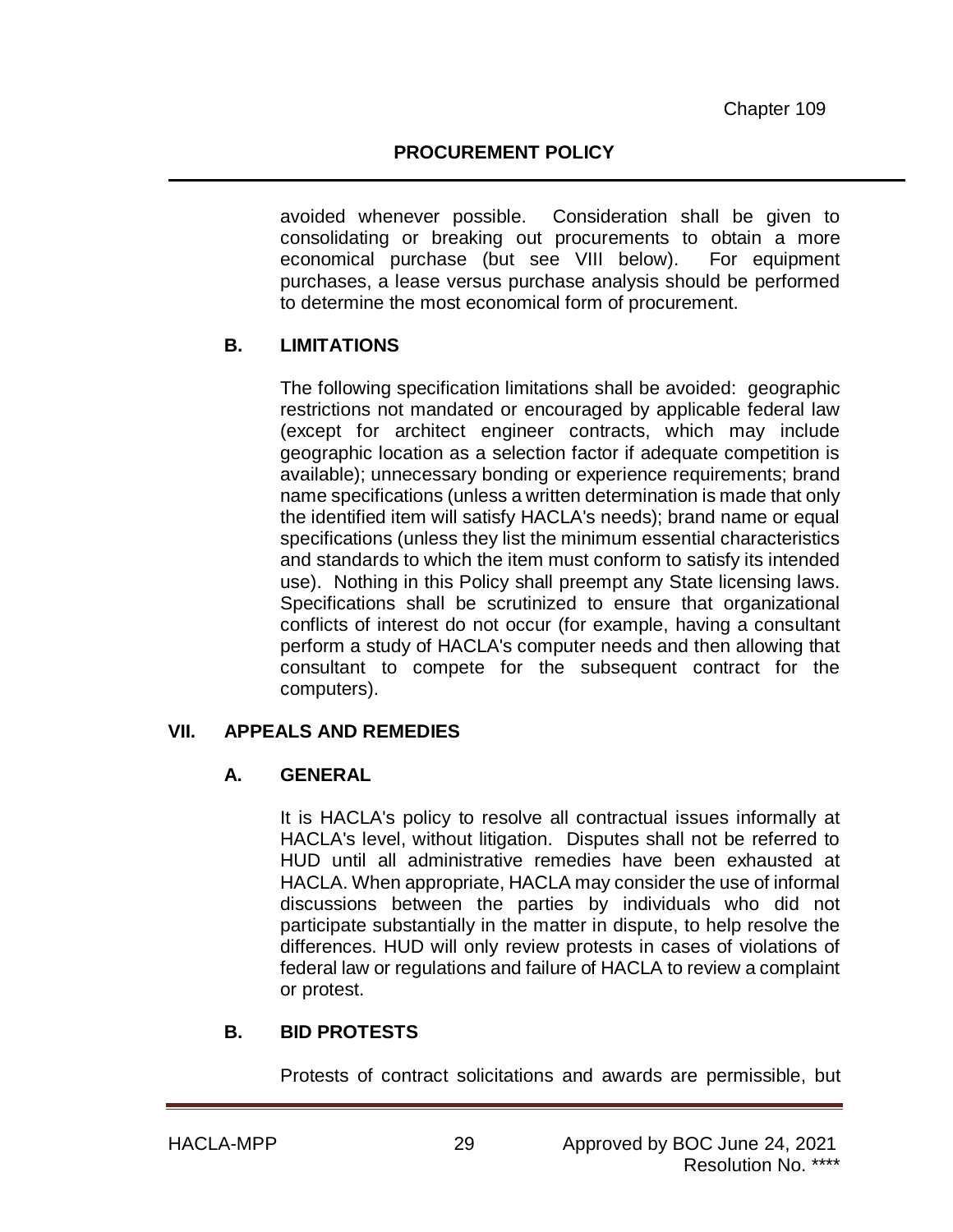must strictly comply with HACLA's Procedures for Competitive Solicitation Protests or HACLA's Procedures for Non-Competitive Solicitation Protests, as applicable, as either may be amended from time to time.

# **C. CONTRACT CLAIMS**

All claims by a contractor relating to performance of a contract shall be submitted in writing to the Contracting Officer or designee for a written decision. The Contractor may request a conference on the claim. The Contracting Officer's decision shall inform the Contractor of its appeal rights.

#### **VIII. ASSISTANCE TO SMALL, MINORITY, WOMEN'S, LABOR SURPLUS AREA, SECTION 3, AND RESIDENT BUSINESS ENTERPRISES**

### **A. REQUIRED EFFORTS**

Consistent with Presidential Executive Orders 11625, 12138 and 12432, Title VI of the Civil Rights Act of 1968, and Section 3 of the Housing and Urban Development Act of 1968, as amended, HACLA shall take all necessary affirmative steps to ensure that small, minority-owned and woman-owned business enterprises, labor surplus area businesses, and individuals or firms located in, or owned in substantial part by persons residing in, the area of a HACLA public housing development are used when possible. Such steps shall include, but shall not be limited to:

- 1. Including such firms, when qualified, on solicitation mailing lists;
- 2. Encouraging the participation of such firms through direct solicitation of bids or proposals whenever they are potential sources;
- 3. Dividing total requirements, when economically feasible, into smaller tasks or quantities to permit maximum participation by such firms;
- 4. Establishing delivery schedules, where the requirement permits, which encourage participation by such firms;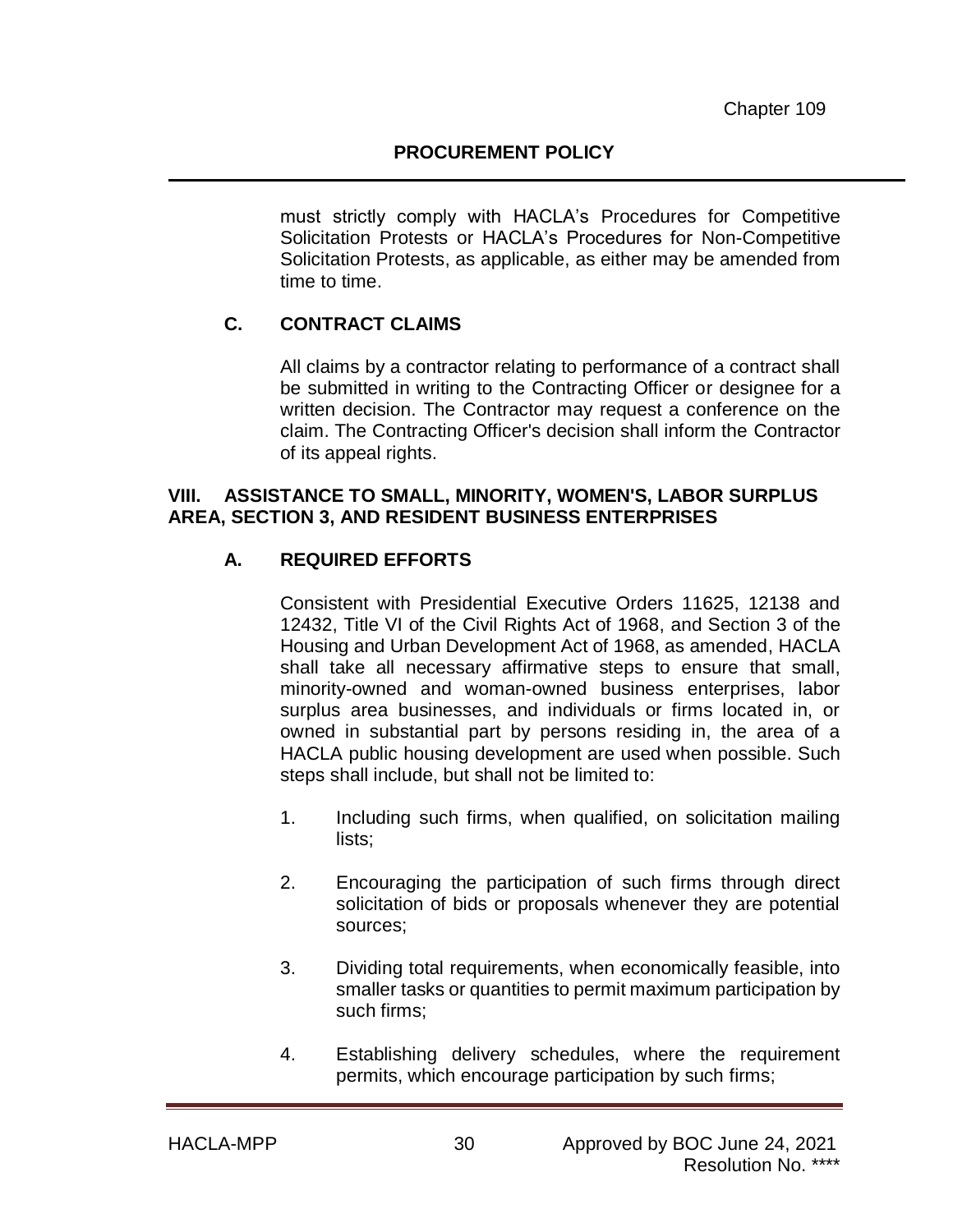- 5. Using the services and assistance of organizations such as the Small Business Administration, the Minority Business Development Agency of the Department of Commerce, and the City of Los Angeles Mayor's Office of Economic Development;
- 6. Including in all Section 3 Contracts, all provisions and attachments required by Section 3 of the Housing and Urban Development Act of 1968, as amended, and HACLA's Section 3 Policy and Compliance Plan.
- 7. Requiring prime contractors, when subcontracting is anticipated, to take the positive steps listed in 1 through 6 above.

Anticipated levels of participation may periodically be established by HACLA for small, minority-owned and woman-owned business enterprises, labor surplus area businesses, and business concerns which are located in, or owned in substantial part by persons residing in, the area of the project, in HACLA's prime contracts and subcontracting opportunities.

## **IX. ETHICS IN PUBLIC CONTRACTING**

## **A. WRITTEN STANDARDS OF CONDUCT**

- 1. This section sets forth HACLA's written standards of conduct covering conflicts of interest and governing the actions of HACLA officers, employees and agents engaged in the selection, award and administration of contracts. (2 CFR 200.318(c)(1))
- 2. No HACLA officer, employee or agent shall participate in any decision related to the selection, award or administration of contracts if that individual has a prohibited conflict of interest arising from California's conflict of interest laws, including those set forth in the Political Reform Act (Government Code sections 81000 – 91014) and its implementing regulations. (2 Cal. Code of Regs. §§ 18110 – 18997)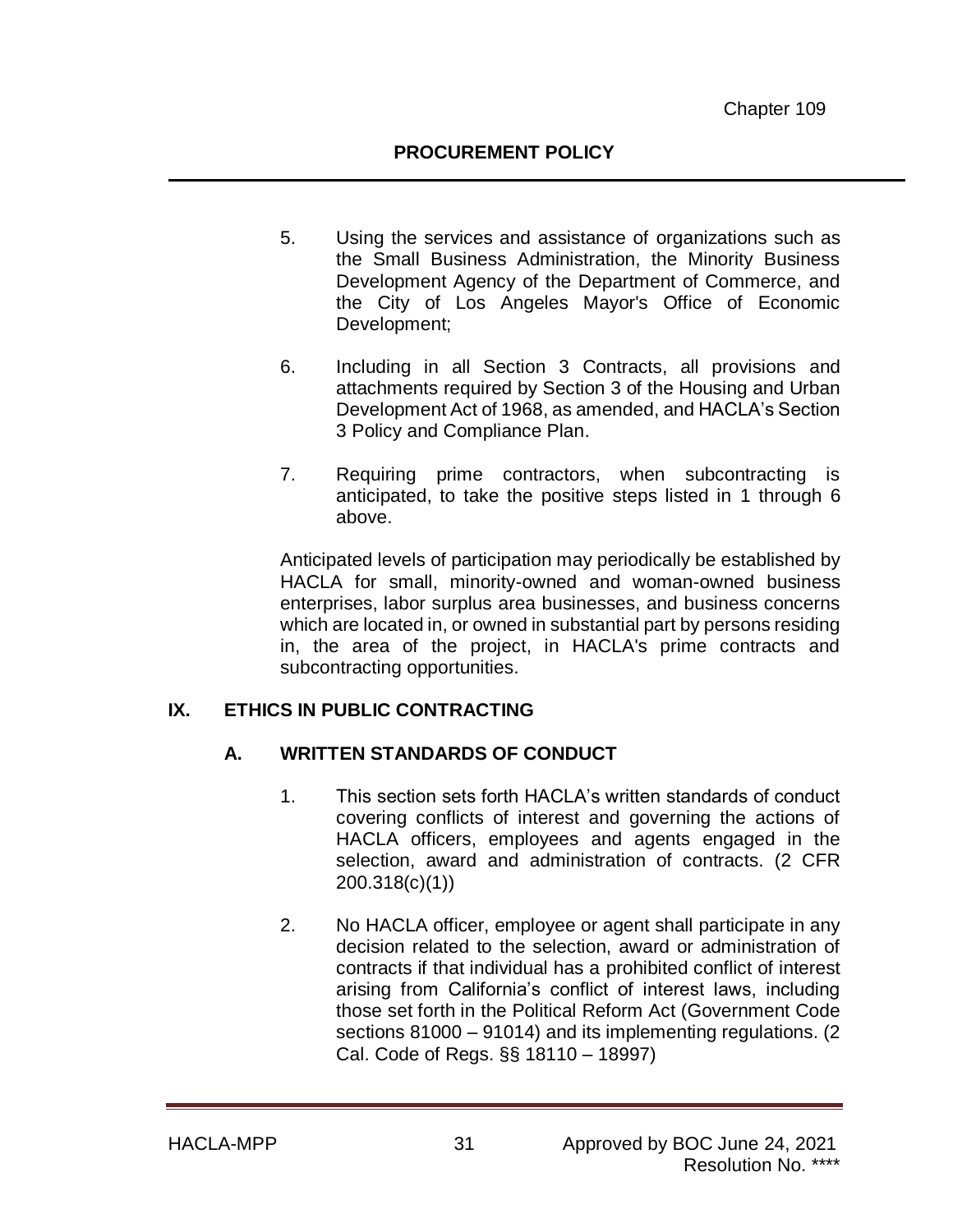## **PROCUREMENT POLICY**

- 3. No HACLA officer, employee or agent shall participate in any decision related to the selection, award, or administration of a contract supported by a Federal award if a conflict of interest, real or apparent, would be involved. Such a conflict of interest would arise when the employee, officer, or agent, any members of his or her immediate family, his or her partner, or an organization that employs or is about to employ any of the parties indicated herein, has a financial or other interest in or a tangible personal benefit from a firm considered for a contract. (2 CFR 200.318(c)(1))
- 4. No HACLA officer, employee or agent shall solicit or accept gratuities, favors, or anything of monetary value from vendors or parties to subcontracts. However, the Contracting Officer may set standards for situations in which the financial interest is not substantial or the gift is an unsolicited item of nominal value, which standards, if adopted, shall be included in the Implementing Procedures. (2 CFR 200.318(c)(1))
- 5. For federal contracts that are subject to the requirements of the Annual Contributions Contract (Form HUD-53012A), the following restrictions apply, unless waived by HUD:
	- a. Neither HACLA nor any of its vendors or their subcontractors may enter into any contract, subcontract, or arrangement in connection with a project under the ACC in which any of the following classes of people have an interest, direct or indirect, during his or her tenure or for one year thereafter:
		- (i) Any present or former member or officer of the governing body of HACLA, or any member of the officer's immediate family. There shall be excepted from this prohibition any present or former tenant commissioner who does not serve on the governing body of a resident corporation, and who otherwise does not occupy a policymaking position with the resident corporation, HACLA or a business entity.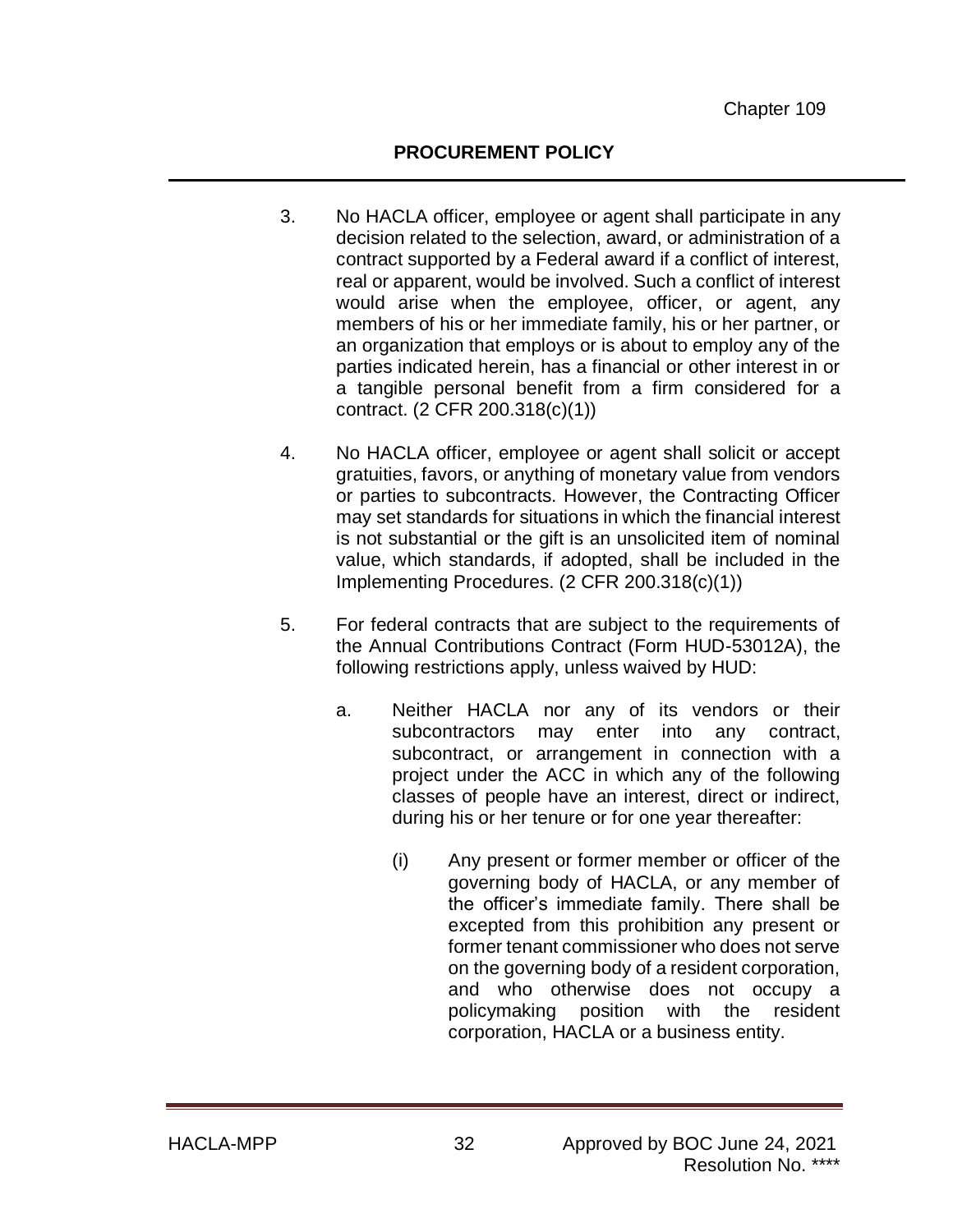### **PROCUREMENT POLICY**

- (ii) Any employee of HACLA who formulates policy or who influences decisions with respect to the project(s), or any member of the employee's immediate family, or the employee's partner.
- (iii) Any public official, member of the local governing body, or State or local legislator, or any member of such individuals' immediate family, who exercises functions or responsibilities with respect to the project(s) of HACLA.
- b. No present or former HACLA employee, officer, or agent shall engage in selling or attempting to sell materials, services, or construction to HACLA for one year following the date such employment ceased. The term "sell" means signing a bid or proposal, negotiating a contract, contacting any HACLA employee, officer, or agent for the purpose of obtaining, negotiating, or discussing changes in specifications, price, cost allowances, or other terms of a contract; settling contract disputes; or any other liaison activity with a view toward the ultimate consummation of a sale, although the actual contract is negotiated by another person.
- 6. For federal contracts that are subject to the requirements of 24 CFR 982.161, the following restrictions apply, unless waived by HUD:
	- a. Neither HACLA nor any of its contractors or subcontractors [may](https://www.law.cornell.edu/definitions/index.php?width=840&height=800&iframe=true&def_id=e3b0880323aa156a7c5817572c88fd3c&term_occur=1&term_src=Title:24:Subtitle:B:Chapter:IX:Part:982:Subpart:D:982.161) enter into any contract or arrangement in connection with the HCV [program](https://www.law.cornell.edu/definitions/index.php?width=840&height=800&iframe=true&def_id=54c66bb8255ac9e825c8878ff41bdb66&term_occur=1&term_src=Title:24:Subtitle:B:Chapter:IX:Part:982:Subpart:D:982.161) in which any of the following classes of persons has any interest, direct or indirect, during tenure or for one year thereafter:
		- (i) Any present or former member or officer of the [PHA](https://www.law.cornell.edu/definitions/index.php?width=840&height=800&iframe=true&def_id=3b4d5083a1b40906b99b82eff55c2461&term_occur=2&term_src=Title:24:Subtitle:B:Chapter:IX:Part:982:Subpart:D:982.161) (except a [participant](https://www.law.cornell.edu/definitions/index.php?width=840&height=800&iframe=true&def_id=7ee23582e3793f1888bb8d2f2108cf7b&term_occur=1&term_src=Title:24:Subtitle:B:Chapter:IX:Part:982:Subpart:D:982.161) commissioner);
		- (ii) Any employee of the [PHA,](https://www.law.cornell.edu/definitions/index.php?width=840&height=800&iframe=true&def_id=3b4d5083a1b40906b99b82eff55c2461&term_occur=3&term_src=Title:24:Subtitle:B:Chapter:IX:Part:982:Subpart:D:982.161) or any contractor, subcontractor or agent of the [PHA,](https://www.law.cornell.edu/definitions/index.php?width=840&height=800&iframe=true&def_id=3b4d5083a1b40906b99b82eff55c2461&term_occur=4&term_src=Title:24:Subtitle:B:Chapter:IX:Part:982:Subpart:D:982.161) who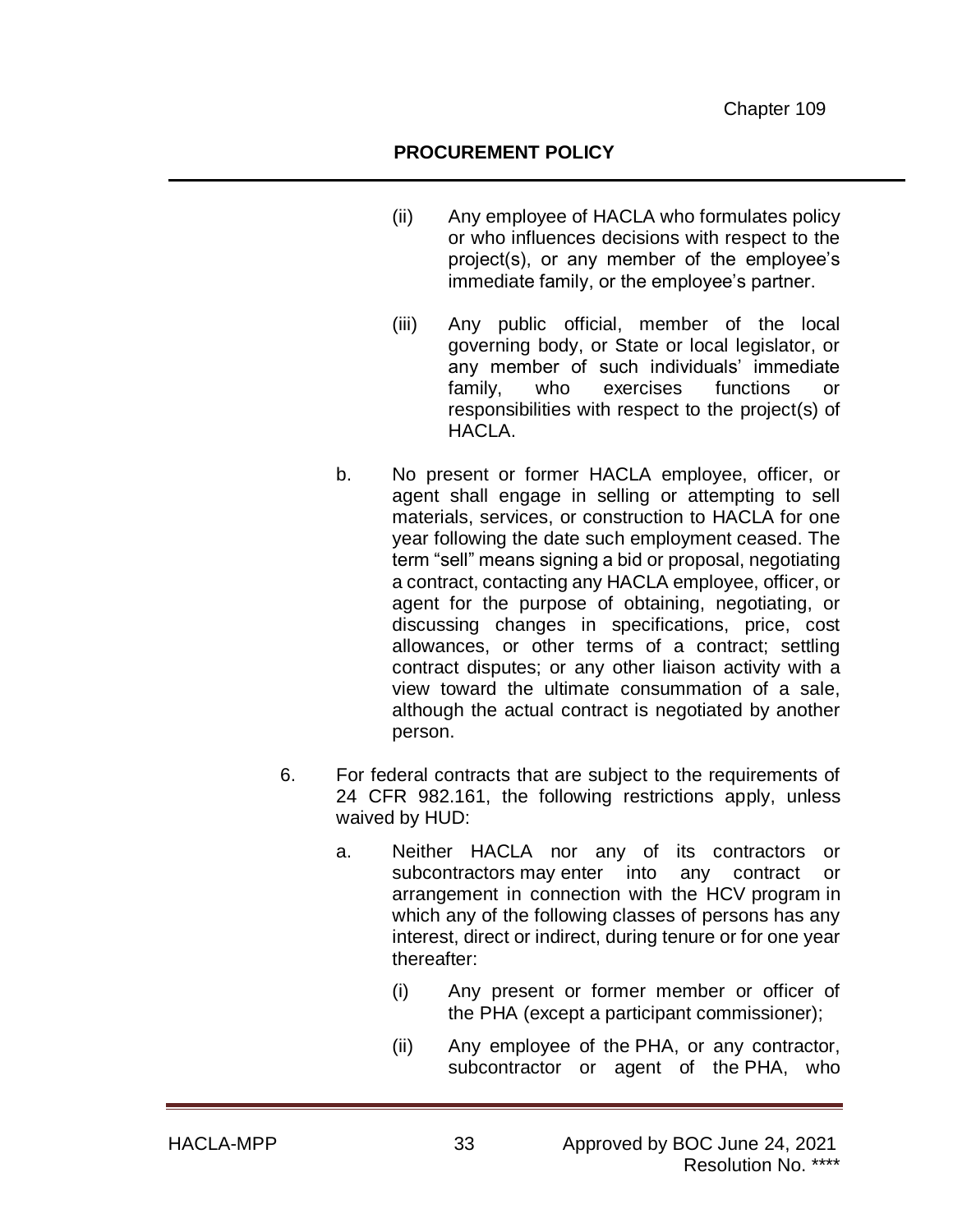formulates policy or who influences decisions with respect to the programs;

- (iii) Any public official, member of a governing body, or State or local legislator, who exercises functions or responsibilities with respect to the programs; or
- (iv) Any member of the Congress of the United States.
- b. Any member of the classes described above shall disclose their interest or prospective interest to HACLA and to HUD.

# **B. GRATUITIES, KICKBACKS, AND USE OF CONFIDENTIAL INFORMATION**

HACLA officers, employees or agents shall not solicit or accept gratuities, favors or any items of monetary value in excess of \$50 from any contractors, potential contractors or parties to subcontracts, and shall not knowingly use confidential information for actual or anticipated personal gain.

# **C. PROHIBITION AGAINST CONTINGENT FEES**

Contractors shall not retain a person to solicit or secure a HACLA contract for a commission, percentage, brokerage or contingent fee, except for bona fide employees or bona fide established commercial selling agencies.

# **D. FORMER EMPLOYEES**

A former HACLA employee, officer or agent shall not knowingly act as a principal or agent for anyone other than HACLA in connection with any contract or claim in which said person participated personally and substantially through decision, approval, disapproval, recommendation, rendering of advice, investigation, or otherwise while a HACLA employee, officer or agent, where HACLA is a party or has a direct and substantial interest.

A former HACLA employee or officer shall not engage in selling or